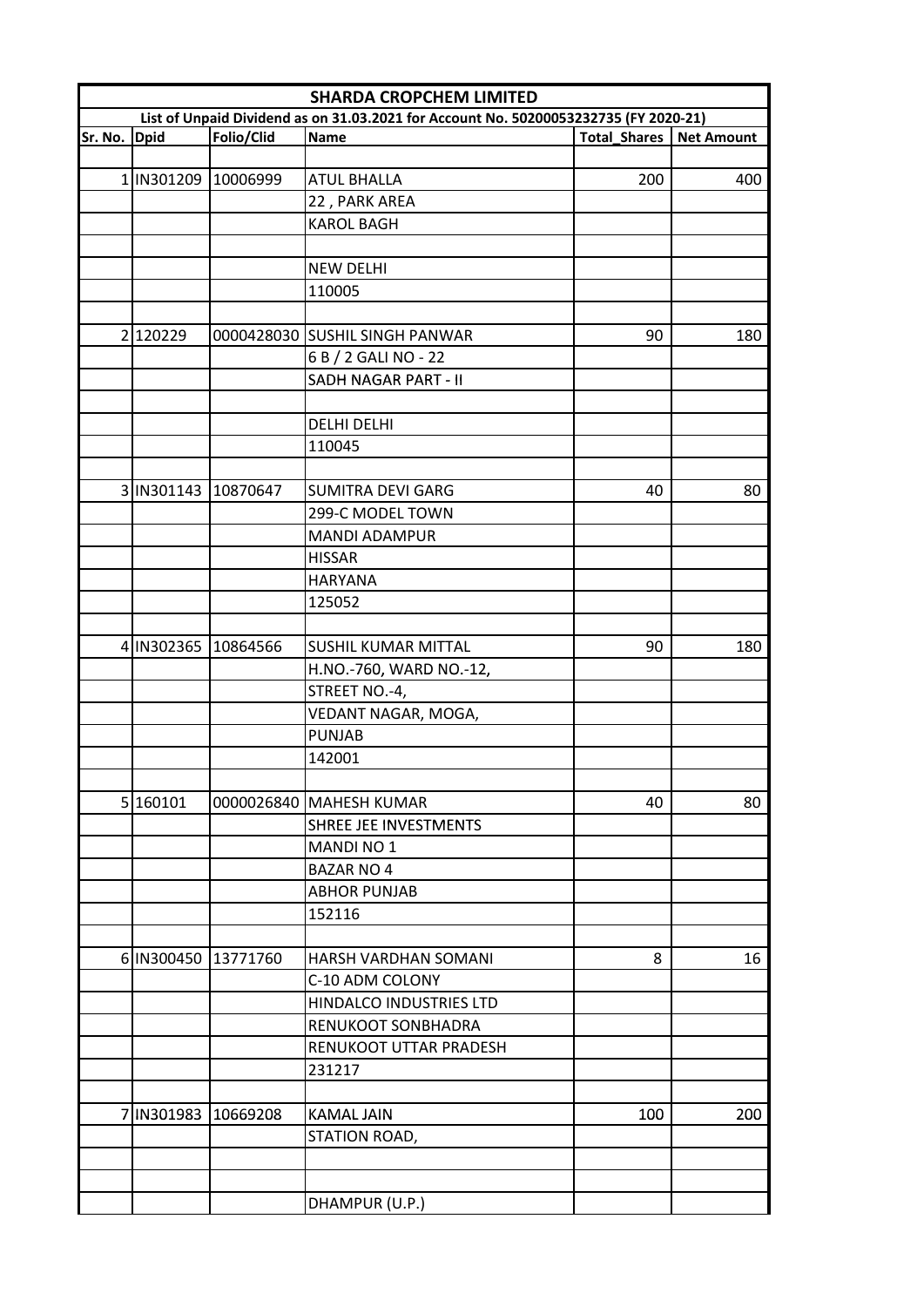|                      | 246761                         |              |                |
|----------------------|--------------------------------|--------------|----------------|
|                      |                                |              |                |
| 8 IN302269 12671871  | RISHU KASHYAP                  | $\mathbf{1}$ | $\overline{2}$ |
|                      | 75 CHRISTIAN LANE              |              |                |
|                      | <b>BEGUM BAGH MEERUT</b>       |              |                |
|                      | <b>UTTAR PRADESH</b>           |              |                |
|                      | <b>INDIA</b>                   |              |                |
|                      | 250001                         |              |                |
|                      |                                |              |                |
| 9 IN301127 16891794  | <b>DINESH KUMAR</b>            | 90           | 180            |
|                      | 35,                            |              |                |
|                      | SANJAY NAGAR,                  |              |                |
|                      | OPP. RAILWAY STATION,          |              |                |
|                      | <b>ALWAR</b>                   |              |                |
|                      | 301001                         |              |                |
|                      |                                |              |                |
| 10 120177            | 0100062395 KOSHLYA VASDANI     | 90           | 180            |
|                      | C/O LAXMAN DAS                 |              |                |
|                      | SECTOR 11, PLOT NO 1284,       |              |                |
|                      | MALVIYA NAGAR,                 |              |                |
|                      | <b>JAIPUR RAJASTHAN</b>        |              |                |
|                      |                                |              |                |
|                      | 302017                         |              |                |
|                      |                                |              |                |
| 11 130176            | 0000104424 ABHISHEK MAHESHWARI | 90           | 180            |
|                      | $D-41,$                        |              |                |
|                      | <b>BASANT VIHAR,</b>           |              |                |
|                      |                                |              |                |
|                      | BHILWARA RAJASTHAN             |              |                |
|                      | 311001                         |              |                |
|                      |                                |              |                |
| 12 IN303833 10197559 | CHANDRA PRAKASH SOMANI         | 50           | 100            |
|                      | SOMANIYO KA MOHALLA            |              |                |
|                      | WARD NO 17 GANGAPUR            |              |                |
|                      | BHILWARA RAJASTHAN             |              |                |
|                      | <b>GANGAPUR</b>                |              |                |
|                      | 311801                         |              |                |
|                      |                                |              |                |
| 13 IN301774 16377070 | <b>GAJA NAND GUPTA</b>         | 100          | 200            |
|                      | <b>CAMPUS QUATER</b>           |              |                |
|                      | <b>CHC SALUMBER</b>            |              |                |
|                      |                                |              |                |
|                      | <b>UDAIPUR</b>                 |              |                |
|                      | 313027                         |              |                |
|                      |                                |              |                |
| 14 IN301127 15446587 | <b>SUMIT DAGA</b>              | 90           | 180            |
|                      | DAGA AND COMPANY               |              |                |
|                      | <b>CHARTERED ACCOUNTANTS</b>   |              |                |
|                      | <b>GANGASHAHAR ROAD</b>        |              |                |
|                      | BIKANER - RAJASTHAN            |              |                |
|                      | 334001                         |              |                |
|                      |                                |              |                |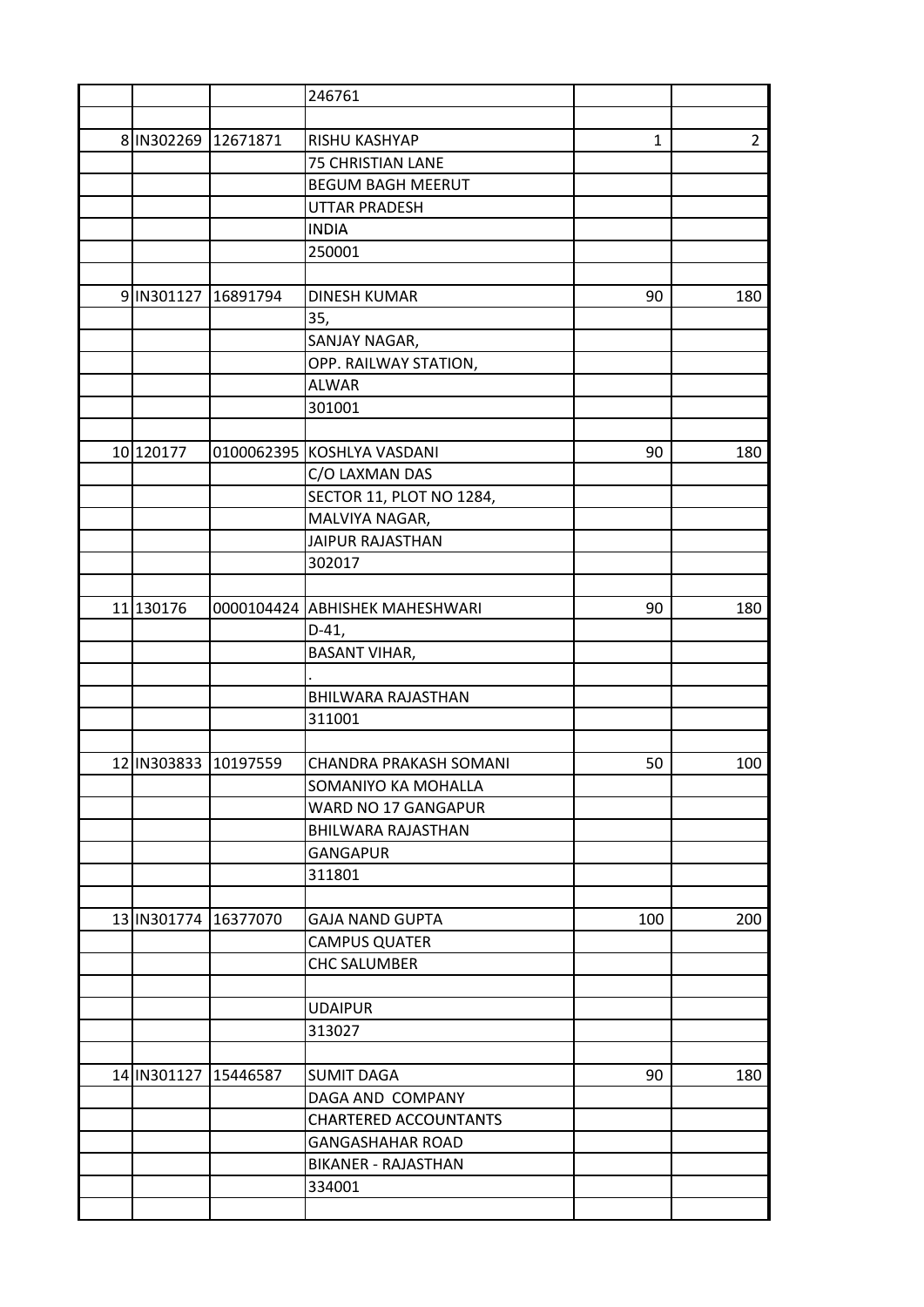| 15 IN301774 17909999  | RACHHADIYA DILIPKUMAR                  | 90  | 180 |
|-----------------------|----------------------------------------|-----|-----|
|                       | VALLABHBHAI                            |     |     |
|                       | BHAVYA HARIDWAR PLOT NO 02             |     |     |
|                       | OPP SAGAR HALL                         |     |     |
|                       | <b>BLOCK NO.70 A</b>                   |     |     |
|                       | <b>RAJKOT</b>                          |     |     |
|                       | 360001                                 |     |     |
|                       |                                        |     |     |
| 16 IN301039 24185587  | MUKUND LAXMICHANDBHAI                  | 90  | 180 |
|                       | DELAWALA                               |     |     |
|                       | PREMILA ROAD                           |     |     |
|                       | OPP PAREKH WATCH CO                    |     |     |
|                       | REVAKUNJ                               |     |     |
|                       | <b>RAJKOT</b>                          |     |     |
|                       | 360001                                 |     |     |
|                       |                                        |     |     |
| 17 IN300974 10447543  | ATUL MAKANLAL SHAH                     | 90  | 180 |
|                       | MAHALAXMI CHOWK,                       |     |     |
|                       | NR. LADI'S SCHOOL,                     |     |     |
|                       | NAGAR DELI,                            |     |     |
|                       | JAMNAGAR.                              |     |     |
|                       | 361001                                 |     |     |
|                       |                                        |     |     |
| 18 IN 300974 10456212 | TULSIDAS NARANDAS RAMAIYA              | 30  | 60  |
|                       | ANIL HANDLOOM STORES,                  |     |     |
|                       | CENTRAL BANK ROAD,                     |     |     |
|                       |                                        |     |     |
|                       | JAMNAGAR.                              |     |     |
|                       | 361001                                 |     |     |
|                       |                                        |     |     |
| 19 120180             | 0000086290 SURESH BHIMJIBHAI PANKHANIA | 100 | 200 |
|                       | GANDHI NAGAR                           |     |     |
|                       | $D-11$                                 |     |     |
|                       | <b>NEAR-RLY. STATION</b>               |     |     |
|                       |                                        |     |     |
|                       | <b>JAMNAGAR GUJARAT</b>                |     |     |
|                       | 361001                                 |     |     |
| 20 IN300974 10477096  |                                        | 100 | 200 |
|                       | MRS. JYOTSANA K. PANDYA                |     |     |
|                       | 4, PATEL COLONY,                       |     |     |
|                       | ROAD NO. 3/4,                          |     |     |
|                       | NEAR SHRIJI APARTMENT, OPP. DEEP,      |     |     |
|                       |                                        |     |     |
|                       | JAMNAGAR.                              |     |     |
|                       | 361008                                 |     |     |
|                       |                                        |     |     |
| 21 IN301039 24014793  | DHIRESH DWARKADAS PATALIA              | 90  | 180 |
|                       | <b>MADHUBAN</b>                        |     |     |
|                       | 2/3 PATEL COLONY                       |     |     |
|                       | <b>JAMANGAR</b>                        |     |     |
|                       | JAMNAGAR                               |     |     |
|                       | 361008                                 |     |     |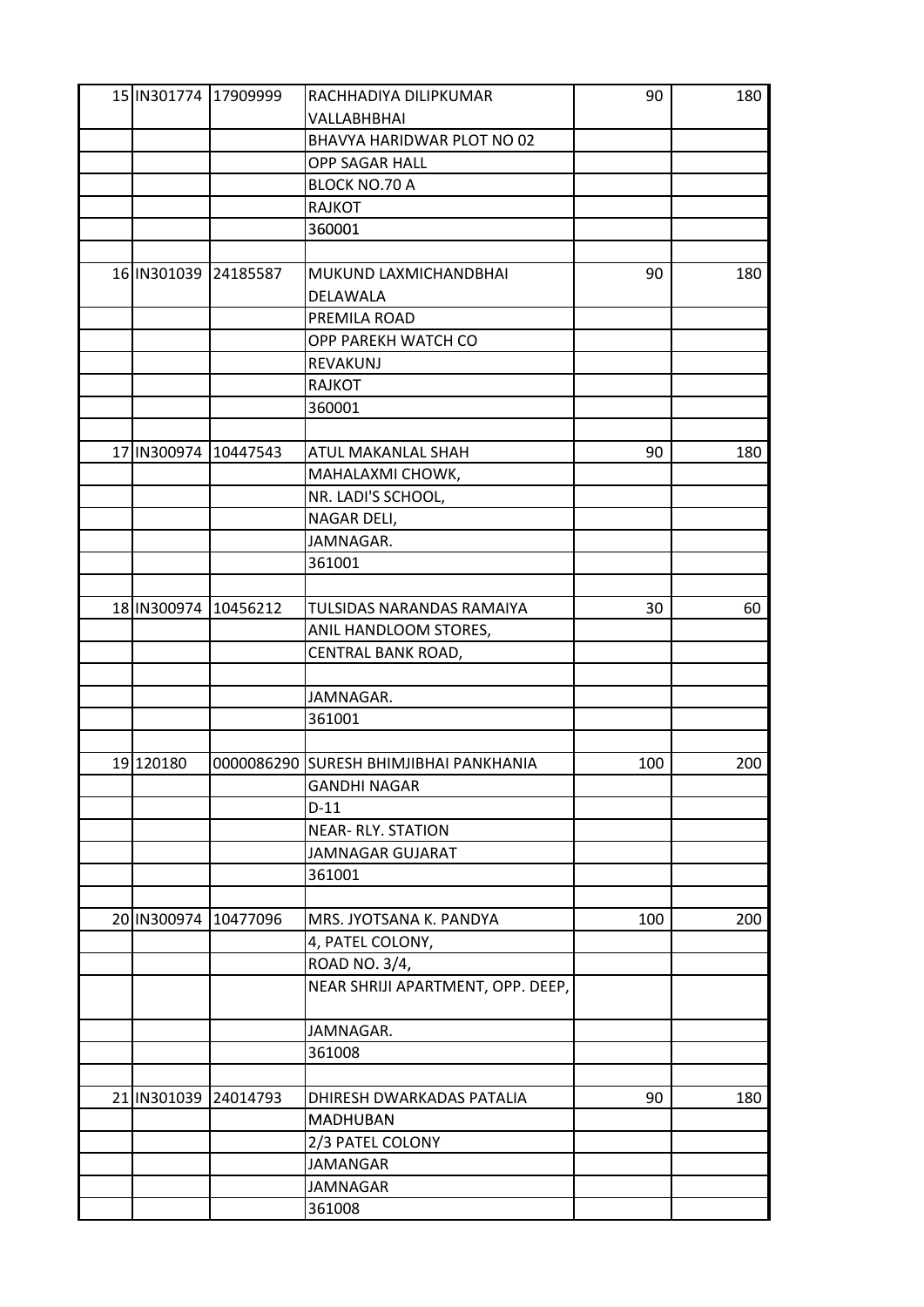| 22 IN300974 10607893 |          | SONI PRITIBEN DINESHBHAI    | $\overline{2}$ | 4   |
|----------------------|----------|-----------------------------|----------------|-----|
|                      |          | <b>COTTON MARKET,</b>       |                |     |
|                      |          | OPP. APANA BAZAR,           |                |     |
|                      |          |                             |                |     |
|                      |          | SURENDRANAGAR.              |                |     |
|                      |          | 363001                      |                |     |
|                      |          |                             |                |     |
| 23 IN300974 10862549 |          | SEJALBEN DINESHBHAI MEHTA   | 90             | 180 |
|                      |          | PLOT NO. 1852/AB-2,         |                |     |
|                      |          | NR. GOPAL NURSING HOME,     |                |     |
|                      |          | ATABHAI ROAD,               |                |     |
|                      |          | BHAVNAGAR.                  |                |     |
|                      |          | 364001                      |                |     |
|                      |          |                             |                |     |
| 24 IN300974 10979982 |          | MAYABEN KIRTIKUMAR SANGHAVI | 90             | 180 |
|                      |          | PLOT NO. 549, JAIN SOCIETY, |                |     |
|                      |          | VIJAYARAJNAGAR,             |                |     |
|                      |          |                             |                |     |
|                      |          |                             |                |     |
|                      |          | BHAVNAGAR.                  |                |     |
|                      |          | 364001                      |                |     |
|                      |          |                             |                |     |
| 25 IN300974 11573831 |          | SHIRIN ASGARALI KAPASI      | 90             | 180 |
|                      |          | NEW BAZAR,                  |                |     |
|                      |          |                             |                |     |
|                      |          |                             |                |     |
|                      |          | <b>TALAJA</b>               |                |     |
|                      |          | 364140                      |                |     |
|                      |          |                             |                |     |
| 26 IN300513 14255595 |          | TRILOK JIWATRAM MANGHANI    | 35             | 70  |
|                      |          | SHX/330 WARD 11/B           |                |     |
|                      |          | SADHU VASWANI SOCIETY       |                |     |
|                      |          | <b>GANDHIDHAM</b>           |                |     |
|                      |          | <b>GUJARAT</b>              |                |     |
|                      |          | 370201                      |                |     |
|                      |          |                             |                |     |
| 27 IN301233          | 10135566 | PATEL AMBALAL HIRDAS        | 90             | 180 |
|                      |          | 6, SOMNATH NAGAR SOCIETY    |                |     |
|                      |          | <b>CAMP ROAD</b>            |                |     |
|                      |          | SHAHIBAUG, ASARWA           |                |     |
|                      |          | AHMEDABAD                   |                |     |
|                      |          | 380004                      |                |     |
|                      |          |                             |                |     |
| 28 IN300343 11028184 |          | KANDARP VALMIKBHAI DHEBAR   | 90             | 180 |
|                      |          | 6, SOMNATH NAGAR SOCIETY,   |                |     |
|                      |          | NR. NARANPURA,              |                |     |
|                      |          |                             |                |     |
|                      |          | AHMEDABAD.                  |                |     |
|                      |          | 380013                      |                |     |
|                      |          |                             |                |     |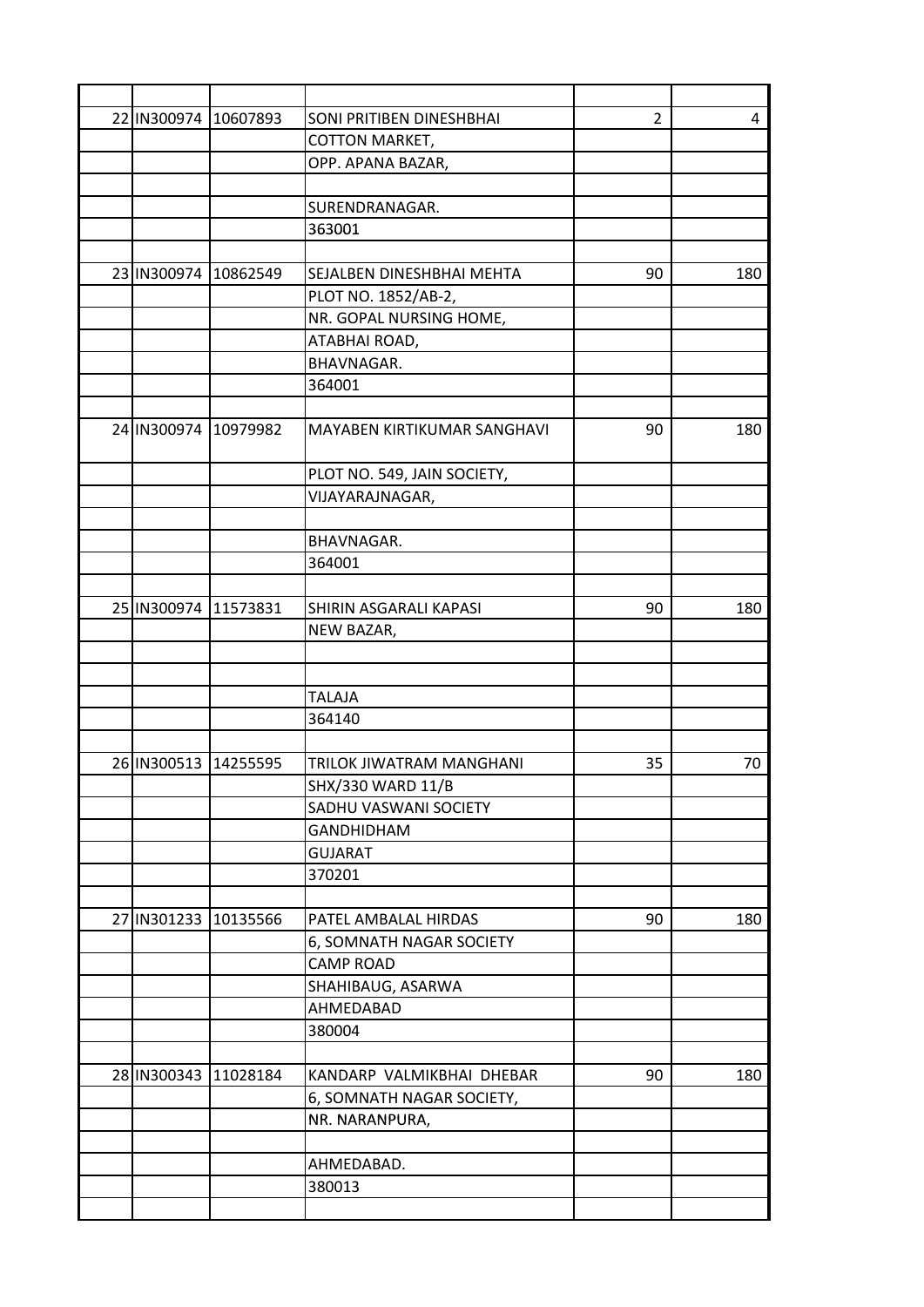|                      | 29 IN300476 40701146 | ASHUTOSH RAMANLAL THAKKAR             | 90           | 180            |
|----------------------|----------------------|---------------------------------------|--------------|----------------|
|                      |                      | <b>B 2 CHANDRA DARSHAN APPT</b>       |              |                |
|                      |                      | <b>HARIOM SOCIETY</b>                 |              |                |
|                      |                      | <b>THALTEJ</b>                        |              |                |
|                      |                      | AHMEDABAD                             |              |                |
|                      |                      | 380054                                |              |                |
|                      |                      |                                       |              |                |
|                      | 30 IN301485 10125596 | PATEL RAKESHBHAI CHATURBHAI           | 90           | 180            |
|                      |                      | 1, ISHAN PARK                         |              |                |
|                      |                      | NR PRABHU PARK OPP A M GARDEN         |              |                |
|                      |                      |                                       |              |                |
|                      |                      | <b>NARODA</b>                         |              |                |
|                      |                      | AHMEDABAD                             |              |                |
|                      |                      | 382330                                |              |                |
|                      |                      |                                       |              |                |
| 31 IN300214 11437983 |                      | SHAH MAULIKKUMAR J                    | 15           | 30             |
|                      |                      | PILAJI GUNJ                           |              |                |
|                      |                      | <b>BUDHDHI NIVAS</b>                  |              |                |
|                      |                      |                                       |              |                |
|                      |                      | <b>MEHSANA</b>                        |              |                |
|                      |                      | 384001                                |              |                |
|                      |                      |                                       |              |                |
|                      |                      |                                       |              |                |
|                      | 32 IN300513 15469746 | <b>ASHUTOSH R MOHANIYA</b>            | $\mathbf{1}$ | $\overline{2}$ |
|                      |                      | LALCHAND NI KHADAKI                   |              |                |
|                      |                      | <b>STATION ROAD</b>                   |              |                |
|                      |                      | MEHSANA                               |              |                |
|                      |                      | <b>GUAJRAT</b>                        |              |                |
|                      |                      | 384001                                |              |                |
|                      |                      |                                       |              |                |
| 33 IN301276 30379659 |                      | ASHOKKUMAR POPATLAL SHAH              | 20           | 40             |
|                      |                      | <b>182 KAPIL PARK SOCIETY</b>         |              |                |
|                      |                      | NR RITURAJ FLAT                       |              |                |
|                      |                      | T B ROAD                              |              |                |
|                      |                      | MEHSANA                               |              |                |
|                      |                      | 384002                                |              |                |
|                      |                      |                                       |              |                |
|                      | 34 IN300343 20044709 | <b>MODI URVI</b>                      | 90           | 180            |
|                      |                      | <b>THREE GATE</b>                     |              |                |
|                      |                      | <b>GHEEKANTA</b>                      |              |                |
|                      |                      | OPP. UNION BANK                       |              |                |
|                      |                      | PATAN - (N.G.)                        |              |                |
|                      |                      | 384265                                |              |                |
|                      |                      |                                       |              |                |
| 35 120277            |                      | 0000445711 RAVIKUMAR HARIPRASAD PATEL | 10           | 20             |
|                      |                      | 54 FATEBAG PALACE                     |              |                |
|                      |                      |                                       |              |                |
|                      |                      |                                       |              |                |
|                      |                      | LUNAWADA GUJARAT                      |              |                |
|                      |                      | 389230                                |              |                |
|                      |                      |                                       |              |                |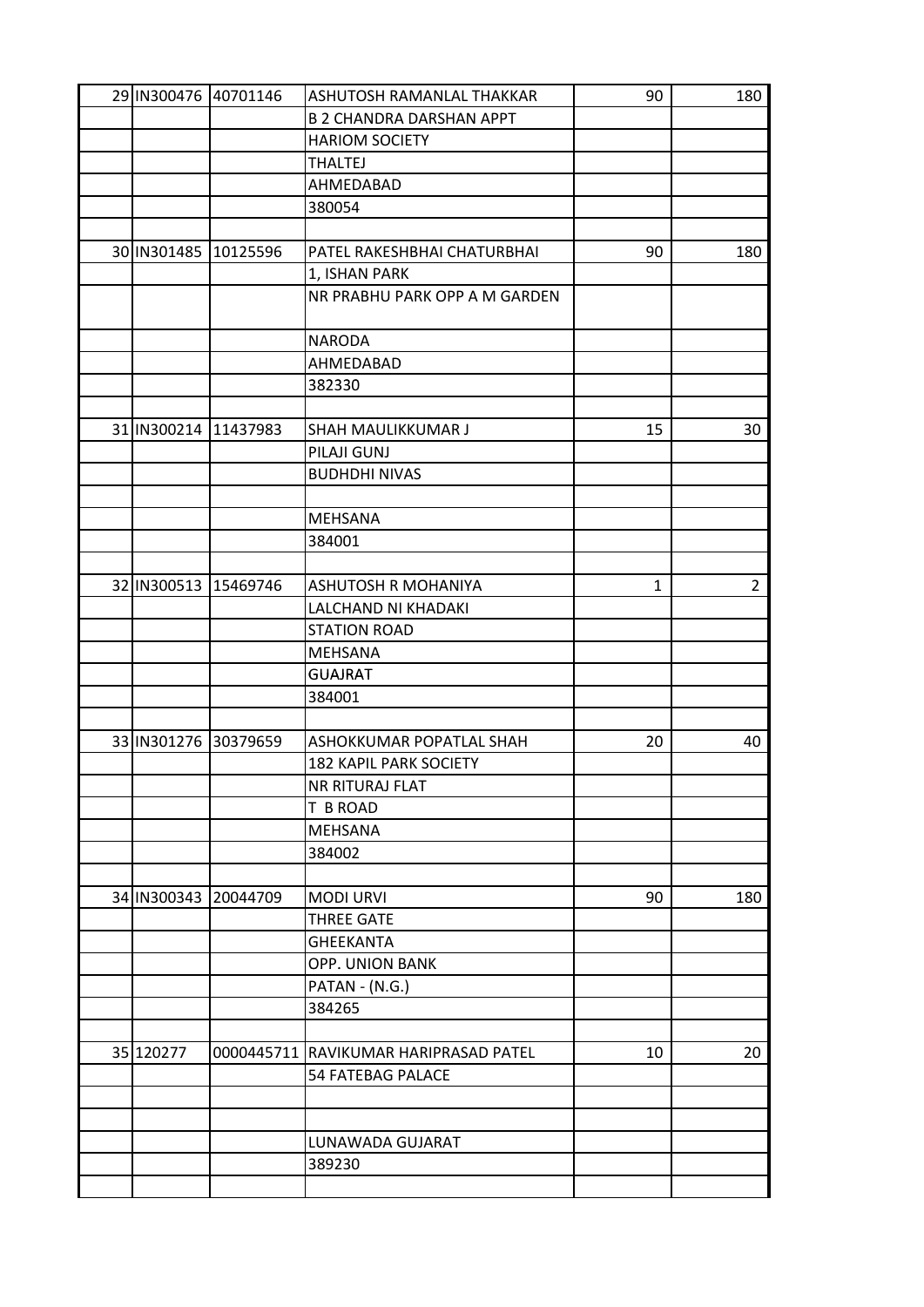| 36 IN300757 10496340     |                      | NIMISHKUMAR VINODCHANDRA         | 90  | 180 |
|--------------------------|----------------------|----------------------------------|-----|-----|
|                          |                      | <b>SHAH</b>                      |     |     |
|                          |                      | <b>1 GANGOTRI SOCIETY</b>        |     |     |
|                          |                      | PRATIKSHA OLD PADRA NR TAGORE    |     |     |
|                          |                      | <b>NAGAR</b>                     |     |     |
|                          |                      |                                  |     |     |
|                          |                      | <b>BARODA</b>                    |     |     |
|                          |                      | 390015                           |     |     |
|                          |                      |                                  |     |     |
| 37 120447                |                      | 0000847156 JITENDRABHAI BABUBHAI | 339 | 678 |
|                          |                      |                                  |     |     |
|                          |                      | <b>DHOLARIYA</b>                 |     |     |
|                          |                      | <b>B-62 TIRUPATI SOCIETY</b>     |     |     |
|                          |                      | VIBHAG-2 CIMADA GAM YOGI         |     |     |
|                          |                      | <b>CHOWK</b>                     |     |     |
|                          |                      | <b>SURAT</b>                     |     |     |
|                          |                      | <b>SURAT GUJARAT</b>             |     |     |
|                          |                      | 394211                           |     |     |
|                          |                      |                                  |     |     |
| 38 IN 302269 12658060    |                      | HIREN MANIBHAI PATEL             | 10  | 20  |
|                          |                      | 2/B DEEPNAGAR SOCIETY            |     |     |
|                          |                      | <b>SHASTRI ROAD</b>              |     |     |
|                          |                      | <b>BARDOLI GUJARAT</b>           |     |     |
|                          |                      | <b>INDIA</b>                     |     |     |
|                          |                      | 394601                           |     |     |
|                          |                      |                                  |     |     |
| 39 IN300214 11792081     |                      | DUSHYANT NATVARLAL DESAI         | 100 | 200 |
|                          |                      | 16 LAXMI NARAYAN SOCIETY         |     |     |
|                          |                      | LAXMIKANT                        |     |     |
|                          |                      | ASHRAM ROAD KATARGAM             |     |     |
|                          |                      |                                  |     |     |
|                          |                      | <b>SURAT GUJARAT</b>             |     |     |
|                          |                      |                                  |     |     |
|                          |                      | 395004                           |     |     |
|                          |                      |                                  |     |     |
|                          | 40 IN300214 12375064 | VENKATRAMAN                      | 10  | 20  |
|                          |                      | RAMASUBRAMANIAM JEYARAMAN        |     |     |
|                          |                      |                                  |     |     |
|                          |                      | FLAT 8 1ST FLOOR GORASWADI ASHA  |     |     |
|                          |                      | <b>DEEP</b>                      |     |     |
|                          |                      | LALA LAJPATRAI ROAD MALAD W      |     |     |
|                          |                      |                                  |     |     |
|                          |                      | MUMBAI MAHARASHTRA               |     |     |
|                          |                      | 400064                           |     |     |
|                          |                      |                                  |     |     |
| 41   IN301774   16603963 |                      | RAJESH R CHAUDHARI               | 9   | 18  |
|                          |                      | A3/306 RAKSHAK NAGAR GOLD        |     |     |
|                          |                      | <b>KHARADI</b>                   |     |     |
|                          |                      |                                  |     |     |
|                          |                      | <b>PUNE</b>                      |     |     |
|                          |                      | 411014                           |     |     |
|                          |                      |                                  |     |     |
|                          | 42 IN300214 14233025 | PARESH SHARMA                    | 88  | 176 |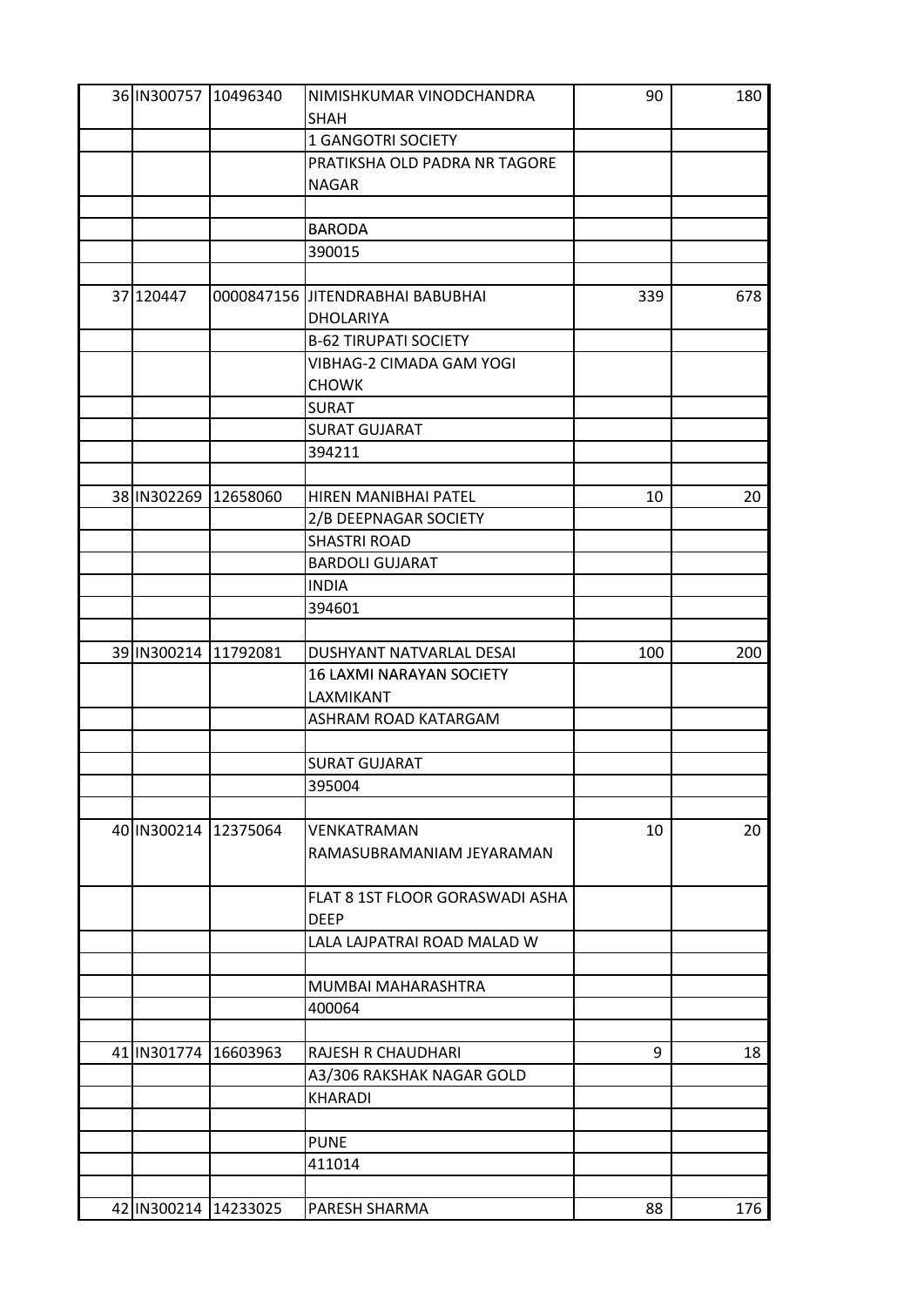|                      |                      | POLARIS F 301/302 SATELLITE   |     |     |
|----------------------|----------------------|-------------------------------|-----|-----|
|                      |                      | <b>TOWERS</b>                 |     |     |
|                      |                      | KOREGAON PARK MUNDHWA RD      |     |     |
|                      |                      | <b>MUNDHWA</b>                |     |     |
|                      |                      |                               |     |     |
|                      |                      | PUNE MAHARASHTRA              |     |     |
|                      |                      | 411036                        |     |     |
|                      |                      |                               |     |     |
| 43 IN300476 40632016 |                      | MUKUL VIJAY APSHANKAR         | 100 | 200 |
|                      |                      | 7, PRACHI SOC, DADAJI KONDDEV |     |     |
|                      |                      | <b>NAGAR</b>                  |     |     |
|                      |                      | OFF GANGAPUR ROAD,            |     |     |
|                      |                      |                               |     |     |
|                      |                      | <b>NASHIK</b>                 |     |     |
|                      |                      | 422013                        |     |     |
|                      |                      |                               |     |     |
| 44 IN303735 10012345 |                      | <b>VIRAG PRADIP SHAH</b>      | 200 | 400 |
|                      |                      | SIDDHIRATNA BUNGLOW           |     |     |
|                      |                      | <b>KUNTHUNATH</b>             |     |     |
|                      |                      | HSG SOC YASHODEO NAGAR        |     |     |
|                      |                      |                               |     |     |
|                      |                      | SANGAMNER                     |     |     |
|                      |                      | DIST-AHMEDNAGAR               |     |     |
|                      |                      | SNAGAMNER MAHARASHTRA         |     |     |
|                      |                      | 422605                        |     |     |
|                      |                      |                               |     |     |
|                      | 45 IN300239 11552746 | SHANKARRAO BAJIRAO BHALERAO   | 15  | 30  |
|                      |                      |                               |     |     |
|                      |                      | AT POST VADNER (BHAIRAV)      |     |     |
|                      |                      | TAL. CHANDWAD                 |     |     |
|                      |                      | DIST. NASIK                   |     |     |
|                      |                      |                               |     |     |
|                      |                      | 423111                        |     |     |
|                      |                      |                               |     |     |
| 46 IN303833 10235496 |                      | BHARAT HARMANBHAI PATEL       | 50  | 100 |
|                      |                      | PLOT NO1383NEAR GREEN         |     |     |
|                      |                      | AGE SCHOOLDESHPANDE LAYOUT    |     |     |
|                      |                      | BHANDEWADIBAGADGANJ           |     |     |
|                      |                      | <b>NAGPUR</b>                 |     |     |
|                      |                      | 440008                        |     |     |
|                      |                      |                               |     |     |
| 47 IN301774 13455522 |                      | LATA NANDAKISHOR BHUTADA      | 150 | 300 |
|                      |                      | HOUSE NO 80                   |     |     |
|                      |                      | WARD NO 25                    |     |     |
|                      |                      | N P WARDHA                    |     |     |
|                      |                      | <b>WARDHA</b>                 |     |     |
|                      |                      | 442001                        |     |     |
|                      |                      |                               |     |     |
| 48 IN301774 15330052 |                      | TUSHAR SHASHIKANT MEHTA       | 9   | 18  |
|                      |                      | HAWALDARPURA                  |     |     |
|                      |                      | WARD NO 34                    |     |     |
|                      |                      |                               |     |     |
|                      |                      |                               |     |     |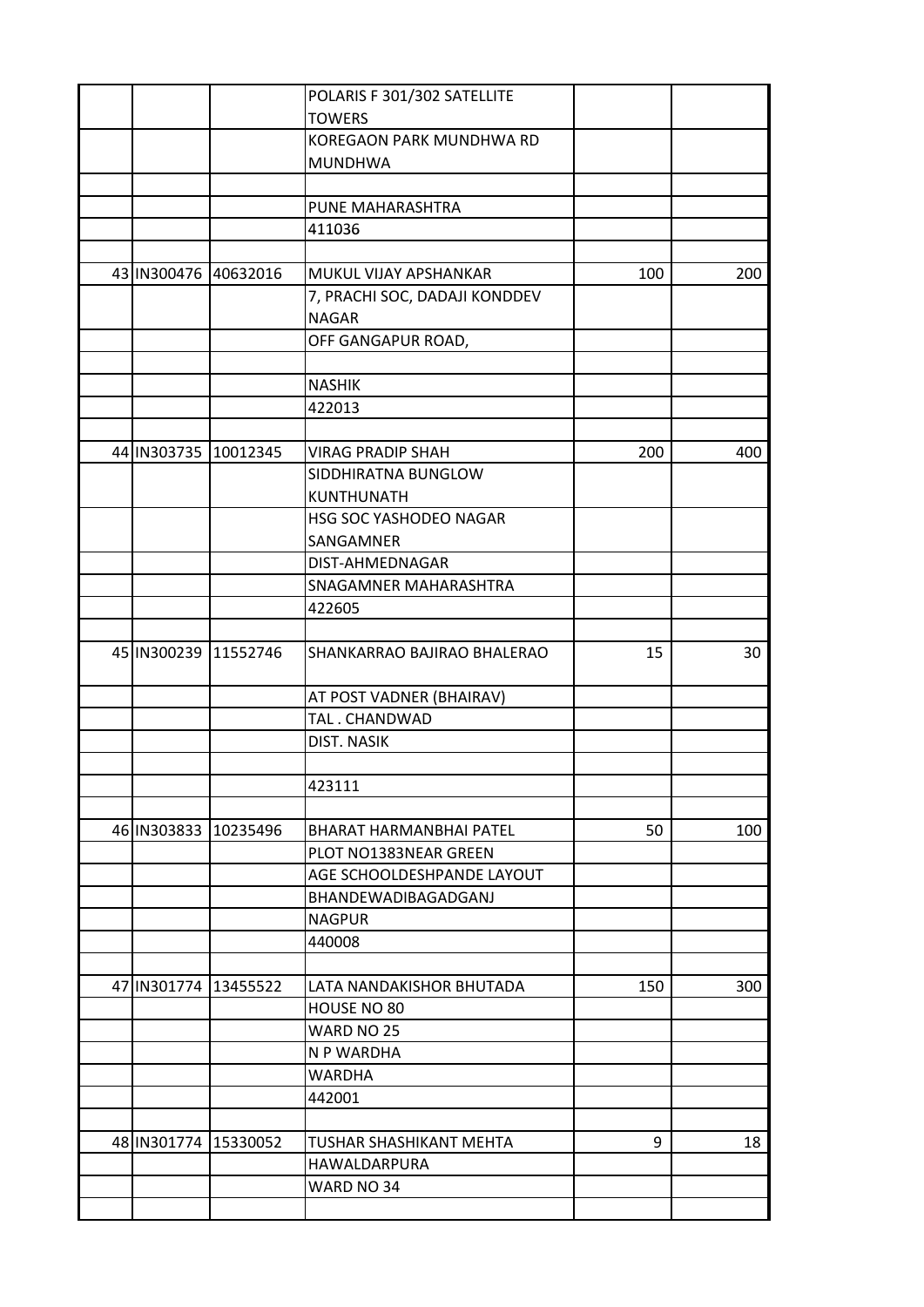|                      | <b>WARDHA</b>                    |              |                |
|----------------------|----------------------------------|--------------|----------------|
|                      | 442001                           |              |                |
|                      |                                  |              |                |
| 49 120109            | 0000123320 LILADHAR IYDANJI KELA | 90           | 180            |
|                      | CHITRAKOOT,                      |              |                |
|                      | RAMNAGAR,                        |              |                |
|                      |                                  |              |                |
|                      | AKOLA MAHARASHTRA                |              |                |
|                      | 444001                           |              |                |
|                      |                                  |              |                |
| 50 120109            | 0000855636 GOVIND ONKARDAS KELA  | 151          | 302            |
|                      | 79 CHITRAKOOT BUILDING           |              |                |
|                      | RAM NAGAR                        |              |                |
|                      | DIST.: AKOLA                     |              |                |
|                      | AKOLA MAHARASHTRA                |              |                |
|                      | 444001                           |              |                |
|                      |                                  |              |                |
| 51 IN301696 10609244 | VINAYAK WASUDEORAO CHAUDHARI     | 30           | 60             |
|                      |                                  |              |                |
|                      |                                  |              |                |
|                      | NO 115, BALAJI KUTI              |              |                |
|                      | 48/4, GORKSHAN WARD              |              |                |
|                      | DEORANKAR NAGAR, BADNERA         |              |                |
|                      | <b>ROAD</b>                      |              |                |
|                      | <b>AMRAVATI</b>                  |              |                |
|                      | 444605                           |              |                |
|                      |                                  |              |                |
| 52 IN301983 10656448 | NITISHA JHAWAR                   | 20           | 40             |
|                      | 229, BAJRANG NAGAR,              |              |                |
|                      |                                  |              |                |
|                      |                                  |              |                |
|                      | INDORE (M.P.)                    |              |                |
|                      | 452001                           |              |                |
|                      |                                  |              |                |
| 53 IN301330 18811102 | <b>SHAKUN BHATTAD</b>            | $\mathbf{1}$ | 2 <sup>7</sup> |
|                      | 33                               |              |                |
|                      | RACHNA NAGAR                     |              |                |
|                      | <b>GOVINDPURA</b>                |              |                |
|                      | <b>BHOPAL MP</b>                 |              |                |
|                      | 462023                           |              |                |
|                      |                                  |              |                |
| 54 IN302269 12296230 | RAMESH CHANDRA PANDHRE           | 50           | 100            |
|                      | H NO 397 PANDRE NIVAS L B        |              |                |
|                      | <b>NAGAR</b>                     |              |                |
|                      | MANSOORABAD R R DIST             |              |                |
|                      | <b>HYDERABAD</b>                 |              |                |
|                      | ANDHRA PRADESH INDIA             |              |                |
|                      | 500074                           |              |                |
|                      |                                  |              |                |
| 55 IN301604 11225117 | SWAPNA TUMMALA                   | 15           | 30             |
|                      | H NO 1 3 124 2 1                 |              |                |
|                      | SHASTRI NAGAR                    |              |                |
|                      |                                  |              |                |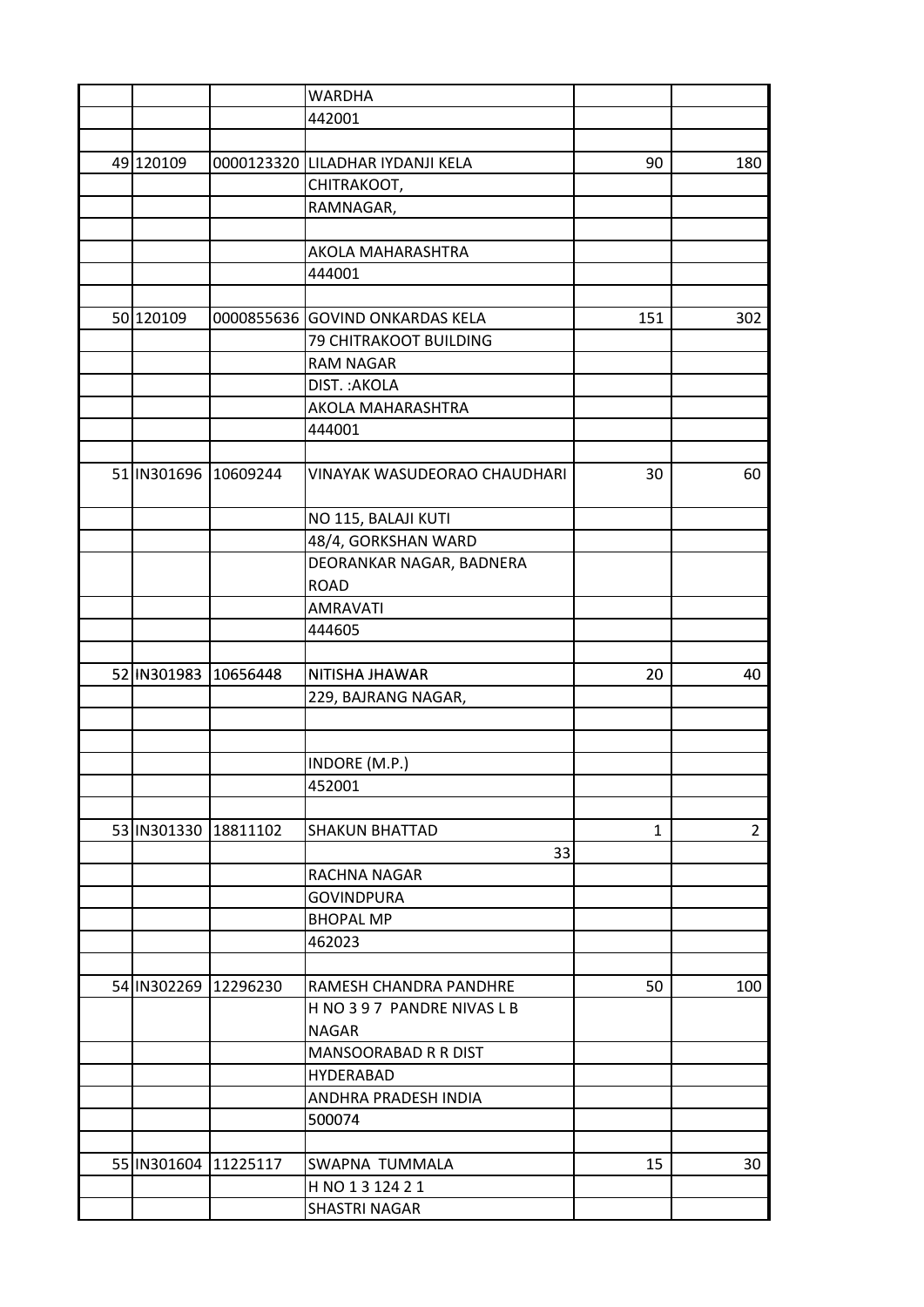|                      | <b>NIRMAL 504106</b>             |     |     |
|----------------------|----------------------------------|-----|-----|
|                      | <b>NIRMAL</b>                    |     |     |
|                      | 504106                           |     |     |
|                      |                                  |     |     |
| 56 IN302324 10800284 | <b>SUNITHA CHITTOORY</b>         | 100 | 200 |
|                      | 43-7-20                          |     |     |
|                      | RATNA RAJU TOWERS                |     |     |
|                      | OLD POST OFFICE STREET           |     |     |
|                      | KAKINADA, EAST GODAVARI DIST, AP |     |     |
|                      |                                  |     |     |
|                      | 533001                           |     |     |
|                      |                                  |     |     |
| 57 IN300239 30013197 | KOPPA SUBBA RAO ROOPA            | 25  | 50  |
|                      | C/O K S RAMESHA                  |     |     |
|                      | KARNATAKA BANK LTD               |     |     |
|                      | PARVATHI TALKIES ROAD            |     |     |
|                      | CHANNAPATNA , BANGALORE          |     |     |
|                      | 571501                           |     |     |
|                      |                                  |     |     |
| 58 IN300239 30037054 | <b>ASHOK KUMAR</b>               | 50  | 100 |
|                      | 1641/1SHANKAR NIVASA             |     |     |
|                      | FIRST CROSS NORTHEN EXTENSION    |     |     |
|                      |                                  |     |     |
|                      | HASSAN POST HASSAN               |     |     |
|                      | KARNATAKA                        |     |     |
|                      | 573201                           |     |     |
|                      |                                  |     |     |
| 59 IN301926 30767926 | <b>GOPAL BAGALKOTKAR</b>         | 49  | 98  |
|                      | SREE KRISHNA AUTOMOBILES         |     |     |
|                      | M G ROAD                         |     |     |
|                      |                                  |     |     |
|                      | <b>BIJAPUR</b>                   |     |     |
|                      | 586101                           |     |     |
|                      |                                  |     |     |
| 60 IN301080 22692980 | S ASHOK CHOPDA                   | 90  | 166 |
|                      | <b>NO 23</b>                     |     |     |
|                      | SHANMUGARAYAN STREET             |     |     |
|                      | OLD WASHERMANPET                 |     |     |
|                      | <b>CHENNAI</b>                   |     |     |
|                      | 600021                           |     |     |
|                      |                                  |     |     |
| 61 IN301774 10573774 | M DURAIRAJ                       | 25  | 50  |
|                      | NO 231 1ST FLOOR                 |     |     |
|                      | <b>SECOND STREET</b>             |     |     |
|                      | <b>AYYAPPAN COLONY</b>           |     |     |
|                      | SIVAKASI                         |     |     |
|                      | 626123                           |     |     |
|                      |                                  |     |     |
| 62 IN300239 11961395 | BABURAJ NARAYANAN                | 5   | 10  |
|                      | SURABI KMC 4/191 DHSS CROSS      |     |     |
|                      | <b>ROAD</b>                      |     |     |
|                      |                                  |     |     |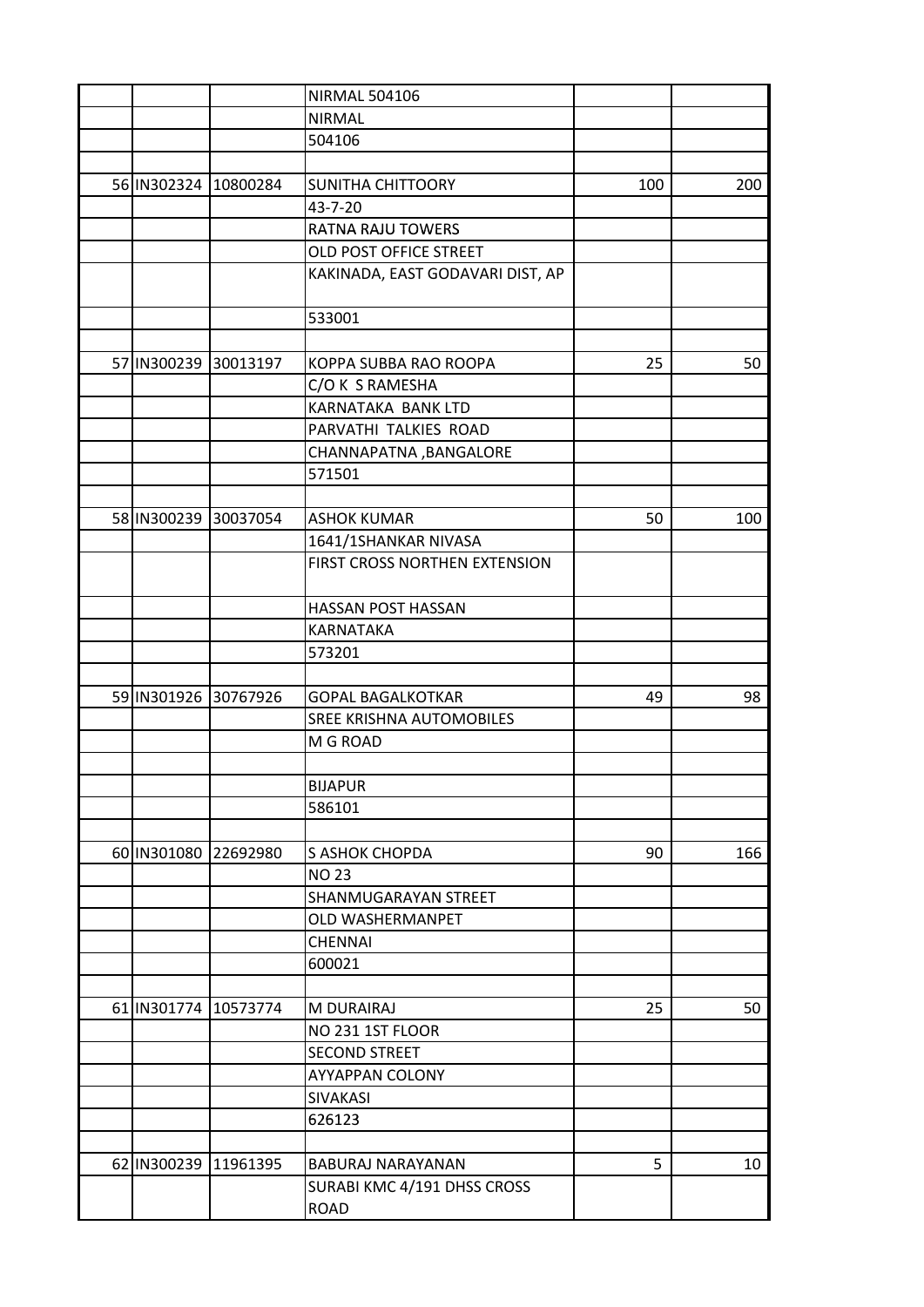|                      | <b>HOSDRUG KANHANGAD</b>      |     |     |
|----------------------|-------------------------------|-----|-----|
|                      | KASARAGOD                     |     |     |
|                      | <b>KERALA</b>                 |     |     |
|                      | 671315                        |     |     |
|                      |                               |     |     |
| 63 IN300239 12760198 | PAVITHRAN P                   | 60  | 120 |
|                      | PAVITHRAM                     |     |     |
|                      | KALLAMALA                     |     |     |
|                      | CHOMBALA PO                   |     |     |
|                      | <b>KOZHIKODE DIST</b>         |     |     |
|                      | 673308                        |     |     |
|                      |                               |     |     |
| 64 IN300239 12877916 | MOHAMMED RIYAS HUSSAIN.K A    | 10  | 20  |
|                      | KALLUTHEKKETHIL               |     |     |
|                      | RAJA MANZIL                   |     |     |
|                      | <b>POOKKATTIRI</b>            |     |     |
|                      | <b>EDAYUR P O</b>             |     |     |
|                      | 676554                        |     |     |
|                      |                               |     |     |
| 65 IN302105 10329934 | <b>KALYAN CHAUDHURI</b>       | 90  | 180 |
|                      | 834/1, SARAT CHATTERJEE ROAD, |     |     |
|                      | HOWRAH,                       |     |     |
|                      |                               |     |     |
|                      | <b>WEST BENGAL</b>            |     |     |
|                      | 711104                        |     |     |
|                      |                               |     |     |
| 66 IN300214 13971895 | PRIYARANJAN HOTA              | 15  | 30  |
|                      | RICE 1ST FLOOR 47 WEST APCAR  |     |     |
|                      | <b>GARDEN ASANSOL</b>         |     |     |
|                      |                               |     |     |
|                      | <b>ASANSOL WEST BENGAL</b>    |     |     |
|                      | 713304                        |     |     |
|                      |                               |     |     |
|                      |                               |     |     |
| 67 IN300159 10824738 | PRASUN CHITLANGIA             | 90  | 180 |
|                      | S/O- P. CHITLANGIA,           |     |     |
|                      | SOUTH BALUCHAR, P.S.-E/BAZAR, |     |     |
|                      | P.O.DIST-MALDA(W.B.),         |     |     |
|                      | <b>WEST BENGAL.</b>           |     |     |
|                      | 732101                        |     |     |
|                      |                               |     |     |
| 68 IN300513 13737070 | <b>BAMADEV MISHRA</b>         | 8   | 16  |
|                      | DEHERIPALI NEAR GREEN FIELD   |     |     |
|                      | <b>PUBLIC</b>                 |     |     |
|                      | <b>SCHOOL BUDHARAJA</b>       |     |     |
|                      | SAMBALPUR                     |     |     |
|                      | ORISSA                        |     |     |
|                      | 768004                        |     |     |
|                      |                               |     |     |
| 69 IN300513 13716712 | <b>SUKOMAL DASH</b>           | 100 | 200 |
|                      | <b>COLLEGE ROAD</b>           |     |     |
|                      | <b>BARGARH</b>                |     |     |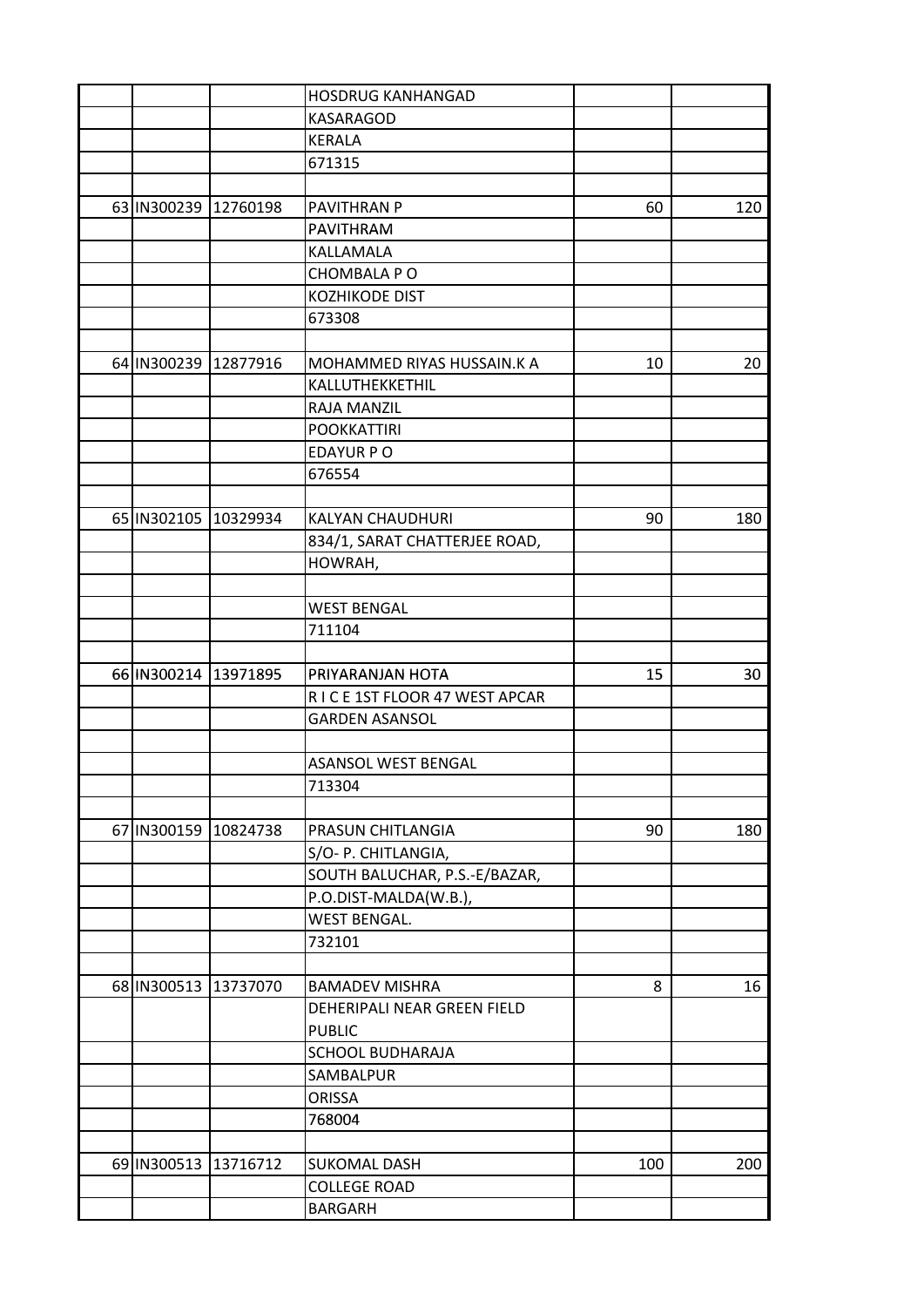|                      | <b>ORISSA</b>                      |                |     |
|----------------------|------------------------------------|----------------|-----|
|                      | 768028                             |                |     |
|                      |                                    |                |     |
| 70 IN302269 13170921 | <b>SUPTA CHOWDHURY</b>             | 32             | 64  |
|                      | SUBHASHNAGAR SILCHAR 4             |                |     |
|                      | <b>SILCHAR</b>                     |                |     |
|                      | <b>ASSAM</b>                       |                |     |
|                      | <b>INDIA</b>                       |                |     |
|                      | 788004                             |                |     |
|                      |                                    |                |     |
| 71 120177            | 0100069143   MALINI AGARWAL        | 90             | 180 |
|                      | C/O SANJAY AGARWAL                 |                |     |
|                      | U-3, JDA FLATS,                    |                |     |
|                      | SETHI COLONY,                      |                |     |
|                      | <b>JAIPUR RAJASTHAN</b>            |                |     |
|                      |                                    |                |     |
|                      |                                    |                |     |
|                      |                                    |                |     |
| 72 120323            | 0000440990 RAJESH KHANDELWAL       | 50             | 100 |
|                      | M 68 FF M BLOCK VIKAS PURI         |                |     |
|                      |                                    |                |     |
|                      |                                    |                |     |
|                      | NEW DELHI DELHI                    |                |     |
|                      | 110018                             |                |     |
|                      |                                    |                |     |
| 73 IN302365 10157090 | <b>AJAY RASTOGI</b>                | 10             | 20  |
|                      | H.NO.C-124,                        |                |     |
|                      | SHAKTI NAGAR EXTN.                 |                |     |
|                      |                                    |                |     |
|                      | <b>DELHI</b>                       |                |     |
|                      | 110052                             |                |     |
|                      |                                    |                |     |
| 74 120299            | 0002135371 ANUJ BANSAL             | $\overline{7}$ | 14  |
|                      | D 109 ASHOK VIHAR                  |                |     |
|                      | PHASE 1                            |                |     |
|                      |                                    |                |     |
|                      | <b>DELHI DELHI</b>                 |                |     |
|                      | 110052                             |                |     |
|                      |                                    |                |     |
| 75 IN301143 11700280 | MD SHAHNWAZ                        | 10             | 20  |
|                      | S/O MD SHAHZADE A-41-B AND A-41-   |                |     |
|                      | D                                  |                |     |
|                      | <b>GROUND FLOOR MANSA RAM PARK</b> |                |     |
|                      |                                    |                |     |
|                      | UTTAM NAGAR WEST DELHI             |                |     |
|                      | <b>DELHI</b>                       |                |     |
|                      |                                    |                |     |
|                      | 110059                             |                |     |
|                      |                                    |                |     |
| 76 120299            | 0002512537 DIWAKAR SHARMA          | 10             | 20  |
|                      | D-702 SWAMI DAYA NAND              |                |     |
|                      | CGHS PLOT NO 5                     |                |     |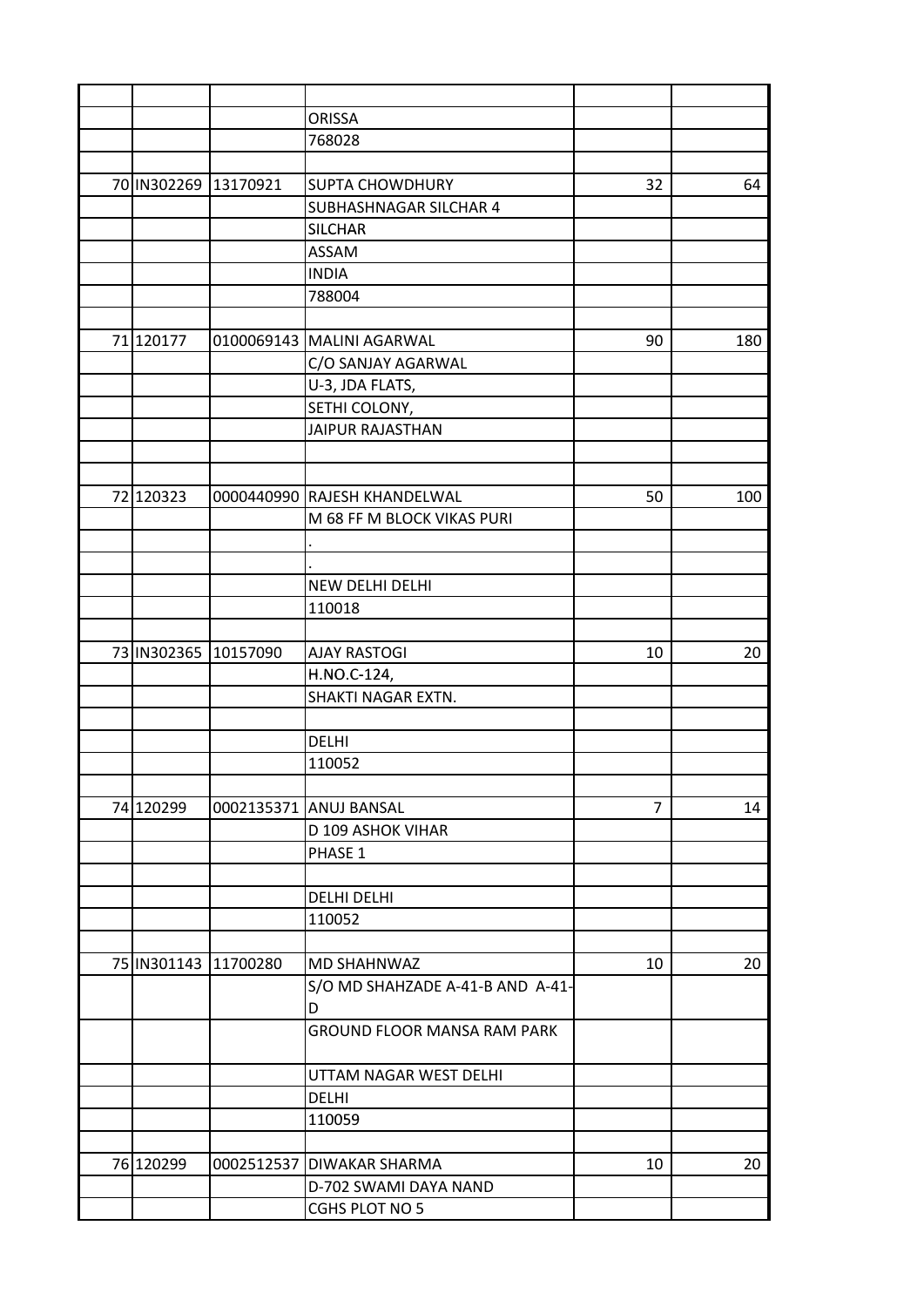|                      |          | <b>SECTOR NO 6 DWARKA</b>            |     |     |
|----------------------|----------|--------------------------------------|-----|-----|
|                      |          | NEW DELHI DELHI                      |     |     |
|                      |          | 110075                               |     |     |
|                      |          |                                      |     |     |
| 77 IN302943 10024165 |          | <b>SUNIL KUMAR JAIN</b>              | 90  | 180 |
|                      |          | $D-254$                              |     |     |
|                      |          | PRASHANT VIHAR                       |     |     |
|                      |          |                                      |     |     |
|                      |          | <b>DELHI</b>                         |     |     |
|                      |          | 110085                               |     |     |
|                      |          |                                      |     |     |
| 78 120206            |          | 0000042353 HARVINDER PAL SINGH LAMBA | 45  | 90  |
|                      |          | FLAT NO. A-37,                       |     |     |
|                      |          | DELHI CITIZEN CO-OP GHS LTD,         |     |     |
|                      |          | PLOT NO. 24, SECTOR-13, ROHINI,      |     |     |
|                      |          | <b>DELHI DELHI</b>                   |     |     |
|                      |          |                                      |     |     |
|                      |          | 110085                               |     |     |
|                      |          |                                      |     |     |
| 79 IN300966          | 10385964 | <b>SUCHETA SHAH</b>                  | 50  | 100 |
|                      |          | 117                                  |     |     |
|                      |          | SAHYOG APARTMENTS                    |     |     |
|                      |          | <b>MAYUR VIHAR PHASE-1</b>           |     |     |
|                      |          | <b>NEW DELHI</b>                     |     |     |
|                      |          | 110091                               |     |     |
|                      |          |                                      |     |     |
| 80 120447            |          | 0000630064 MONIKA BANSAL             | 155 | 310 |
|                      |          | <b>57 MASTER BLOCK</b>               |     |     |
|                      |          | GALINO - 02                          |     |     |
|                      |          | <b>SHAKARPUR</b>                     |     |     |
|                      |          | <b>DELHI DELHI</b>                   |     |     |
|                      |          | 110092                               |     |     |
|                      |          |                                      |     |     |
| 81 IN301151 27209826 |          | <b>SUMIT TALWAR</b>                  | 215 | 430 |
|                      |          | 1117, SECTOR 4                       |     |     |
|                      |          | <b>URBAN ESTATE</b>                  |     |     |
|                      |          |                                      |     |     |
|                      |          | <b>GURGAON</b>                       |     |     |
|                      |          | 122001                               |     |     |
|                      |          |                                      |     |     |
| 82 110000            |          | 1100015099 DHANI STOCKS              | 15  | 28  |
|                      |          | Indiabulls House 448-451,            |     |     |
|                      |          | udyog Vihar, Phase - V               |     |     |
|                      |          | <b>GURGAON</b>                       |     |     |
|                      |          |                                      |     |     |
|                      |          | <b>GURUGRAM HARYANA</b>              |     |     |
|                      |          | 122016                               |     |     |
|                      |          |                                      |     |     |
| 83 120229            |          | 0000007540 ASHOK KUMAR               | 90  | 180 |
|                      |          | <b>H NO 57</b>                       |     |     |
|                      |          | WARD NO 10                           |     |     |
|                      |          | <b>DISTT ROHTAK STATE</b>            |     |     |
|                      |          | MEHAM HARYANA                        |     |     |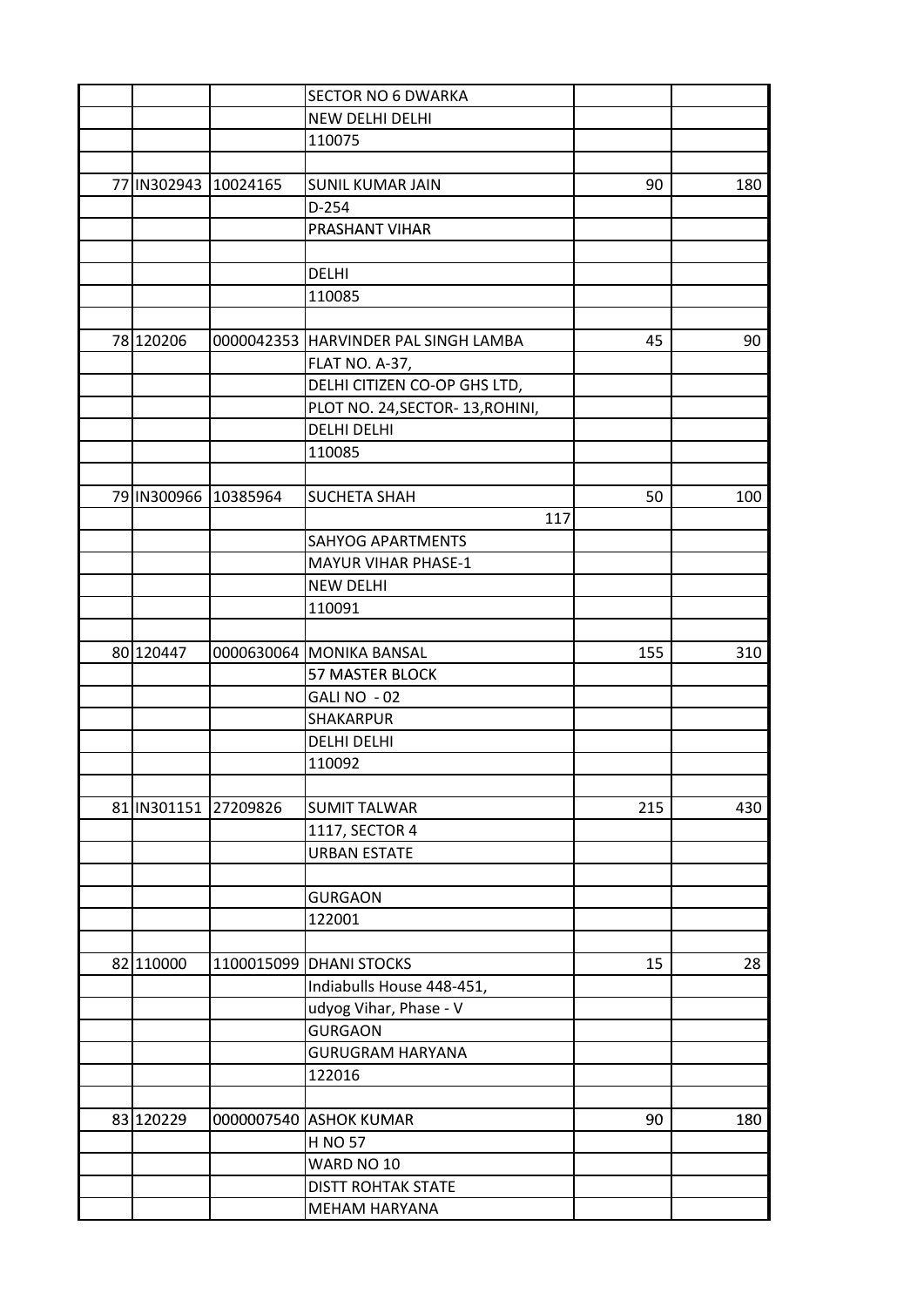|                      |                        | 124112                         |     |     |
|----------------------|------------------------|--------------------------------|-----|-----|
|                      |                        |                                |     |     |
| 84 IN302316 20012508 |                        | ASHWANI KUMAR MAHAJAN          | 10  | 20  |
|                      |                        | H NO-3068/1 GALI DABKARAN      |     |     |
|                      |                        | <b>CHEEL MANDI</b>             |     |     |
|                      |                        | I/5, MAHAN SINGH GATE,         |     |     |
|                      |                        | AMRITSAR.                      |     |     |
|                      |                        | 143001                         |     |     |
|                      |                        |                                |     |     |
| 85 120447            |                        | 0001972341 VIJAY KUMAR SAREEN  | 100 | 200 |
|                      |                        | 20                             |     |     |
|                      |                        | <b>SURYA VIHAR</b>             |     |     |
|                      |                        | NEAR DAV COLLEGE               |     |     |
|                      |                        | <b>JALANDHAR PUNJAB</b>        |     |     |
|                      |                        | 144008                         |     |     |
|                      |                        |                                |     |     |
| 86 IN301774 10839322 |                        | <b>VIMLA BAJAJ</b>             | 5   | 10  |
|                      |                        |                                |     |     |
|                      |                        | 5/70 SECTOR 2                  |     |     |
|                      |                        | <b>RAJINDER NAGAR</b>          |     |     |
|                      |                        | SAHIBABAD                      |     |     |
|                      |                        | <b>GHAZIABAD</b>               |     |     |
|                      |                        | 201005                         |     |     |
|                      |                        |                                |     |     |
| 87 IN300118 11025719 |                        | <b>GURBACHAN SINGH</b>         | 160 | 320 |
|                      |                        | FLAT NO 249 GAUR GREEN AVENUE  |     |     |
|                      |                        |                                |     |     |
|                      |                        | <b>ABHAY KHAND-II</b>          |     |     |
|                      |                        | INDIRAPURAM UTTAR PRADESH      |     |     |
|                      |                        | <b>GHAZIABAD</b>               |     |     |
|                      |                        | 201010                         |     |     |
|                      |                        |                                |     |     |
| 88 120472            | 0009912638 SITABI DEVI |                                | 30  | 60  |
|                      |                        | 2117 RANI LAXMI BAI KUNJ GAIL  |     |     |
|                      |                        | <b>GAON</b>                    |     |     |
|                      |                        | <b>DIBIYAPUR</b>               |     |     |
|                      |                        | DIBIYAPUR UTTAR PRADESH        |     |     |
|                      |                        | 206244                         |     |     |
|                      |                        |                                |     |     |
| 89 130613            |                        | 0000018679 SANTOSH KUMARI JAIN | 100 | 200 |
|                      |                        | 46/148                         |     |     |
|                      |                        | <b>HALSEY ROAD</b>             |     |     |
|                      |                        |                                |     |     |
|                      |                        | <b>KANPUR UTTAR PRADESH</b>    |     |     |
|                      |                        | 208001                         |     |     |
|                      |                        |                                |     |     |
| 90 130 613           |                        | 0000009286 KARAM PREET NARANG  | 14  | 28  |
|                      |                        | 47 MIG RATAN LAL NAGAR         |     |     |
|                      |                        |                                |     |     |
|                      |                        |                                |     |     |
|                      |                        | <b>KANPURUP</b>                |     |     |
|                      |                        | 208022                         |     |     |
|                      |                        |                                |     |     |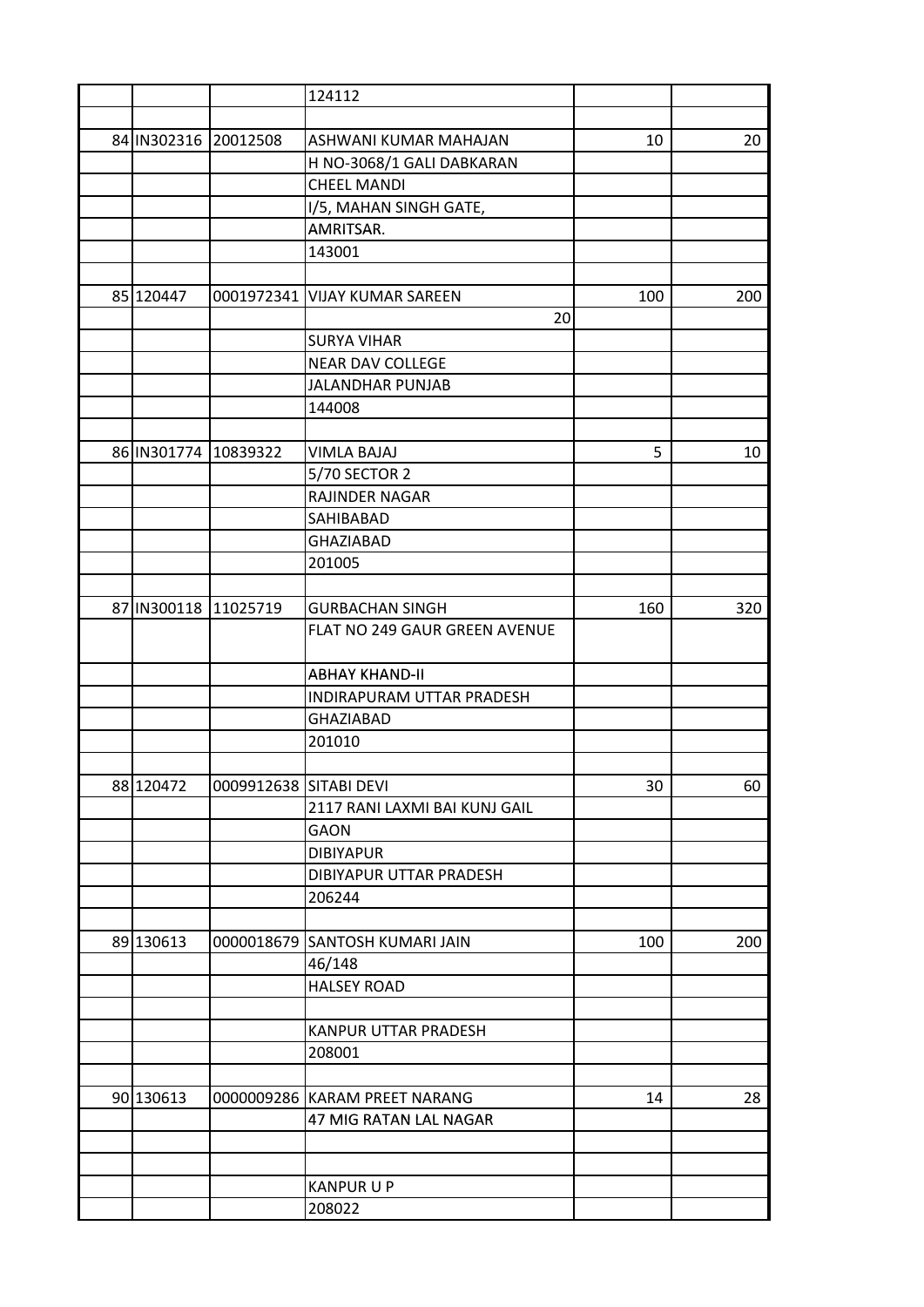| 91 120132            | 0000425029 PURNIMA MISHRA.       | 200 | 400 |
|----------------------|----------------------------------|-----|-----|
|                      | <b>39 KHURSHED BAG</b>           |     |     |
|                      |                                  |     |     |
|                      |                                  |     |     |
|                      | LUCKNOW UTTAR PRADESH            |     |     |
|                      | 226001                           |     |     |
|                      |                                  |     |     |
| 92 120398            | 0000104137 RAJ KAMAL RASTOGI-HUF | 100 | 185 |
|                      | 228/85,                          |     |     |
|                      | RAJA BAZAR                       |     |     |
|                      |                                  |     |     |
|                      | LUCKNOW UP                       |     |     |
|                      | 226003                           |     |     |
|                      |                                  |     |     |
| 93 120398            | 0000041639 SHAHNAZ PARVEEN       | 40  | 80  |
|                      | 195/49, JAGAT NARAIN ROAD,       |     |     |
|                      | <b>NEAR NOOR HOSPITAL</b>        |     |     |
|                      | <b>GOLAGANJ</b>                  |     |     |
|                      | <b>LUCKNOW Uttar Pradesh</b>     |     |     |
|                      | 226018                           |     |     |
|                      |                                  |     |     |
|                      |                                  |     |     |
| 94 120346            | 0000046178 R. K. KHANNA          | 10  | 20  |
|                      | FLAT NO.1, GANGA PLOT NO.1/5A,   |     |     |
|                      |                                  |     |     |
|                      | SECTOR - C,                      |     |     |
|                      | NEAR ALIGANJ POST OFFICE,        |     |     |
|                      | LUCKNOW UTTAR PRADESH            |     |     |
|                      | 226024                           |     |     |
|                      |                                  |     |     |
| 95 120304            | 0000039421 ASHISH KUMAR GUPTA    | 10  | 20  |
|                      | H.NO.182 CHAK AHMAD PUR          |     |     |
|                      | <b>WARD NO. 19,</b>              |     |     |
|                      |                                  |     |     |
|                      | RAEBARELI UTTAR PRADESH          |     |     |
|                      | 229001                           |     |     |
|                      |                                  |     |     |
| 96 120472            | 0009984583   PANKAJ SINGH        | 60  | 120 |
|                      | 215 UTSAV                        |     |     |
|                      | <b>MAHANAGAR PART 2</b>          |     |     |
|                      | PILIBHIT BYE PASS                |     |     |
|                      | <b>BAREILLY UTTAR PRADESH</b>    |     |     |
|                      | 243001                           |     |     |
|                      |                                  |     |     |
| 97 IN301186 10049662 | KUMUD AGARWAL                    | 100 | 200 |
|                      | 17                               |     |     |
|                      | SHIV KUNJ COLONY NEEM KI MATHIA  |     |     |
|                      |                                  |     |     |
|                      | BANKHANA BEHIND SURYA BANQUET    |     |     |
|                      | <b>HALL</b>                      |     |     |
|                      | <b>BAREILLY</b>                  |     |     |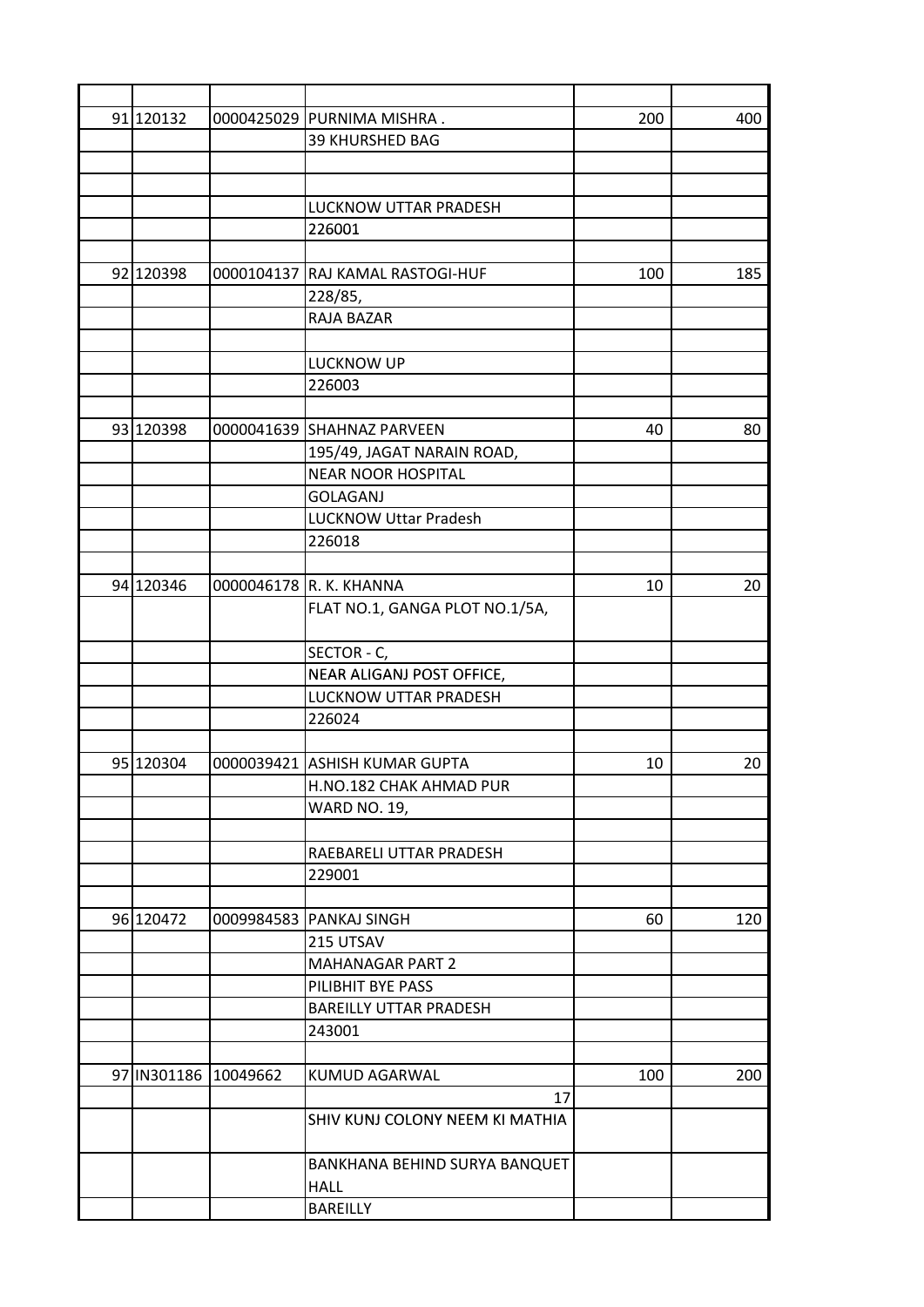|                       |            | 243003                            |     |       |
|-----------------------|------------|-----------------------------------|-----|-------|
|                       |            |                                   |     |       |
| 98 120335             | 0002347547 | DINESH KUMAR RATHI                | 3   | 6     |
|                       |            | 1238 NEW SHIVPURI                 |     |       |
|                       |            | <b>HAPUR</b>                      |     |       |
|                       |            |                                   |     |       |
|                       |            | <b>HAPUR UTTAR PRADESH</b>        |     |       |
|                       |            | 245101                            |     |       |
|                       |            |                                   |     |       |
| 99 120816             |            | 0033145081 SHIVAM AGARWAL         | 18  | 36    |
|                       |            | 25/2 Saharanpur Road Dehradun     |     |       |
|                       |            | Dehradun                          |     |       |
|                       |            |                                   |     |       |
|                       |            |                                   |     |       |
|                       |            | DEHRADUN UTTARAKHAND              |     |       |
|                       |            | 248001                            |     |       |
|                       |            |                                   |     |       |
| 100 IN300118 11360850 |            | <b>NIKITA GOYAL</b>               | 90  | 180   |
|                       |            | 38/51                             |     |       |
|                       |            | <b>MOTIKUNJ</b>                   |     |       |
|                       |            | LOHAMANDI                         |     |       |
|                       |            | <b>AGRA</b>                       |     |       |
|                       |            | 282002                            |     |       |
|                       |            |                                   |     |       |
| 101 120109            |            | 0005269902 LEELAKA GRAINS LIMITED | 415 | 768   |
|                       |            | H NO 17                           |     |       |
|                       |            | <b>TEJ MANDI</b>                  |     |       |
|                       |            | <b>STATION ROAD</b>               |     |       |
|                       |            | <b>ALWAR RAJASTHAN</b>            |     |       |
|                       |            | 301001                            |     |       |
|                       |            |                                   |     |       |
| 102 IN303116 10986964 |            | SURENDRA KOOLWAL                  | 804 | 1,608 |
|                       |            | 12 A DEEPAK COLONY                |     |       |
|                       |            | WARD NO 19                        |     |       |
|                       |            | <b>JAIPUR</b>                     |     |       |
|                       |            | RAJASTHAN                         |     |       |
|                       |            | 302001                            |     |       |
|                       |            |                                   |     |       |
| 103 120262            | 0000212308 | DINESH KASLIWAL                   | 20  | 40    |
|                       |            | 20 GOVINDA COLONY                 |     |       |
|                       |            | <b>GOPALPURA BAI PASS</b>         |     |       |
|                       |            |                                   |     |       |
|                       |            | JAIPUR RAJASTHAN                  |     |       |
|                       |            |                                   |     |       |
|                       |            | 302001                            |     |       |
| 104 120177            | 0100334444 | <b>RITA PATEL</b>                 | 10  | 20    |
|                       |            | 3838, VISHNU MARG                 |     |       |
|                       |            | 3rd FLOOR, NEAR SHAREWSHEVER      |     |       |
|                       |            |                                   |     |       |
|                       |            |                                   |     |       |
|                       |            | TEMPLE, GANGORI BAZAR             |     |       |
|                       |            | <b>JAIPUR RAJASTHAN</b>           |     |       |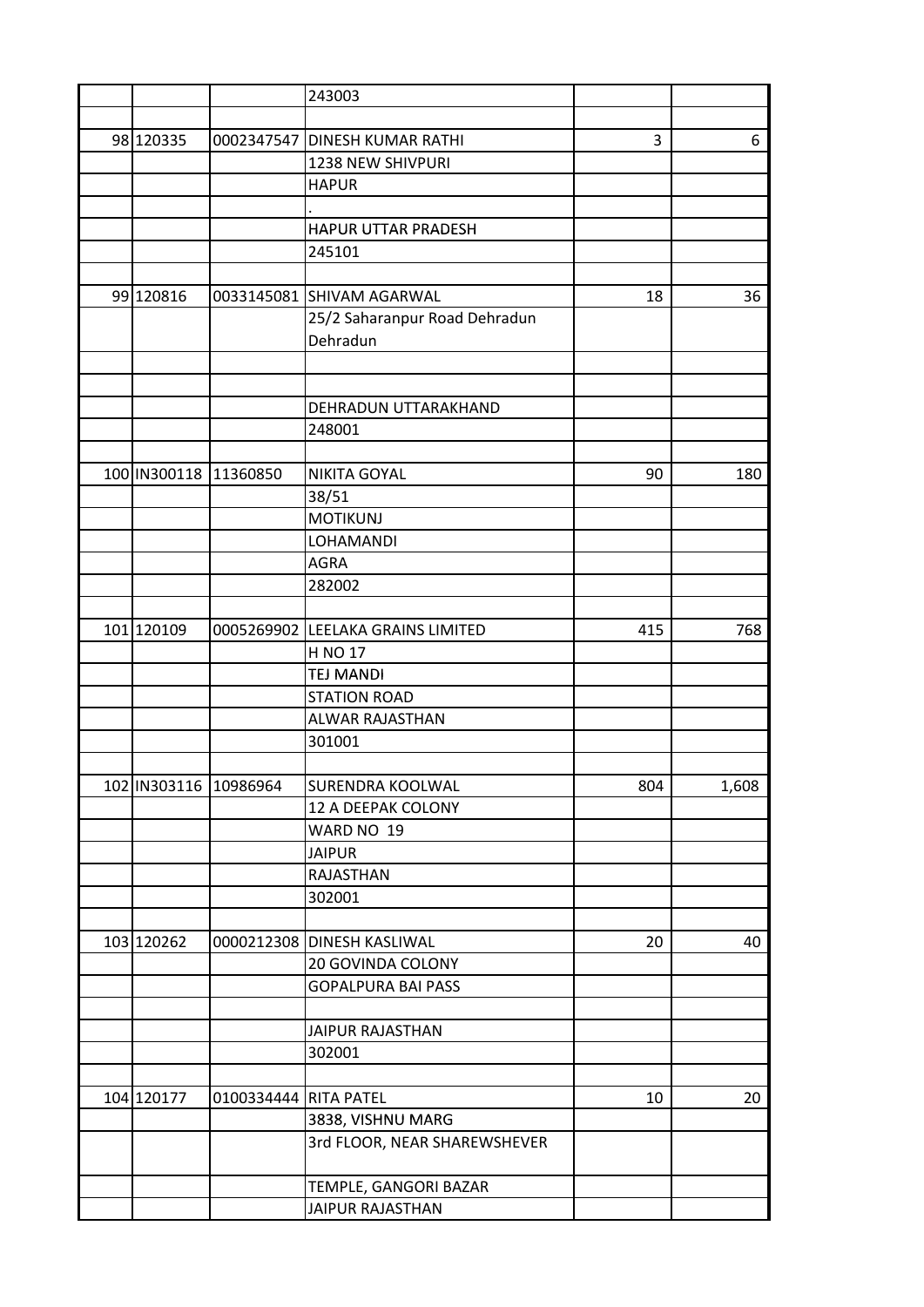|                           | 302002                          |    |     |
|---------------------------|---------------------------------|----|-----|
|                           |                                 |    |     |
| 105 120314                | 0000061775 BIHARI LAL MITTAL    | 90 | 180 |
|                           | HOUSE NO. B-27                  |    |     |
|                           | <b>SIKAR HOUSE COLONY</b>       |    |     |
|                           | <b>JAIPUR</b>                   |    |     |
|                           | <b>JAIPUR RAJASTHAN</b>         |    |     |
|                           | 302002                          |    |     |
|                           |                                 |    |     |
| 106 120106                | 0500042075 RICHA GUPTA          | 50 | 100 |
|                           | $B-101$                         |    |     |
|                           | <b>JANTA COLONY</b>             |    |     |
|                           |                                 |    |     |
|                           |                                 |    |     |
|                           | <b>JAIPUR RAJASTHAN</b>         |    |     |
|                           | 302004                          |    |     |
|                           |                                 |    |     |
| 107 120177                | 0100188085 VED PRAKASH MALHOTRA | 90 | 180 |
|                           | A 44 JAI JAWAN COLONY           |    |     |
|                           | <b>1 TONK ROAD JAIPUR</b>       |    |     |
|                           | <b>JAIPUR</b>                   |    |     |
|                           | <b>JAIPUR RAJASTHAN</b>         |    |     |
|                           | 302018                          |    |     |
|                           |                                 |    |     |
| 108 120366                | 0000081288 POONAM SAIWAL        | 15 | 30  |
|                           | $C-55$                          |    |     |
|                           | MUKESH COLONY                   |    |     |
|                           | 22 GODAM                        |    |     |
|                           | <b>JAIPUR RAJASTHAN</b>         |    |     |
|                           | 302006                          |    |     |
|                           |                                 |    |     |
| 109 IN301160 30044287     | RAMESH KUMAR SINGHAL            | 90 | 180 |
|                           | PLOT NO. C-399,                 |    |     |
|                           | PAREEK COLLEGE ROAD,            |    |     |
|                           | NEAR LAL PAYUE, LAL BARI,       |    |     |
|                           | JAIPUR.                         |    |     |
|                           | 302006                          |    |     |
|                           |                                 |    |     |
| 110 IN302700 20095613     | NAVNIT BADAYA                   | 90 | 180 |
|                           | $466 - A$                       |    |     |
|                           | <b>JAGNNATH PURI</b>            |    |     |
|                           | KANTA CHAURAHA, JHOTWARA        |    |     |
|                           |                                 |    |     |
|                           | <b>JAIPUR</b>                   |    |     |
|                           | 302012                          |    |     |
|                           |                                 |    |     |
| 111   IN300888   13732839 | MURLI MANOHAR KHATRI            | 90 | 180 |
|                           | F 383, ROAD NO 9 F              |    |     |
|                           | <b>VKIAREA</b>                  |    |     |
|                           | JAIPUR,                         |    |     |
|                           | (RAJ)                           |    |     |
|                           | 302013                          |    |     |
|                           |                                 |    |     |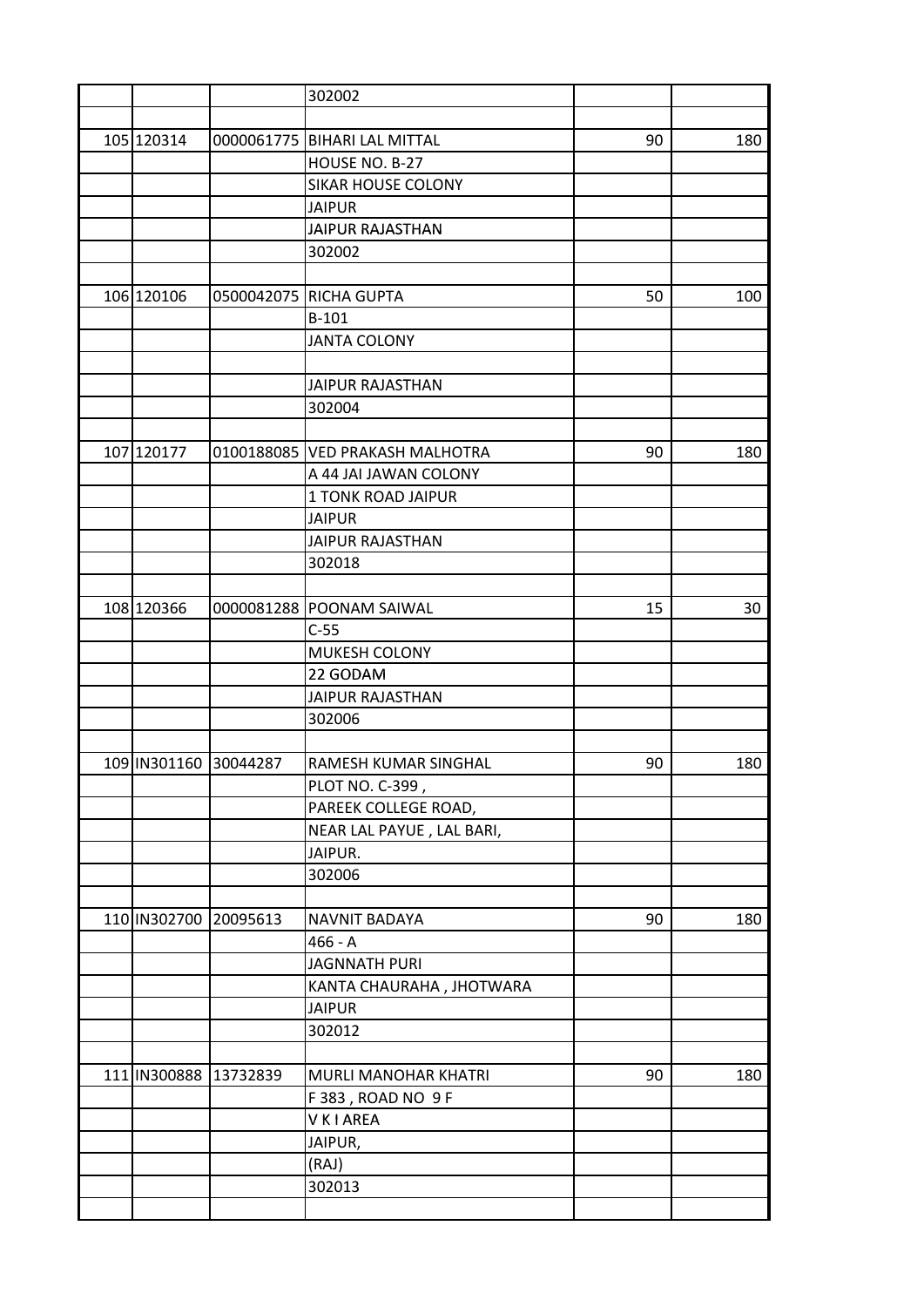| 112 120366              | 0000204024 ASHISH GHIYA HUF      | 95 | 176 |
|-------------------------|----------------------------------|----|-----|
|                         | P. NO - 13,                      |    |     |
|                         | <b>BARKAT COLONY</b>             |    |     |
|                         | <b>TONK PHATAK</b>               |    |     |
|                         | <b>JAIPUR RAJASTHAN</b>          |    |     |
|                         | 302015                           |    |     |
|                         |                                  |    |     |
| 113   IN301160 30093642 | RITESH KHANDELWAL                | 90 | 180 |
|                         | $B-72$                           |    |     |
|                         |                                  |    |     |
|                         | <b>NEHRU NAGAR</b>               |    |     |
|                         | <b>JAIPUR</b>                    |    |     |
|                         | 302016                           |    |     |
|                         |                                  |    |     |
| 114 IN301160 30225370   | <b>GHANSHYAM TAMBI</b>           | 90 | 180 |
|                         | $C-33$                           |    |     |
|                         | <b>SIKAR HOUSE</b>               |    |     |
|                         | OUT SIDE OF CHANDPOLE            |    |     |
|                         | <b>JAIPUR</b>                    |    |     |
|                         |                                  |    |     |
|                         | 302016                           |    |     |
|                         |                                  |    |     |
| 115   IN301160 30150473 | MUNNI DEVI GUPTA                 | 40 | 80  |
|                         | 17, INCOME TAX COLONY II         |    |     |
|                         | <b>JAGATPURA ROAD</b>            |    |     |
|                         | MALVIYA NAGAR                    |    |     |
|                         | <b>JAIPUR</b>                    |    |     |
|                         | 302017                           |    |     |
|                         |                                  |    |     |
| 116 120177              | 0100556111 JITENDRA RAY GOYAL    | 90 | 180 |
|                         | T-1/10 PALIWAL PARK              |    |     |
|                         | NEAR SANGHI FARM , MAHAVEER      |    |     |
|                         | NAGAR, TONK ROAD                 |    |     |
|                         | <b>JAIPUR RAJASTHAN</b>          |    |     |
|                         | 302018                           |    |     |
|                         |                                  |    |     |
| 117 120121              | 0100059980 MANJU LATA CHANDAK    | 90 | 180 |
|                         | 23, RAJHANS COLONY               |    |     |
|                         | MADANGANJ                        |    |     |
|                         | KISHANGARH                       |    |     |
|                         | AJMER RAJASTHAN                  |    |     |
|                         | 305801                           |    |     |
|                         |                                  |    |     |
| 118 130176              | 0000540152 GAJENDRA KUMAR CHIPAD | 42 | 84  |
|                         | SALAMPURA ROAD                   |    |     |
|                         |                                  |    |     |
|                         |                                  |    |     |
|                         | PARTAPGARH RAJASTHAN             |    |     |
|                         | 312605                           |    |     |
|                         |                                  |    |     |
| 119 120121              | 0100579556 ABHAY KUMAR JAROLI    | 20 | 40  |
|                         | 19 ST GRE SCHOOL ROAD            |    |     |
|                         |                                  |    |     |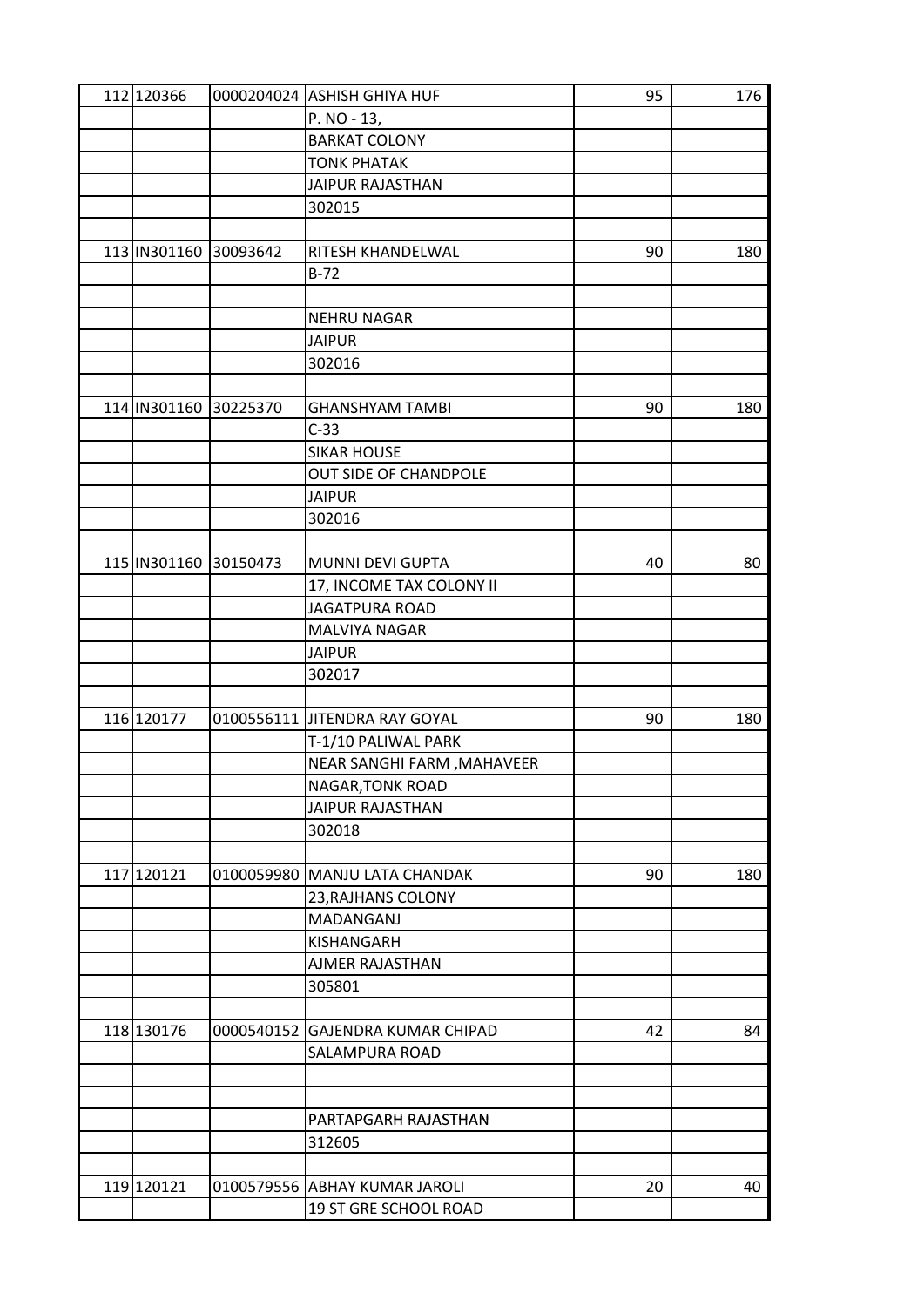|                       | FRIENDS COLONY                |    |     |
|-----------------------|-------------------------------|----|-----|
|                       | <b>NEW BHUPALPURA</b>         |    |     |
|                       | <b>UDAIPUR RAJASTHAN</b>      |    |     |
|                       | 313001                        |    |     |
|                       |                               |    |     |
| 120 120177            | 0100706416 SEEMA JHAWAR       | 90 | 180 |
|                       | W/O KAUSHAL JHAWAR            |    |     |
|                       | K.G.TILES                     |    |     |
|                       | <b>RANI BAZAR</b>             |    |     |
|                       | <b>BIKANER RAJASTHAN</b>      |    |     |
|                       | 334001                        |    |     |
|                       |                               |    |     |
| 121 120121            | 0100222506   MAHESH BALANI    | 90 | 180 |
|                       | 3 KA-26                       |    |     |
|                       | <b>PAWAN PURI</b>             |    |     |
|                       |                               |    |     |
|                       | <b>BIKANER RAJ</b>            |    |     |
|                       | 334003                        |    |     |
|                       |                               |    |     |
| 122 120685            | 0000028514 SUNITA PUROHIT     | 90 | 180 |
|                       | SHREYA VILLA II-C-193         |    |     |
|                       | MURLIDHAR VYAS NAGAR          |    |     |
|                       | BEHIND MAUSAM VIBHAG          |    |     |
|                       | <b>BIKANER RAJASTHAN</b>      |    |     |
|                       | 334004                        |    |     |
|                       |                               |    |     |
| 123 130176            | 0000138751 VIVEK AGARWAL      | 90 | 180 |
|                       | 4-*E-*34 JAWAHAR NAGAR        |    |     |
|                       |                               |    |     |
|                       |                               |    |     |
|                       | SRI GANGANAGAR RAJASTHAN      |    |     |
|                       | 335001                        |    |     |
|                       |                               |    |     |
|                       |                               |    |     |
| 124 IN301160 30310210 | PRAMOD KUMAR JAIN HUF         | 90 | 166 |
|                       | 154 GAYATRI NAGAR             |    |     |
|                       | A MAHARANI FARM               |    |     |
|                       | <b>DURGAPURA</b>              |    |     |
|                       | <b>JAIPUR</b>                 |    |     |
|                       | 302018                        |    |     |
|                       |                               |    |     |
| 125 120137            | 0000195782 MAINA DEVI MALPANI | 90 | 180 |
|                       | <b>BEHIND MAHAMANDIR</b>      |    |     |
|                       | <b>RAILWAY STATION</b>        |    |     |
|                       |                               |    |     |
|                       | JODHPUR RAJASTHAN             |    |     |
|                       | 342001                        |    |     |
|                       |                               |    |     |
| 126 IN301604 30004146 | ANIL KUMAR AHUJA              | 75 | 150 |
|                       | A 108 SHANKAR NAGAR           |    |     |
|                       | NEAR CHOPASANI HOUSING BOARD  |    |     |
|                       |                               |    |     |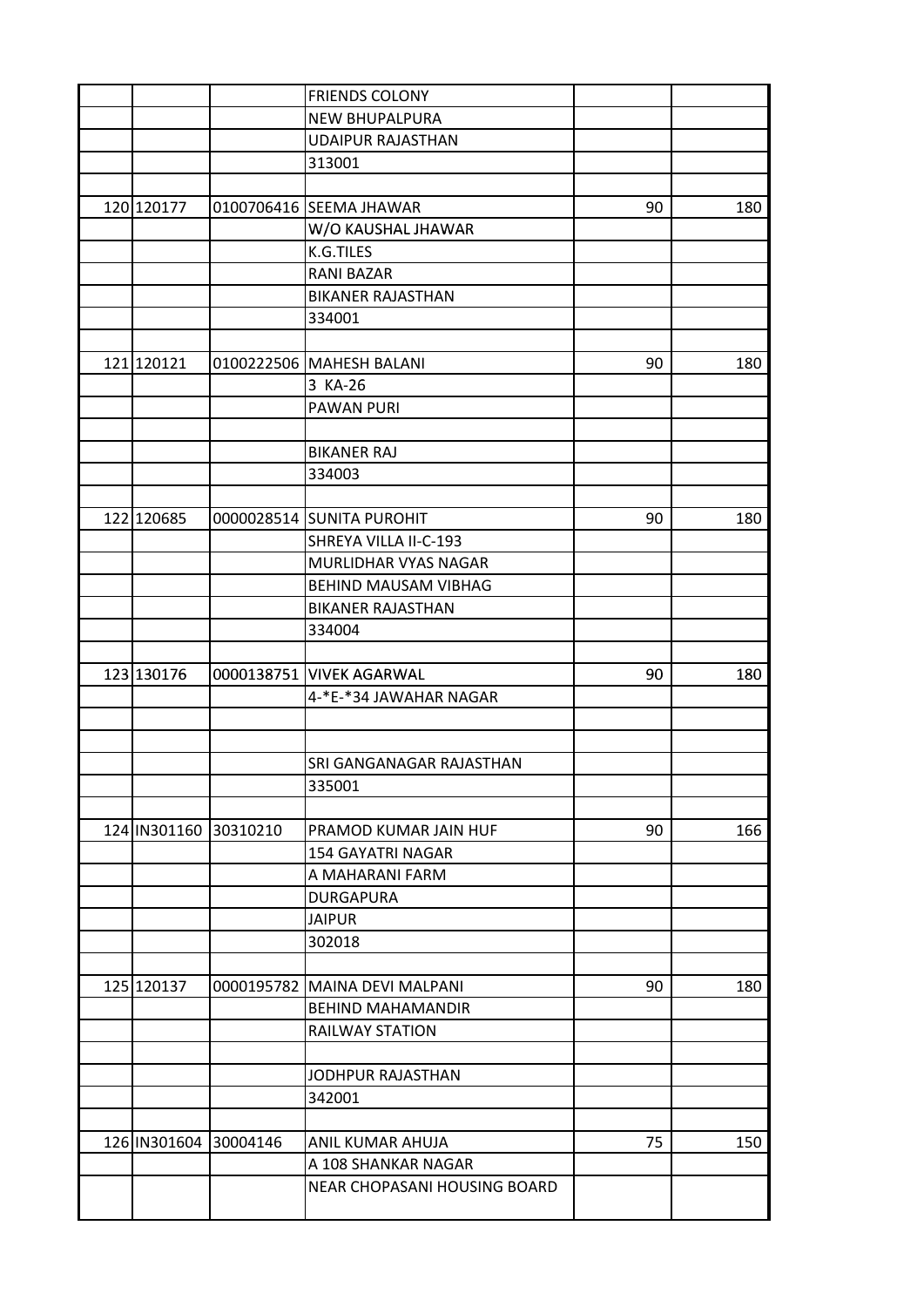|                       | <b>JODHPUR</b>                         |     |     |
|-----------------------|----------------------------------------|-----|-----|
|                       | 342008                                 |     |     |
|                       |                                        |     |     |
| 127 IN300974 10737252 | <b>GOPAL N. RAITHTHA</b>               | 90  | 180 |
|                       | HARILILA,                              |     |     |
|                       | SUBHASH NAGAR MAIN ROAD,               |     |     |
|                       | OPP. AMRAPALI CINEMA,                  |     |     |
|                       | RAJKOT.                                |     |     |
|                       | 360001                                 |     |     |
|                       |                                        |     |     |
| 128 IN300974 11020825 | NARENDRA CHAGGANLAL GOHEL              | 200 | 400 |
|                       | <b>BRAHMANI KRUPA,</b>                 |     |     |
|                       | 10 - HATHIKHANA,                       |     |     |
|                       |                                        |     |     |
|                       | RAJKOT.                                |     |     |
|                       | 360001                                 |     |     |
|                       |                                        |     |     |
| 129 120566            | 0000000081 SUNILBHAI DHIRAJLAL SELARKA | 80  | 160 |
|                       | 201/202 SAPPHIRE 2ND FLOOR             |     |     |
|                       | B/H HEERA PANNA COMPLEX                |     |     |
|                       | SARVESHWAR CHOWK DR                    |     |     |
|                       | YAGNIKROAD                             |     |     |
|                       | RAJKOT GUJARAT                         |     |     |
|                       | 360001                                 |     |     |
|                       |                                        |     |     |
| 130 IN300974 10737244 | DIPEN B. KANABAR                       | 90  | 180 |
|                       | JALARAM KRUPA,                         |     |     |
|                       | RAMVIHAR SOCIETY,                      |     |     |
|                       | NANA MOVA MAIN ROAD,                   |     |     |
|                       | RAJKOT.                                |     |     |
|                       | 360002                                 |     |     |
|                       |                                        |     |     |
| 131 IN300974 11465966 | <b>BHAVIN N RAITHTHA</b>               | 90  | 180 |
|                       |                                        |     |     |
|                       | B 52, MARKET YARD,                     |     |     |
|                       | NATIONAL HIGHWAY,                      |     |     |
|                       |                                        |     |     |
|                       | <b>RAJKOT</b>                          |     |     |
|                       | 360003                                 |     |     |
| 132 120180            |                                        |     |     |
|                       | 0000535119   NIRAD SHANTILAL DESAI     | 20  | 40  |
|                       | <b>B 3 SADGURU TOWERS</b>              |     |     |
|                       | OPP WOCKHART HOSPITAL                  |     |     |
|                       | <b>RAJKOT</b>                          |     |     |
|                       | RAJKOT GUJARAT                         |     |     |
|                       | 360005                                 |     |     |
|                       |                                        |     |     |
| 133 120132            | 0000317494 DIPAK CHHOTALAL BHATT       | 45  | 90  |
|                       | C/O ARUNUDYOG, B-7                     |     |     |
|                       | M P SHAH INDUSTRIAL ESTATE             |     |     |
|                       | <b>SARU SECTION ROAD</b>               |     |     |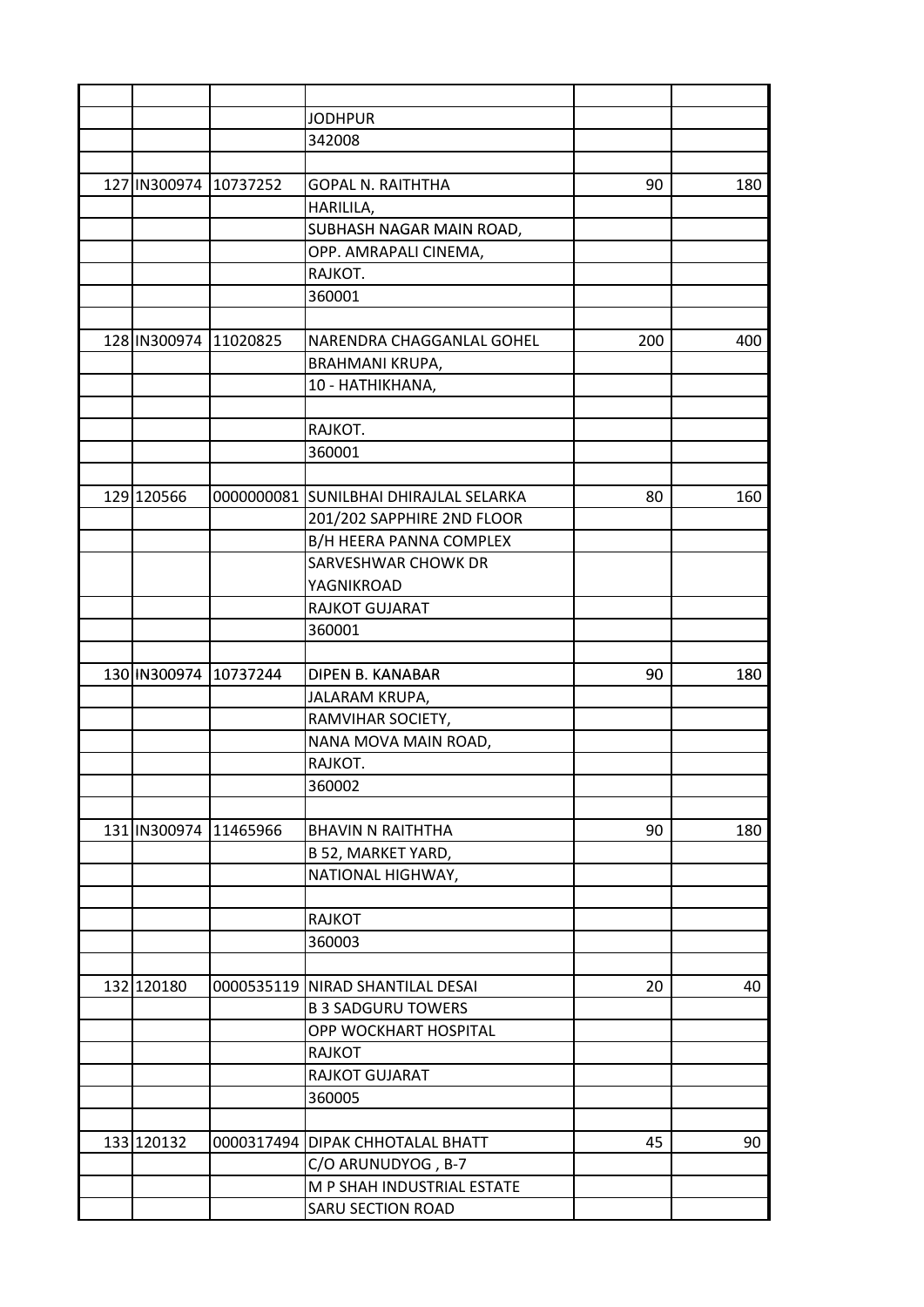|                        |                       | <b>JAMNAGAR GUJARAT</b>         |     |     |
|------------------------|-----------------------|---------------------------------|-----|-----|
|                        |                       | 361002                          |     |     |
|                        |                       |                                 |     |     |
| 134 IN300974           | 10863870              | DIVALI J. SOJITRA               | 90  | 180 |
|                        |                       | <b>BLOCK NO. 21 VRAJ</b>        |     |     |
|                        |                       | STREET NO.1, OSVAL 2            |     |     |
|                        |                       | <b>KHODIYAR COLONY</b>          |     |     |
|                        |                       | <b>JAMNAGAR</b>                 |     |     |
|                        |                       | 361006                          |     |     |
|                        |                       |                                 |     |     |
| 135 120132             |                       | 0000773422 JJITENDRA MAJITHIYA. | 200 | 400 |
|                        |                       | <b>RANGOLI DRASSES</b>          |     |     |
|                        |                       | <b>MAIN BAZAR</b>               |     |     |
|                        |                       |                                 |     |     |
|                        |                       | KHAMBHALIA GUJARAT              |     |     |
|                        |                       | 361305                          |     |     |
|                        |                       |                                 |     |     |
| 136 IN300974 12789077  |                       | CHARMY NISHITKUMAR JANI         | 50  | 100 |
|                        |                       | E-40, SOUTH COLONY              |     |     |
|                        |                       | AMBUJANAGAR                     |     |     |
|                        |                       |                                 |     |     |
|                        |                       | <b>KODINAR</b>                  |     |     |
|                        |                       | 362715                          |     |     |
|                        |                       |                                 |     |     |
| 137 IN300974 10399034  |                       | CHHAGANLAL ARJANBHAI DABHI      | 70  | 140 |
|                        |                       | NEAR NEW POST OFFICE,           |     |     |
|                        |                       | NALVALA KHANCHA,                |     |     |
|                        |                       |                                 |     |     |
|                        |                       | DHRANGADHRA.                    |     |     |
|                        |                       | 363310                          |     |     |
|                        |                       |                                 |     |     |
| 138 IN301039  13265487 |                       | USHA SHARADBHAI PARIKH          | 40  | 80  |
|                        |                       | <b>BAXI STREET</b>              |     |     |
|                        |                       | DHRANGADHRA                     |     |     |
|                        |                       |                                 |     |     |
|                        |                       | DHRANGADHRA,                    |     |     |
|                        |                       | 363310                          |     |     |
|                        |                       |                                 |     |     |
| 139 130234             | 0000364409            | PARULBEN PIYUSHKUMAR            | 70  | 140 |
|                        |                       | LANGALIYA                       |     |     |
|                        |                       | $1065/A-3,$                     |     |     |
|                        |                       | AMBAVADI CIRCLE,                |     |     |
|                        |                       | B/H LAVKUSH APP.,               |     |     |
|                        |                       | <b>BHAVNAGAR GUJARAT</b>        |     |     |
|                        |                       |                                 |     |     |
|                        |                       | 364001                          |     |     |
|                        |                       |                                 |     |     |
|                        | 140 IN302201 11522196 | LAKHANI DHARABEN S              | 40  | 80  |
|                        |                       | <b>PLOT NO. 543</b>             |     |     |
|                        |                       | ARDESH SOCIETY                  |     |     |
|                        |                       | VIJAYRAJ NAGAR                  |     |     |
|                        |                       | BHAVNAGAR                       |     |     |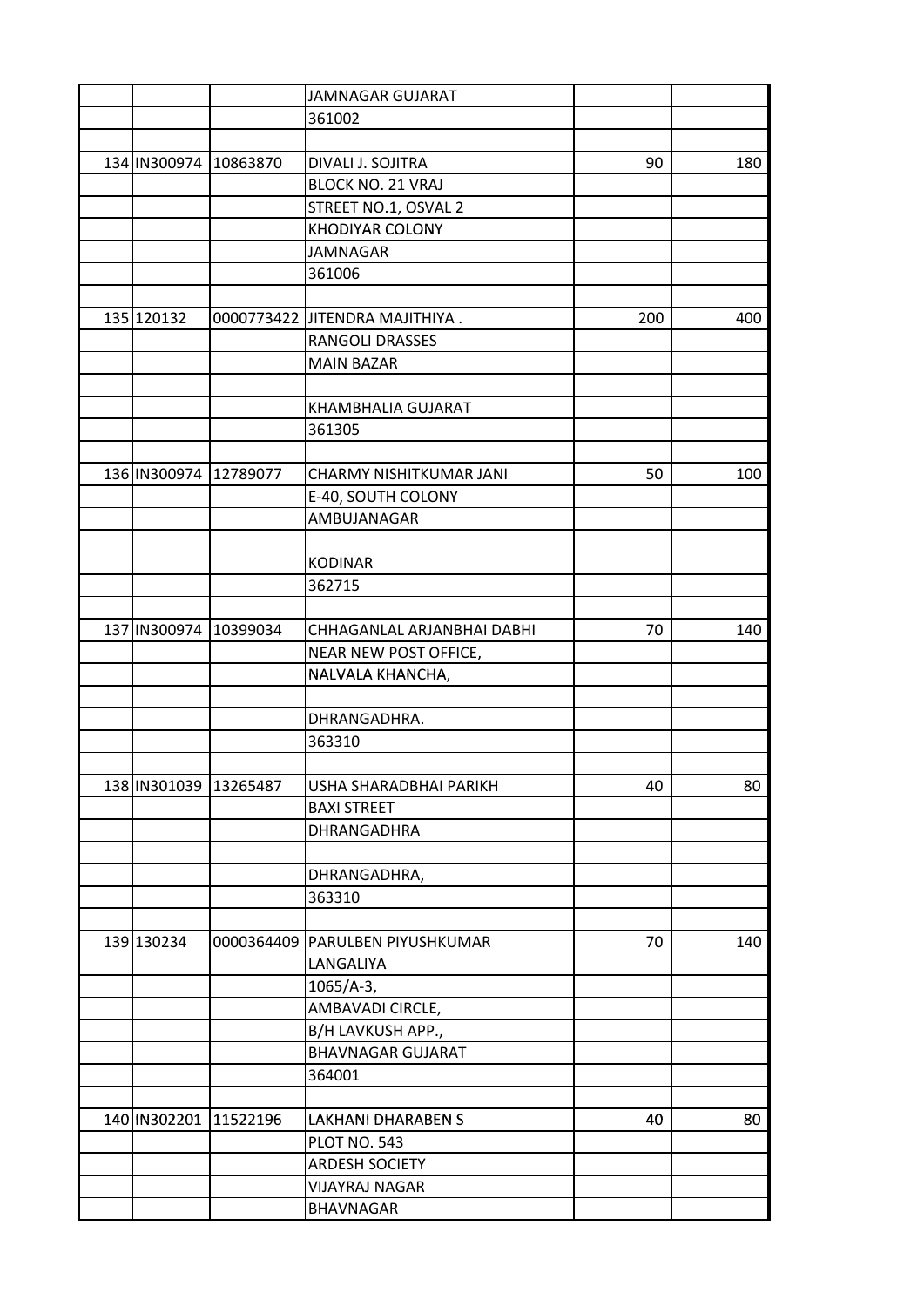|                       |                         | 364003                               |    |     |
|-----------------------|-------------------------|--------------------------------------|----|-----|
|                       |                         |                                      |    |     |
| 141 120332            |                         | 0001587883 JJAGDISH SHANTILAL DIWANI | 25 | 50  |
|                       |                         | <b>MOTI RAYAN</b>                    |    |     |
|                       |                         | TAK MANDVI - KUTCH                   |    |     |
|                       |                         |                                      |    |     |
|                       |                         | <b>KUTCH GUJARAT</b>                 |    |     |
|                       |                         | 370465                               |    |     |
|                       |                         |                                      |    |     |
| 142 IN302461 10059217 |                         | SAIDABANU SHAIKH                     | 90 | 180 |
|                       |                         | 1648 JAMALPUR SINDHIWAD              |    |     |
|                       |                         | <b>JAMBUDI'S POLE</b>                |    |     |
|                       |                         | AHMEDABAD                            |    |     |
|                       |                         | AHMEDABAD                            |    |     |
|                       |                         | 380001                               |    |     |
|                       |                         |                                      |    |     |
| 143 IN301485 30008636 |                         | BACHAN JEHANGIR DARUWALLA            | 90 | 180 |
|                       |                         | 17, 1ST FLOOR,                       |    |     |
|                       |                         | NEW CLOTH MARKET,                    |    |     |
|                       |                         |                                      |    |     |
|                       |                         | AHMEDABAD.                           |    |     |
|                       |                         | 380002                               |    |     |
|                       |                         |                                      |    |     |
| 144 IN302927 10093436 |                         | Mansukh Ambabhai Pokal               | 5  | 10  |
|                       |                         | 903, Shajanand Park                  |    |     |
|                       |                         | Nr. Swami Narayan Mandir             |    |     |
|                       |                         | Shahibaug                            |    |     |
|                       |                         | Ahmedabad                            |    |     |
|                       |                         | 380004                               |    |     |
|                       |                         |                                      |    |     |
| 145 IN303052 10039274 |                         | ASHISHKUMAR SURESHCHANDRA            | 90 | 166 |
|                       |                         | SHAH                                 |    |     |
|                       |                         | E - 8, DHANESHWAR FLAT               |    |     |
|                       |                         | DHARAMNAGAR                          |    |     |
|                       |                         | SABARMATI                            |    |     |
|                       |                         | AHMEDABAD                            |    |     |
|                       |                         | 380005                               |    |     |
|                       |                         |                                      |    |     |
|                       | 146 IN302293   10130857 | AMRATLAL NAWALMAL SANGHAVI           | 90 | 180 |
|                       |                         | 11, VASUPUJYA SOCIETY                |    |     |
|                       |                         | <b>KABIR CHOWK</b>                   |    |     |
|                       |                         | SABARMATI                            |    |     |
|                       |                         | AHMEDABAD                            |    |     |
|                       |                         | 380005                               |    |     |
|                       |                         |                                      |    |     |
| 147 IN300982 10508791 |                         | MIRAL MAHENDRAKUMAR SHAH             | 90 | 180 |
|                       |                         | PALEJWALA BUILDING                   |    |     |
|                       |                         | RAMNAGAR                             |    |     |
|                       |                         | SABARMATI                            |    |     |
|                       |                         | AHMEDABAD                            |    |     |
|                       |                         |                                      |    |     |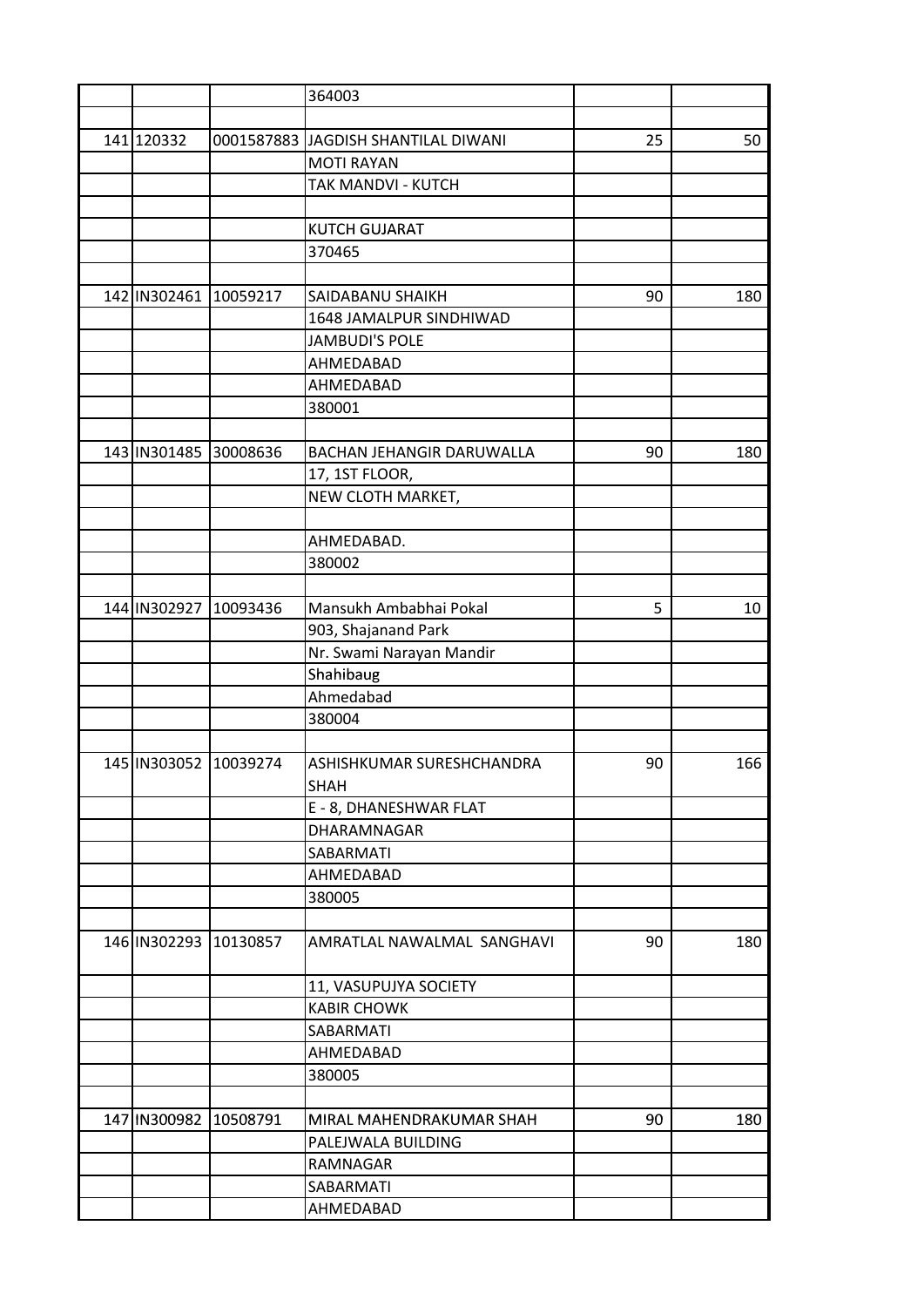|                       |                       | 380005                                      |     |     |
|-----------------------|-----------------------|---------------------------------------------|-----|-----|
|                       |                       |                                             |     |     |
| 148 120332            |                       | 0000953444 JYOTSANABEN RAMESHBHAI MEHTA     | 50  | 100 |
|                       |                       | NACO-4 NAKODA APPT                          |     |     |
|                       |                       | SABARMATI-39                                |     |     |
|                       |                       | AHMEDABAD                                   |     |     |
|                       |                       | AHMEDABAD GUJARAT                           |     |     |
|                       |                       | 380005                                      |     |     |
|                       |                       |                                             |     |     |
| 149 IN302201 10300508 |                       | KHUSHALBHAI BABALDAS SHAH                   | 90  | 180 |
|                       |                       | A-3 ASHOKA APTS                             |     |     |
|                       |                       | <b>NEAR ORIENT CLUB</b>                     |     |     |
|                       |                       | <b>ELLISBRIDGE</b>                          |     |     |
|                       |                       | AHMEDABAD                                   |     |     |
|                       |                       | 380006                                      |     |     |
|                       |                       |                                             |     |     |
|                       | 150 IN301485 10304275 | PRAKASH PURUSHOTTAMDAS DOSHI                | 20  | 40  |
|                       |                       | 103, TEJ COMPLEX, 2ND FLOOR                 |     |     |
|                       |                       | OPP, ASHOKA CHEMBER, NR NAGARI              |     |     |
|                       |                       | <b>HOSPIT</b>                               |     |     |
|                       |                       | MITHAKALI, NAVRANGPURA                      |     |     |
|                       |                       | AHMEDABAD (GUJ)                             |     |     |
|                       |                       | 380006                                      |     |     |
|                       |                       |                                             |     |     |
| 151 IN302461 10022295 |                       | AMIT SAILESH PATEL                          | 100 | 200 |
|                       |                       | 4, PARIJAT SOCIETY                          |     |     |
|                       |                       | <b>FATEHPURA</b>                            |     |     |
|                       |                       | <b>PALDI</b>                                |     |     |
|                       |                       | AHMEDABAD                                   |     |     |
|                       |                       | 380007                                      |     |     |
|                       |                       |                                             |     |     |
|                       | 152 IN302461 10107449 | SUREKHABEN PANKAJKUMAR SHAH                 | 90  | 180 |
|                       |                       | 105 A SAMSTA BRAHMA KSHATRIYA<br><b>SOC</b> |     |     |
|                       |                       | NR DUTT SOC NR RAMJI MANDIR                 |     |     |
|                       |                       | <b>BHATTA PALDI</b>                         |     |     |
|                       |                       | AHMEDABAD                                   |     |     |
|                       |                       | 380007                                      |     |     |
|                       |                       |                                             |     |     |
|                       | 153 IN300126 10120495 | INDRAVADAN P. SUTARIA                       | 90  | 180 |
|                       |                       | 3, RATNADEEP APARTMENT                      |     |     |
|                       |                       | OPP. SURAJ PARTY PLOT                       |     |     |
|                       |                       | VIKAS-GRUH ROAD, PALDI                      |     |     |
|                       |                       | AHMEDABAD                                   |     |     |
|                       |                       | 380007                                      |     |     |
|                       |                       |                                             |     |     |
|                       | 154 IN302461 10158340 | AMIT S PATEL                                | 90  | 166 |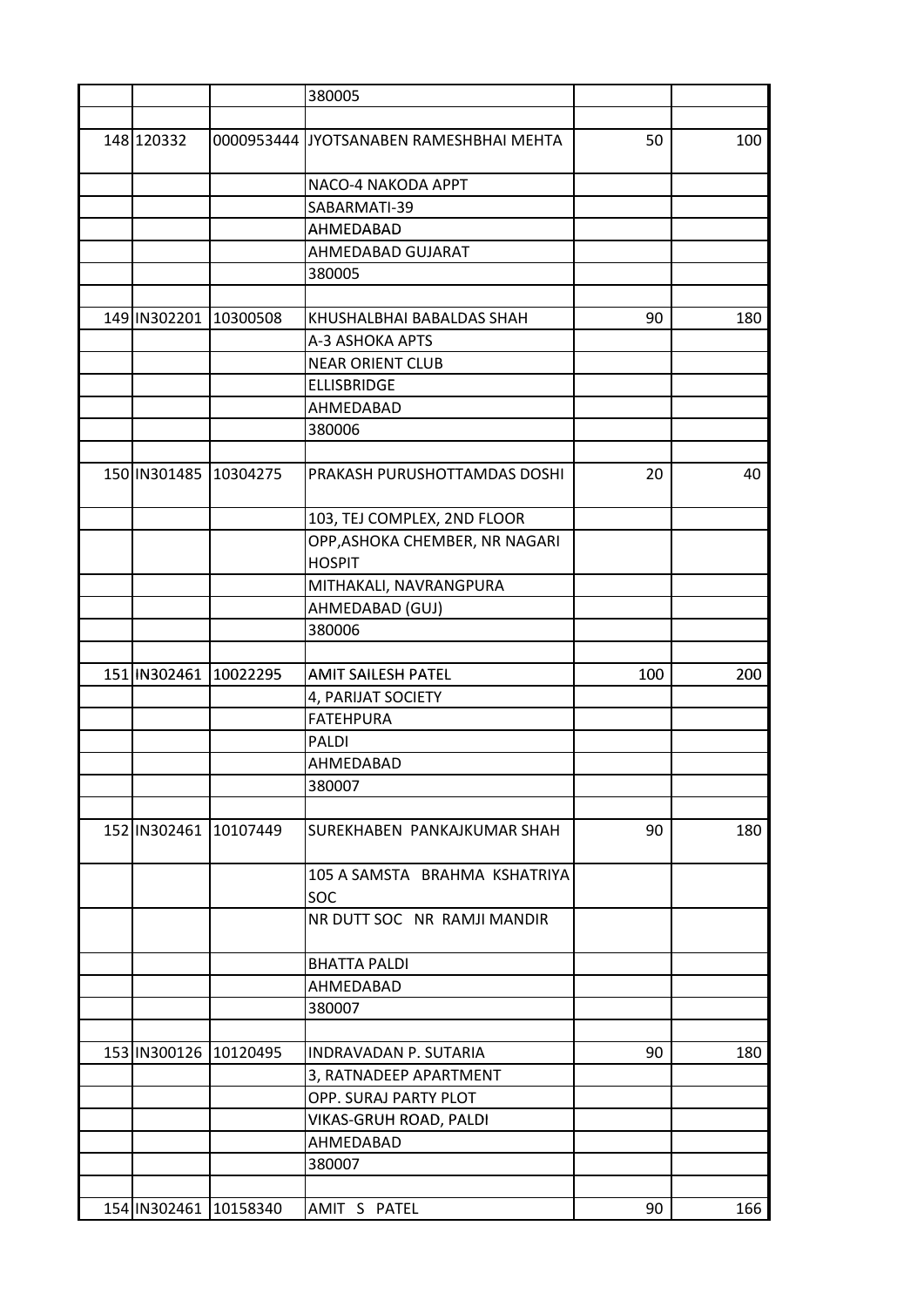|                       |          | <b>4 PARIJAT SOCIETY</b>            |     |     |
|-----------------------|----------|-------------------------------------|-----|-----|
|                       |          | <b>FATEHPURA</b>                    |     |     |
|                       |          | PALDI                               |     |     |
|                       |          | AHMEDABAD                           |     |     |
|                       |          | 380007                              |     |     |
|                       |          |                                     |     |     |
| 155 IN300982 10330395 |          | HARSHABEN NAYANKUMAR SHAH           | 90  | 180 |
|                       |          | 8, REVA APPARTMENT                  |     |     |
|                       |          | NR.LIC OFFICE, PALDI                |     |     |
|                       |          | <b>ELLIS BRIDGE</b>                 |     |     |
|                       |          | AHMEDABAD                           |     |     |
|                       |          | 380007                              |     |     |
|                       |          |                                     |     |     |
| 156 IN300343 11196437 |          | RUSHIL BIMAL SARAIYA                | 90  | 180 |
|                       |          | SARAIYA NIWAS, MUKTI MEDAN          |     |     |
|                       |          | B/H L.G. HOSPITAL,                  |     |     |
|                       |          | MANINAGAR                           |     |     |
|                       |          |                                     |     |     |
|                       |          | AHMEDABAD.                          |     |     |
|                       |          | 380008                              |     |     |
|                       |          |                                     |     |     |
| 157 120332            |          | 0006034761 ASHOK SHIVANDAS KHATWANI | 100 | 200 |
|                       |          | 88 RAMESHWAR PARK SOC               |     |     |
|                       |          | MANINAGAR                           |     |     |
|                       |          |                                     |     |     |
|                       |          | AHMEDABAD GUJARAT                   |     |     |
|                       |          | 380008                              |     |     |
|                       |          |                                     |     |     |
| 158 IN302201 10370395 |          | <b>BHARTIBEN ASHOK SHAH</b>         | 90  | 180 |
|                       |          | 804, GANESH COMPLEX                 |     |     |
|                       |          | NR NAVRANG SCHOOL                   |     |     |
|                       |          | NARANPURA                           |     |     |
|                       |          | AHMEDABAD                           |     |     |
|                       |          | 380014                              |     |     |
|                       |          |                                     |     |     |
| 159 IN301485          | 10017060 | <b>BHARTI SHAH</b>                  | 90  | 180 |
|                       |          | B/301, AARSH                        |     |     |
|                       |          | NR KALA DARSHAN, OPP PALAK          |     |     |
|                       |          | <b>ENCLAVE</b>                      |     |     |
|                       |          | JODHPUR, SATELLITE                  |     |     |
|                       |          |                                     |     |     |
|                       |          | AHMEDABAD                           |     |     |
|                       |          | 380015                              |     |     |
|                       |          |                                     |     |     |
| 160 IN302461 10358338 |          | PRATIKAR VASANTKUMAR DOSHI          | 90  | 180 |
|                       |          | 42 DHANANJAY BUNGLOW                |     |     |
|                       |          | SATELLITE                           |     |     |
|                       |          |                                     |     |     |
|                       |          | AHMEDABAD                           |     |     |
|                       |          | 380015                              |     |     |
|                       |          |                                     |     |     |
| 161 IN302105 10681760 |          | SURYAKANT HARILAL SHAH              | 200 | 400 |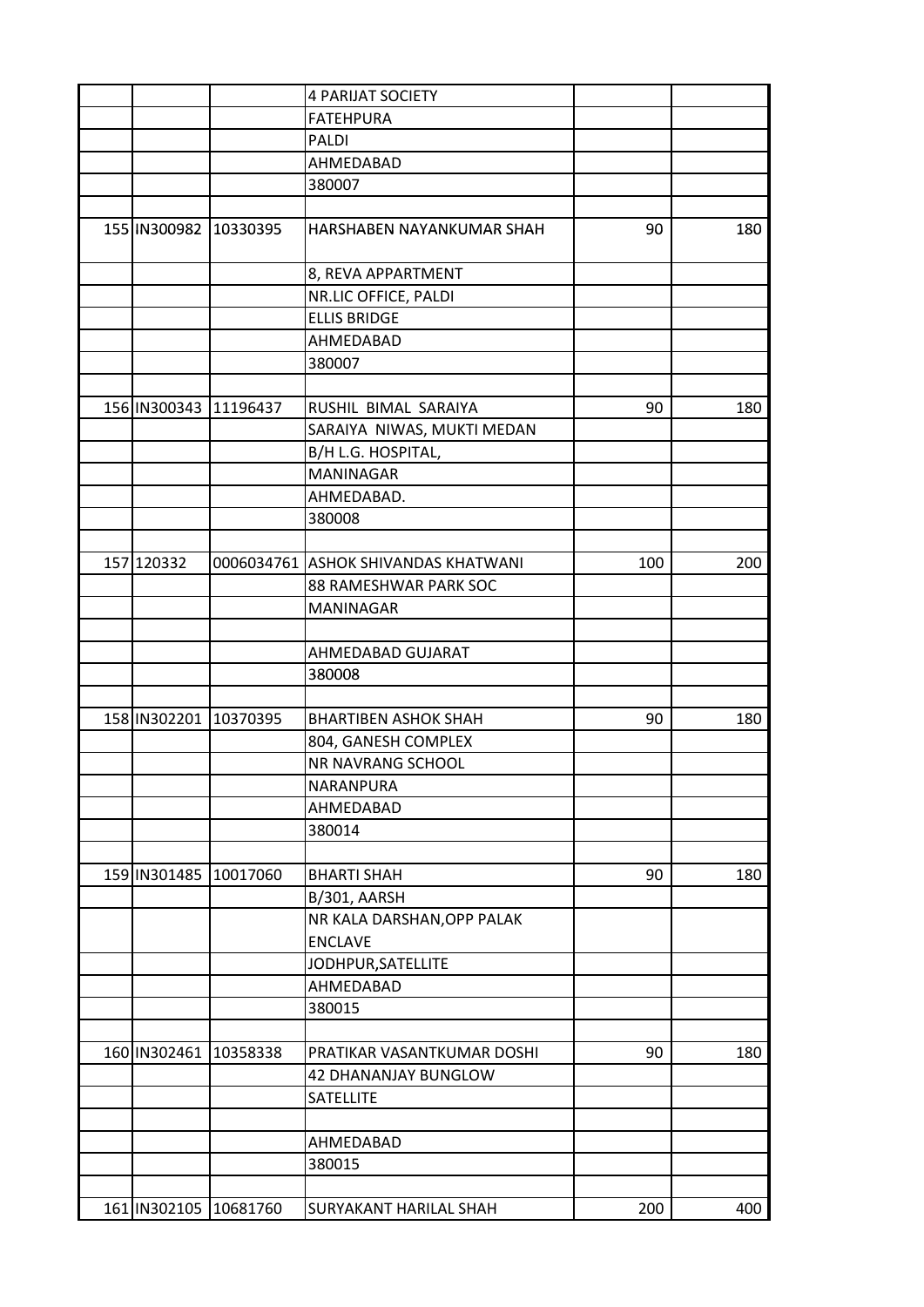|                       | F-102 SACHIN TOWER                       |    |     |
|-----------------------|------------------------------------------|----|-----|
|                       | 100FT. ANAND NAGAR ROAD                  |    |     |
|                       | SATELLITE                                |    |     |
|                       |                                          |    |     |
|                       | AHMEDABAD                                |    |     |
|                       | 380015                                   |    |     |
|                       |                                          |    |     |
| 162 IN300394 15679075 | DHIRENDRA KANTILAL SHETH                 | 90 | 180 |
|                       | <b>10 SHIVALIK BUNGLOW</b>               |    |     |
|                       | NR MADHUR HALL ANAND NAGAR               |    |     |
|                       |                                          |    |     |
|                       | SATELLITE                                |    |     |
|                       | AHMEDABAD                                |    |     |
|                       | 380015                                   |    |     |
|                       |                                          |    |     |
| 163 IN300982 10081071 | NIRMALA PRANLAL BHATT                    | 90 | 180 |
|                       | A-18, NEW JALARAM PARK SOC.              |    |     |
|                       | <b>VIKAS TENAMENTS</b>                   |    |     |
|                       | <b>JIVRAJ PARK</b>                       |    |     |
|                       | AHMEDABAD                                |    |     |
|                       | 380051                                   |    |     |
|                       |                                          |    |     |
| 164 IN300982 10106407 | ASHVIN PRANLAL BHATT                     | 90 | 180 |
|                       | A 18, NEW JALARAM PARK SOC.,             |    |     |
|                       | VIKAS TENAMENTS,                         |    |     |
|                       | <b>JIVRAJ PARK,</b>                      |    |     |
|                       | AHMEDABAD                                |    |     |
|                       | 380051                                   |    |     |
|                       |                                          |    |     |
| 165 120132            | 0001291375 CHANDRIKA B RATHOD            | 90 | 180 |
|                       | F/2 UDAY SOC OPP RLY STN                 |    |     |
|                       |                                          |    |     |
|                       | VEJALPUR                                 |    |     |
|                       |                                          |    |     |
|                       | AHMEDABAD GUJARAT<br>380051              |    |     |
|                       |                                          |    |     |
| 166 IN303052 10214179 |                                          | 90 | 166 |
|                       | ASHWIN M JAGANI                          |    |     |
|                       | 14/5-PARIWAR SOC., NR<br>SATYAGRAHA SOC. |    |     |
|                       |                                          |    |     |
|                       | NR SAMPRAT RESIDENCY                     |    |     |
|                       | JUDGES BUNGLOW, BODAKDEV                 |    |     |
|                       | AHMEDABAD                                |    |     |
|                       | 380054                                   |    |     |
|                       |                                          |    |     |
| 167 IN300343 11521431 | NAZERA AZIZ SAKIWALA                     | 80 | 160 |
|                       | <b>B-B-A-1 UNITED APPARTMENT</b>         |    |     |
|                       | MAKTAMPURA,                              |    |     |
|                       | JUHAPURA,                                |    |     |
|                       | AHMEDABAD                                |    |     |
|                       | 380055                                   |    |     |
|                       |                                          |    |     |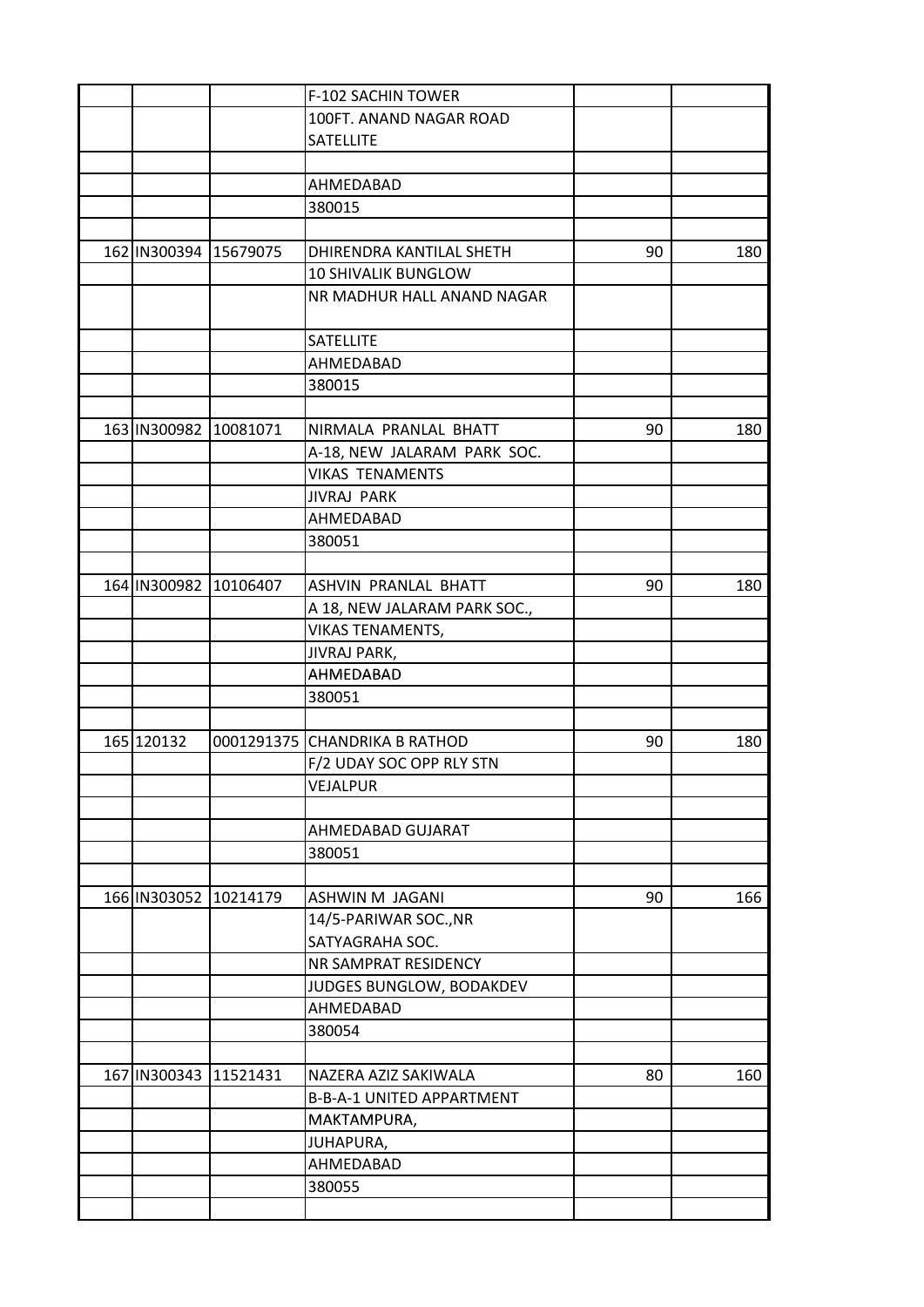| 168 IN301485 10082497 |            | NIRANJANA M. PATEL                    | 100 | 200 |
|-----------------------|------------|---------------------------------------|-----|-----|
|                       |            | <b>B 302 SARAL HEIGHTS</b>            |     |     |
|                       |            | <b>NEAR GSC BANK</b>                  |     |     |
|                       |            | OFF S G HIGHWAY SOLA                  |     |     |
|                       |            | AHMEDABAD (GUJARAT)                   |     |     |
|                       |            | 380060                                |     |     |
|                       |            |                                       |     |     |
| 169 120333            |            | 0000680012 SACHDEV JAYSHREE P         | 40  | 80  |
|                       |            | H 6                                   |     |     |
|                       |            | <b>APNAGHAR SOCIETY</b>               |     |     |
|                       |            | PATIYA NARODA ROAD                    |     |     |
|                       |            | AHMEDABAD GUJARAT                     |     |     |
|                       |            | 382345                                |     |     |
|                       |            |                                       |     |     |
| 170 120330            |            | 0000066191 DHIREN JAGMOHAN GUPTA      | 10  | 20  |
|                       |            | A-1, MYTREE ASHOKA CO.OP              |     |     |
|                       |            | HA.SO,100 FT, RING ROAD PASE,         |     |     |
|                       |            | <b>MOTERA</b>                         |     |     |
|                       |            |                                       |     |     |
|                       |            | <b>GANDHINAGAR GUJARAT</b>            |     |     |
|                       |            | 382424                                |     |     |
|                       |            |                                       |     |     |
| 171 120330            |            | 0000081218   BHARTI RAJKUMAR GANGWANI | 90  | 180 |
|                       |            | 50, URVASHI BUNGLOWS,                 |     |     |
|                       |            | NR. INDIRA BRIDGE,                    |     |     |
|                       |            | HANSOL NARODA,                        |     |     |
|                       |            | AHMEDABAD GUJARAT                     |     |     |
|                       |            | 382475                                |     |     |
|                       |            |                                       |     |     |
| 172 IN302461 10703243 |            | MEETKUMAR RAKESHBHAI PATEL            | 25  | 50  |
|                       |            | <b>3 PATEL VAS</b>                    |     |     |
|                       |            | NR RAMJI MANDIR                       |     |     |
|                       |            | CHANDLODIA                            |     |     |
|                       |            | AHMEDABAD                             |     |     |
|                       |            | 382481                                |     |     |
|                       |            |                                       |     |     |
| 173 120332            |            | 0000971985 MINA PAPPU DOLATRAM        | 90  | 180 |
|                       |            | <b>31 SHREENATH SOCIETY</b>           |     |     |
|                       |            | NR RADHESHYAM NAGAR                   |     |     |
|                       |            | DIST GANDHINAGAR                      |     |     |
|                       |            | KALOL N GUJ GUJARAT                   |     |     |
|                       |            | 382721                                |     |     |
|                       |            |                                       |     |     |
| 174 120472            | 0009574987 | <b>VITHALDAS K PATEL</b>              | 90  | 180 |
|                       |            | JAY YOGESHWAR SOCIETY                 |     |     |
|                       |            | <b>SOCIETY NAGAR</b>                  |     |     |
|                       |            | <b>HIMATNAGAR</b>                     |     |     |
|                       |            | <b>HIMATNAGAR GUJARAT</b>             |     |     |
|                       |            | 383001                                |     |     |
|                       |            |                                       |     |     |
| 175 120109            |            | 0004310925   DHAVAL H PRAJAPATI       | 90  | 180 |
|                       |            | 39 A JAY ASHIRVAD SOCIETY             |     |     |
|                       |            |                                       |     |     |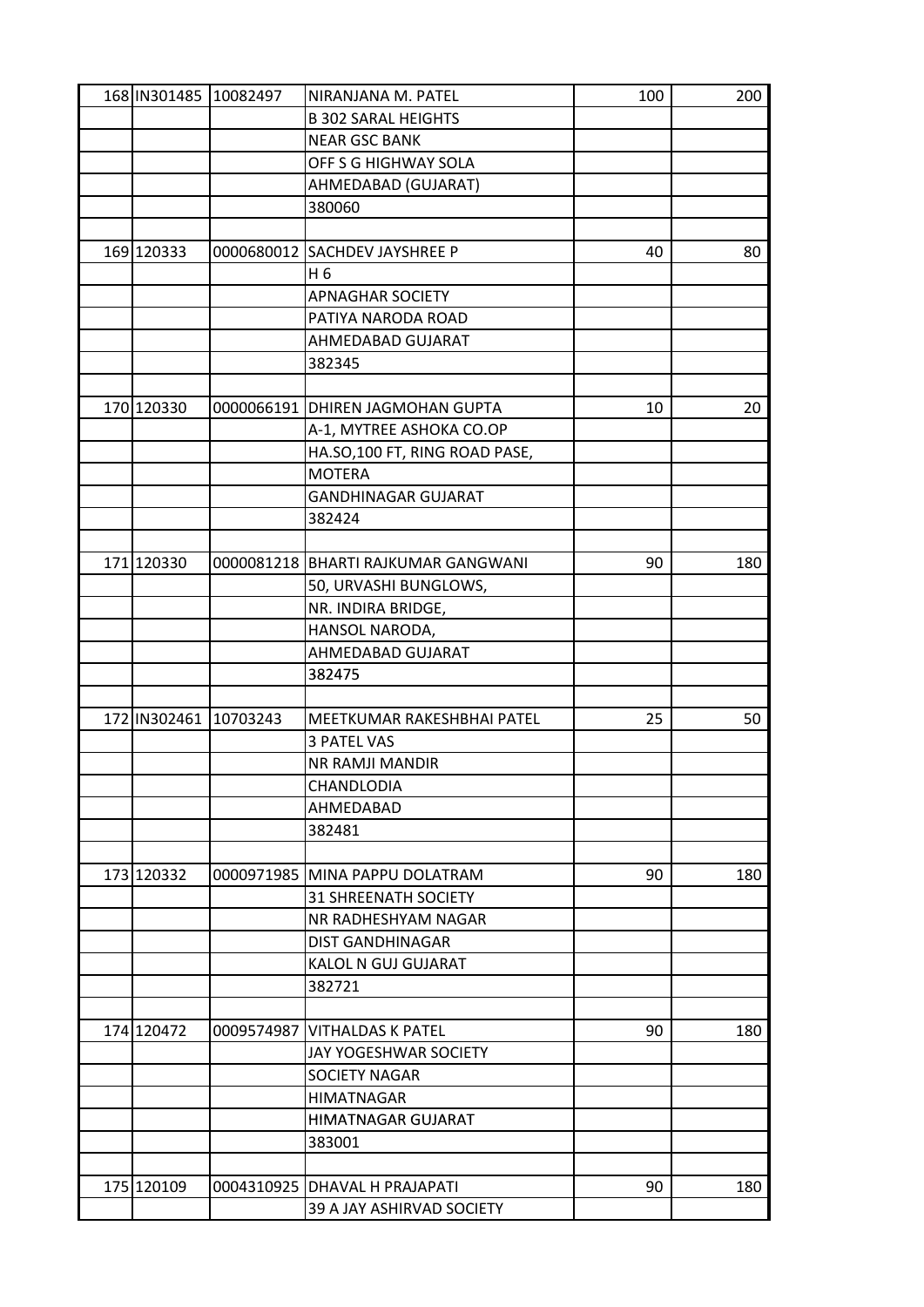|                       |                       | NR BAJAJ SHOW ROOM                      |    |     |
|-----------------------|-----------------------|-----------------------------------------|----|-----|
|                       |                       | HIGHWAY NR NAGALPUR                     |    |     |
|                       |                       | MEHSANA GUJRAT                          |    |     |
|                       |                       | 384002                                  |    |     |
|                       |                       |                                         |    |     |
| 176 120332            |                       | 0001768433 VINODKUMAR SHIVRAMDAS        | 68 | 136 |
|                       |                       | PRAJAPATI                               |    |     |
|                       |                       | 18 PARISHRAM PUNAM SOC                  |    |     |
|                       |                       | AT-NAGALPUR                             |    |     |
|                       |                       |                                         |    |     |
|                       |                       | MEHSANA GUJARAT                         |    |     |
|                       |                       | 384002                                  |    |     |
|                       |                       |                                         |    |     |
| 177 120341            |                       | 0000065421 PRAVINKUMAR SHANKARLAL PATEL | 25 | 50  |
|                       |                       |                                         |    |     |
|                       |                       |                                         |    |     |
|                       |                       | 16, MAHENDRA NAGAR SOCIETY,             |    |     |
|                       |                       | PART - 2, VILLAGE MEHSANA               |    |     |
|                       |                       |                                         |    |     |
|                       |                       | <b>MEHSANA GUJARAT</b>                  |    |     |
|                       |                       | 384002                                  |    |     |
|                       |                       |                                         |    |     |
| 178 120727            |                       | 0000000904  NAYANABEN NALINBHAI PATEL   | 90 | 180 |
|                       |                       | 03, BHAGWATI NAGAR,                     |    |     |
|                       |                       | BEHIND MENA PARK,                       |    |     |
|                       |                       |                                         |    |     |
|                       |                       | <b>UNJHA GUJARAT</b>                    |    |     |
|                       |                       | 384170                                  |    |     |
|                       |                       |                                         |    |     |
| 179 120420            |                       | 0000063875 HARISH DURGADAS NAGRANI      | 50 | 100 |
|                       |                       | 5, GEETANAGAR SOC,                      |    |     |
|                       |                       | V.K.V.ROAD,                             |    |     |
|                       |                       |                                         |    |     |
|                       |                       | <b>NADIAD GUJARAT</b>                   |    |     |
|                       |                       | 387001                                  |    |     |
|                       |                       |                                         |    |     |
|                       | 180 IN300636 20012677 | BHUPENDRABHAI RAMBHAI PATEL             | 50 | 100 |
|                       |                       |                                         |    |     |
|                       |                       | MOTI KHADKI,                            |    |     |
|                       |                       | PIPLATA.                                |    |     |
|                       |                       | TA.- NADIAD.                            |    |     |
|                       |                       | PIPLATA.                                |    |     |
|                       |                       | 387355                                  |    |     |
|                       |                       |                                         |    |     |
| 181 IN301313 21367434 |                       | RASENDU RAMAKANT SHAH                   | 40 | 80  |
|                       |                       | <b>NO 95-B</b>                          |    |     |
|                       |                       | PRANAV SOCIETY                          |    |     |
|                       |                       | <b>MANJALPUR</b>                        |    |     |
|                       |                       | VADODARA                                |    |     |
|                       |                       | 390004                                  |    |     |
|                       |                       |                                         |    |     |
|                       |                       |                                         |    |     |
| 182 130414            |                       | 0000350294 AMIT ARUN LADHA              | 50 | 100 |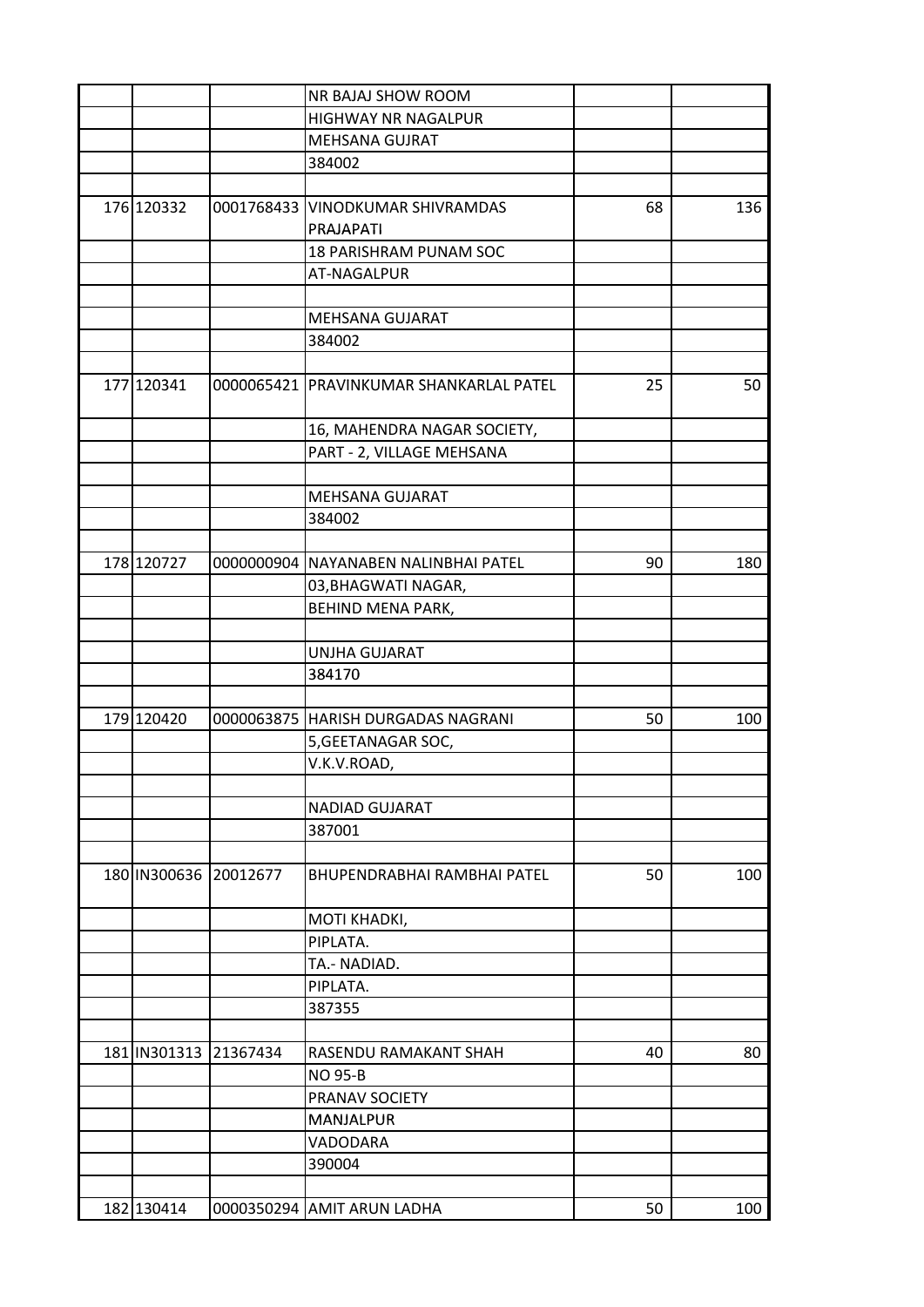|                       |          | A 4 1104 NANDINI APPT                  |    |     |
|-----------------------|----------|----------------------------------------|----|-----|
|                       |          | NR JOLLY RESIDENCY                     |    |     |
|                       |          | PIPLOD VESU                            |    |     |
|                       |          | <b>SURAT GUJARAT</b>                   |    |     |
|                       |          | 395007                                 |    |     |
|                       |          |                                        |    |     |
| 183 IN302201 10935757 |          | DHRUMIL PRADIP SHAH                    | 90 | 180 |
|                       |          | 103/104, RUSHABH APT                   |    |     |
|                       |          | NR. JAIN TEMPLE ADAJAN PATIYA          |    |     |
|                       |          | <b>RANDER ROAD</b>                     |    |     |
|                       |          | <b>SURAT</b>                           |    |     |
|                       |          | 395009                                 |    |     |
|                       |          |                                        |    |     |
| 184 IN301604 11991385 |          | DAKSHA MUKESH KHADIWALA                | 50 | 100 |
|                       |          | 158, LOHAR CHAWL, 4TH FLOOR            |    |     |
|                       |          | <b>B WING MUMBAI PRINCESS STREET</b>   |    |     |
|                       |          |                                        |    |     |
|                       |          | KANJI GOKULDAS BUILDING                |    |     |
|                       |          | <b>MUMBAI</b>                          |    |     |
|                       |          | 400002                                 |    |     |
|                       |          |                                        |    |     |
| 185 120417            |          | 0000014558 ARDSHIR ROHINTON DAVIERVALA | 50 | 100 |
|                       |          |                                        |    |     |
|                       |          |                                        |    |     |
|                       |          | <b>BHATIA SOCIETY BLDG,</b>            |    |     |
|                       |          | A BLOCK, 1 ST FLOOR,                   |    |     |
|                       |          | 286, PRINCESS STREET,                  |    |     |
|                       |          | MUMBAI MAHARASHTRA                     |    |     |
|                       |          | 400002                                 |    |     |
|                       |          |                                        |    |     |
| 186 120175            |          | 0000507981 AKIL ABEDIN KHOKHAWALA      | 15 | 30  |
|                       |          | 16, SARANG STREET,                     |    |     |
|                       |          |                                        |    |     |
|                       |          |                                        |    |     |
|                       |          | MUMBAI MAHARASHTRA                     |    |     |
|                       |          | 400003                                 |    |     |
|                       |          |                                        |    |     |
| 187 IN300610 10701124 |          | GIRISH LAKHAMSHI CHHEDA                | 90 | 180 |
|                       |          | 123, SHIV MAHAL,                       |    |     |
|                       |          | 84/86, 3 RD FLR,                       |    |     |
|                       |          | DR.MEISHRI ROAD,                       |    |     |
|                       |          | <b>MUMBAI</b>                          |    |     |
|                       |          | 400009                                 |    |     |
|                       |          |                                        |    |     |
| 188 IN300183          | 10884252 | <b>JEAN SHERRA</b>                     | 4  | 8   |
|                       |          | 2 85 PRABHAT BUILDING                  |    |     |
|                       |          | OPP AGRIPADA POLICE STN                |    |     |
|                       |          | <b>GELL STREET</b>                     |    |     |
|                       |          | <b>MUMBAI</b>                          |    |     |
|                       |          | 400011                                 |    |     |
|                       |          |                                        |    |     |
| 189 120542            |          | 0000005291 ASHWIN S DEDHIA HUF.        | 90 | 166 |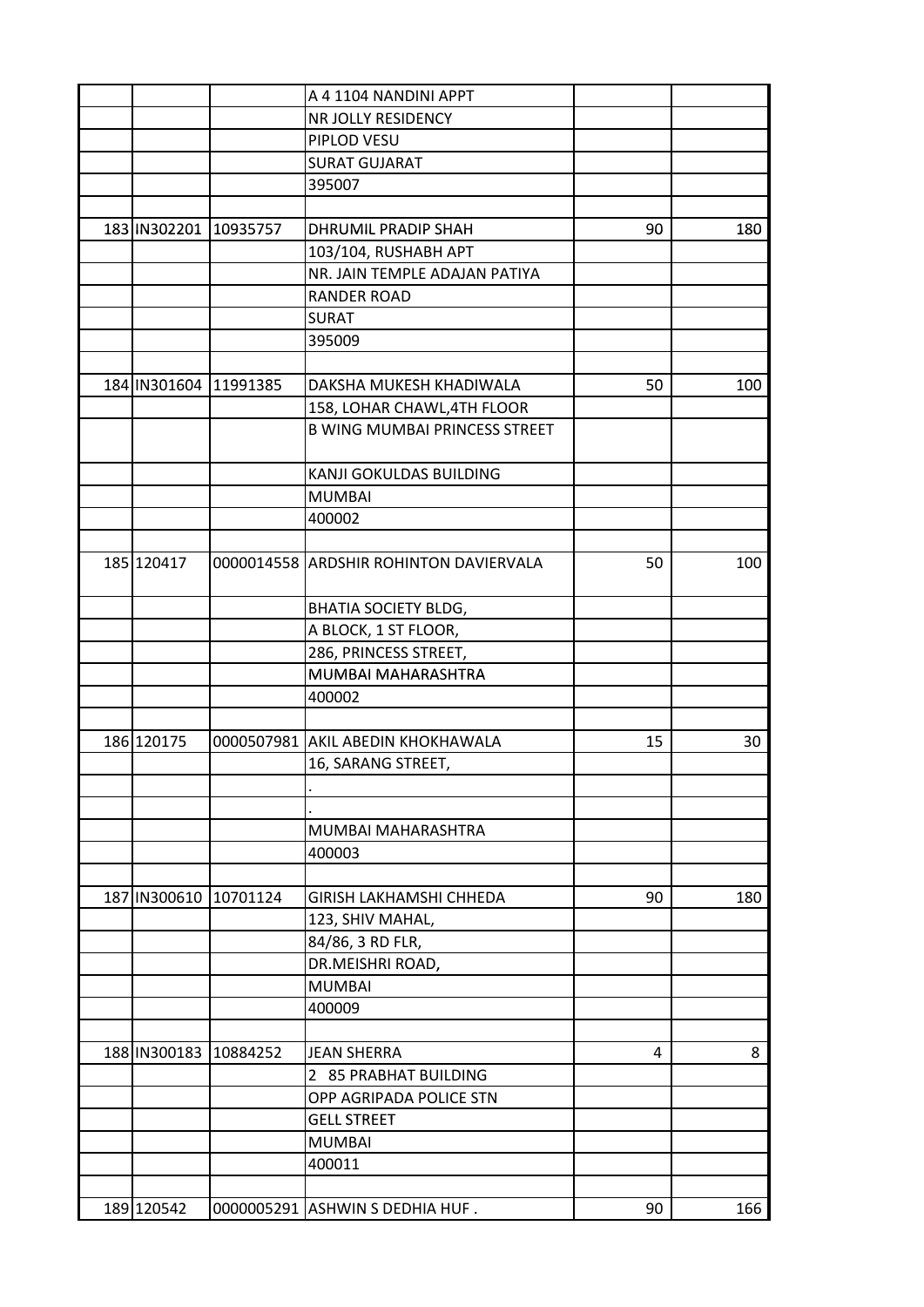|                       |                       | 804 8, SHATRUNJAY TOWER,              |       |       |
|-----------------------|-----------------------|---------------------------------------|-------|-------|
|                       |                       | VITTHAL CHWAN MARG,                   |       |       |
|                       |                       | <b>PAREL</b>                          |       |       |
|                       |                       | MUMBAI MAHARASHTRA                    |       |       |
|                       |                       | 400012                                |       |       |
|                       |                       |                                       |       |       |
| 190 120562            |                       | 0000013715 GIRISH RAMESHCHANDRA BHATT | 250   | 500   |
|                       |                       | <b>14 BLUE SAPPHIRE</b>               |       |       |
|                       |                       | PITAMBER LANE                         |       |       |
|                       |                       | <b>MAHIM</b>                          |       |       |
|                       |                       | MUMBAI MAHARASHTRA                    |       |       |
|                       |                       | 400016                                |       |       |
|                       |                       |                                       |       |       |
|                       |                       |                                       |       |       |
| 191 120447            |                       | 0001215529 JJAYABEN JAYANTILAL CHHEDA | 90    | 180   |
|                       |                       | <b>MAHAVIR ESTATE 687 B</b>           |       |       |
|                       |                       | I MANEKAR 605 N M JOSHI MARG          |       |       |
|                       |                       | <b>MUMBAI</b>                         |       |       |
|                       |                       | MUMBAI MAHARASHTRA                    |       |       |
|                       |                       | 400027                                |       |       |
|                       |                       |                                       |       |       |
| 192 120333            |                       | 0000390463 MUKESH MOHANLAL SHAH       | 90    | 180   |
|                       |                       | <b>65 3 RAICHAND NIWAS</b>            |       |       |
|                       |                       | S K BOLE ROAD                         |       |       |
|                       |                       | NEAR SIDDHIVINAYAK TEMPLE             |       |       |
|                       |                       | DADAR WEST MUMBAI                     |       |       |
|                       |                       | MAHARASHTRA                           |       |       |
|                       |                       | 400028                                |       |       |
|                       |                       |                                       |       |       |
| 193 IN303647 10004160 |                       | NAVEEN SUBHASHCHANDRA                 | 1,000 | 2,000 |
|                       |                       | <b>MALHOTRA</b>                       |       |       |
|                       |                       | DOSTI ACRES, DOSTI FLORENTINE,        |       |       |
|                       |                       | A WING, FLAT NO.501, WADALA           |       |       |
|                       |                       | (EAST)                                |       |       |
|                       |                       | NEAR ANTOP HILL BUS DEPOT             |       |       |
|                       |                       | <b>MUMBAI</b>                         |       |       |
|                       |                       | 400037                                |       |       |
|                       |                       |                                       |       |       |
| 194 120287            |                       | 0000254419 JITENDRA MOHANLAL SHAH     | 3     | 6     |
|                       |                       | 706/707 JAL DARSHAN GANDHI            |       |       |
|                       |                       | <b>DHAM RD</b>                        |       |       |
|                       |                       |                                       |       |       |
|                       |                       | HARE KRISHNA TEMPLE JUHU              |       |       |
|                       |                       | <b>ANDHERI WEST</b>                   |       |       |
|                       |                       | MUMBAI MAHARASHTRA                    |       |       |
|                       |                       | 400049                                |       |       |
|                       |                       |                                       |       |       |
|                       | 195 IN301151 23908840 | <b>MALA TARUN MALKANI</b>             | 90    | 180   |
|                       |                       | <b>401 SINCLAIR APTS</b>              |       |       |
|                       |                       | 95 HILL ROAD                          |       |       |
|                       |                       | <b>BANDRA WEST</b>                    |       |       |
|                       |                       | <b>MUMBAI</b>                         |       |       |
|                       |                       | 400050                                |       |       |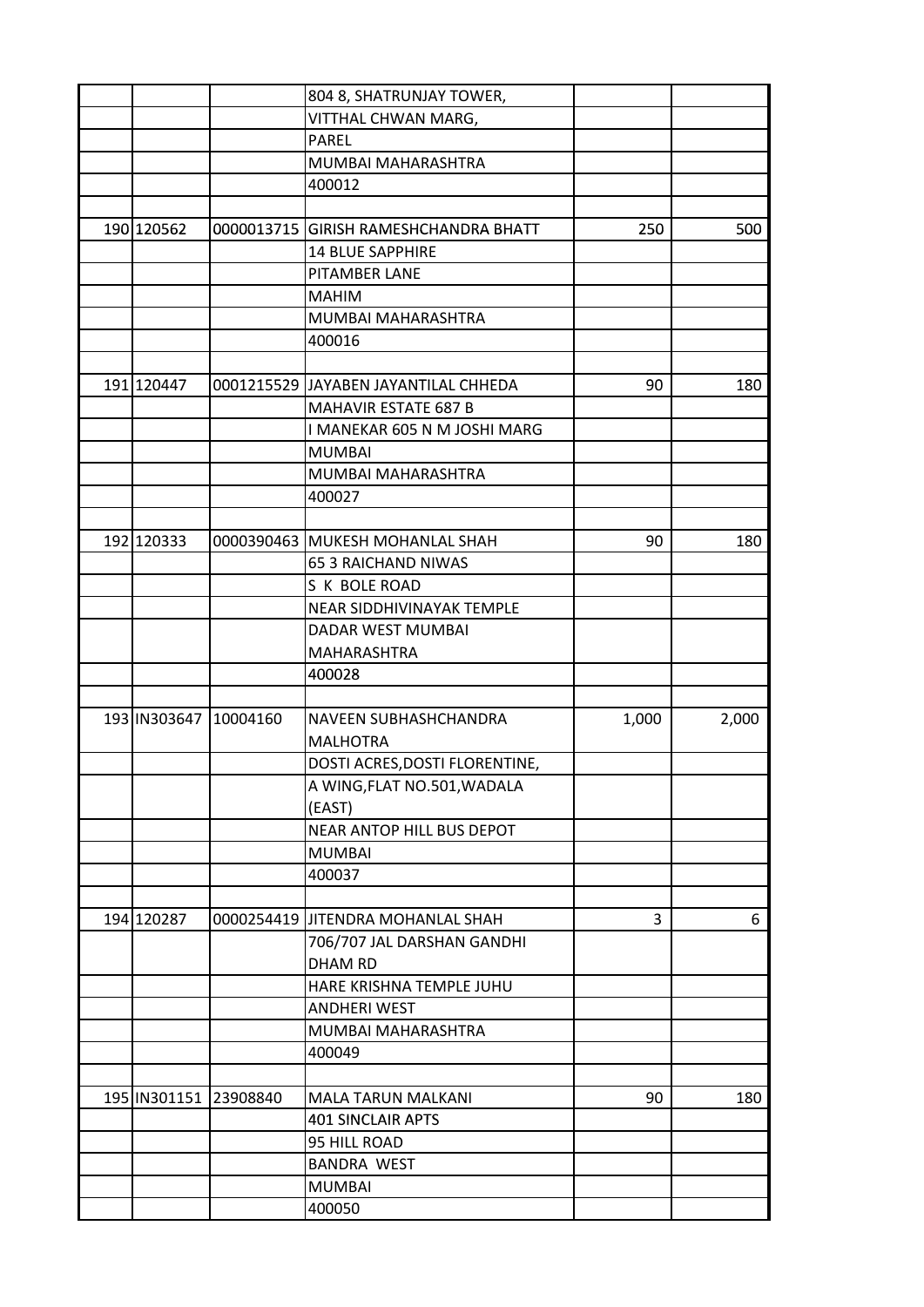| 196 120332            |          | 0015810994 JATIN NARESH CHAWAL          | 100 | 200   |
|-----------------------|----------|-----------------------------------------|-----|-------|
|                       |          | MURLI GOVIND SOCIETY B 12               |     |       |
|                       |          | 1ST FLR PLOT NO 527 33RD RD             |     |       |
|                       |          | BD MACDONALDS KHAR WST                  |     |       |
|                       |          | <b>DEIVERY</b>                          |     |       |
|                       |          | MUMBAI MAHARASHTRA                      |     |       |
|                       |          | 400052                                  |     |       |
|                       |          |                                         |     |       |
| 197 IN302679 33281647 |          | PIYUSH MADANLAL SHAH                    | 200 | 400   |
|                       |          | 402 PHALGUNI                            |     |       |
|                       |          | SAROJINI ROAD                           |     |       |
|                       |          | SANTACRUZ(WEST)                         |     |       |
|                       |          | <b>MUMBAI</b>                           |     |       |
|                       |          | 400054                                  |     |       |
|                       |          |                                         |     |       |
| 198 IN300239 12451107 |          | PRAKASHINI GANESH SHENOY                | 2   | 4     |
|                       |          | 2/22, SONAL APPT, JAYPRAKASH            |     |       |
|                       |          | NAGA GOREGAON (E)                       |     |       |
|                       |          | <b>MUMBAI</b>                           |     |       |
|                       |          | <b>MUMBAI</b>                           |     |       |
|                       |          | 400063                                  |     |       |
|                       |          |                                         |     |       |
| 199 110000            |          | 1000012619 MOTILAL OSWAL FINANCIAL      | 939 | 1,737 |
|                       |          | SERVICES LIMITED - POOL ACCOUNT         |     |       |
|                       |          |                                         |     |       |
|                       |          | MOTILAL OSWAL FINANCIAL                 |     |       |
|                       |          | <b>SERVICES LIMITED</b>                 |     |       |
|                       |          | 2ND FLR, PALM SPRING CENTRE             |     |       |
|                       |          | NEW MALAD LINK ROAD, MALAD-             |     |       |
|                       |          | <b>WEST</b>                             |     |       |
|                       |          |                                         |     |       |
|                       |          | MUMBAI MAHARASHTRA                      |     |       |
|                       |          | 400064                                  |     |       |
|                       |          |                                         |     |       |
| 200 120285            |          | 0000017957 GEETABEN NAVINBHAI KHATRI    | 90  | 180   |
|                       |          | 1004, ACME ENCLAVE CHS LTD              |     |       |
|                       |          | GOREGAON MULUND LINK ROAD               |     |       |
|                       |          | OPP INORBIT MALL, MALAD WEST            |     |       |
|                       |          | MUMBAI MAHARASHTRA                      |     |       |
|                       |          | 400064                                  |     |       |
|                       |          |                                         |     |       |
| 201 120285            |          | 0000019424  NAVINBHAI NARSHIBHAI KHATRI | 90  | 180   |
|                       |          | 1004 ACME ENCLAVE CHS LTD,              |     |       |
|                       |          | GOREGAON MULUND LINK ROAD               |     |       |
|                       |          | OPP INORBIT MALL MALAD WEST             |     |       |
|                       |          | MUMBAI MAHARASHTRA                      |     |       |
|                       |          | 400064                                  |     |       |
|                       |          |                                         |     |       |
| 202 IN303116          | 10008205 | <b>CHIRAG A MEHTA</b>                   | 500 | 1,000 |
|                       |          | 201 / 202 AALAP COOP HSG SOC LTD        |     |       |
|                       |          |                                         |     |       |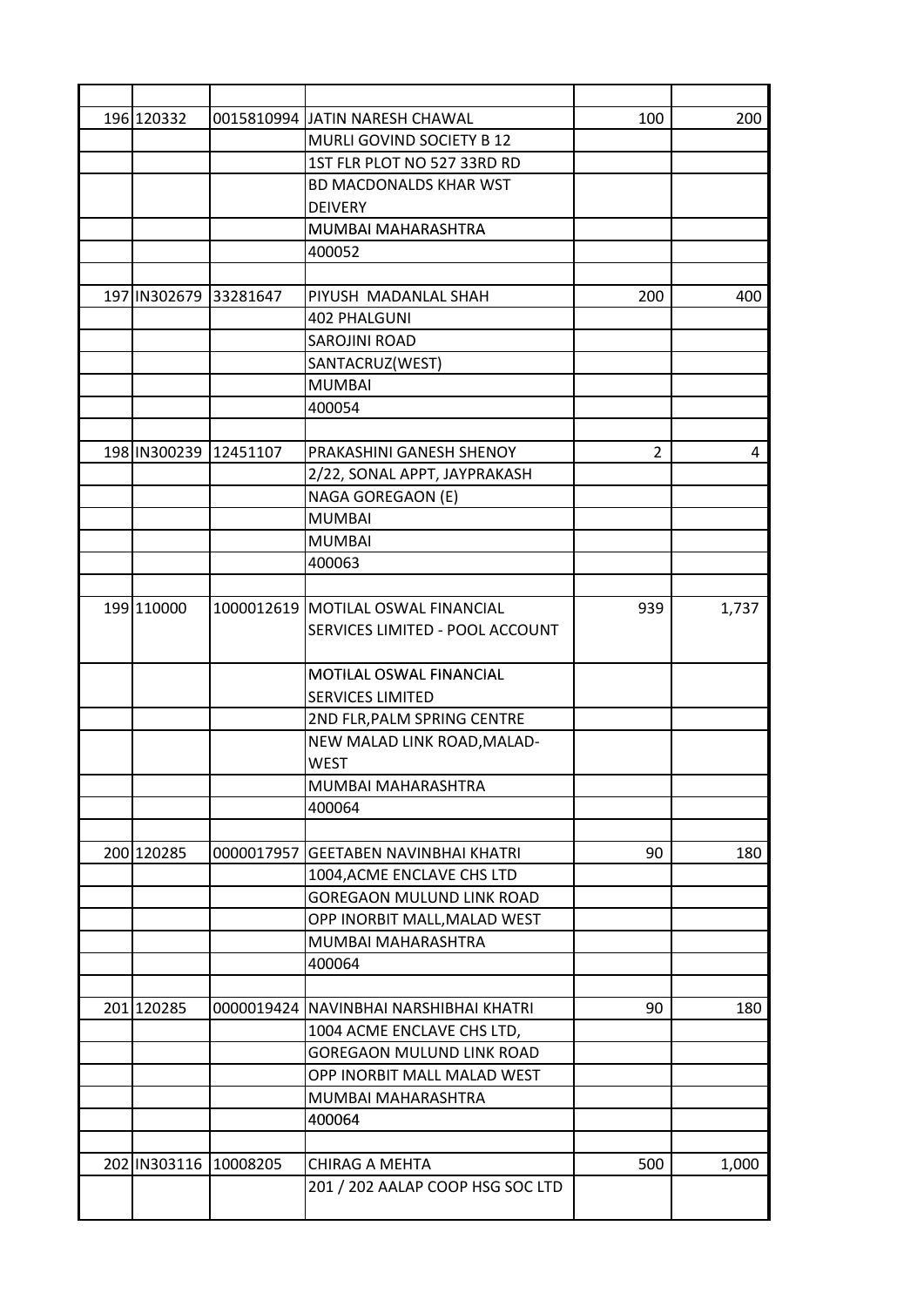|                       |                       | SHANTILAL MODI ROAD                   |     |     |
|-----------------------|-----------------------|---------------------------------------|-----|-----|
|                       |                       | KANDIVALI (WEST)                      |     |     |
|                       |                       | <b>MUMBAI</b>                         |     |     |
|                       |                       | 400067                                |     |     |
|                       |                       |                                       |     |     |
| 203 120299            |                       | 0005462356   MADHURI PRASHANT SHAH    | 300 | 600 |
|                       |                       | C-401 EKTA BHOOMI                     |     |     |
|                       |                       | 2 CHSL MAHAVIR NAGAR                  |     |     |
|                       |                       | PANCHSHEEL GARDEN KANDIVALI           |     |     |
|                       |                       |                                       |     |     |
|                       |                       | MUMBAI MAHARASHTRA                    |     |     |
|                       |                       | 400067                                |     |     |
|                       |                       |                                       |     |     |
| 204 120447            | 0002396994 RITU MALIK |                                       | 45  | 90  |
|                       |                       | F 604 R N A REGENCY PARK              |     |     |
|                       |                       | M G ROAD                              |     |     |
|                       |                       | KANDIVALI WEST                        |     |     |
|                       |                       | MUMBAI MAHARASHTRA                    |     |     |
|                       |                       | 400067                                |     |     |
|                       |                       |                                       |     |     |
| 205 160148            |                       | 0000307826 GITA NARESH SANGHANI       | 90  | 180 |
|                       |                       | R 902, PANCHSHEEL GARDEN              |     |     |
|                       |                       | SECTOR 12, MAHAVIR NAGAR              |     |     |
|                       |                       | <b>KANDIVALI W</b>                    |     |     |
|                       |                       | MUMBAI MAHARASHTRA                    |     |     |
|                       |                       | 400067                                |     |     |
|                       |                       |                                       |     |     |
| 206 120452            |                       | 0000058358 MANKISHOR FULCHAND MEHTA - | 90  | 166 |
|                       |                       | <b>HUF</b>                            |     |     |
|                       |                       | 206/504, AMEY 5TH FLR,                |     |     |
|                       |                       | R. N. N. ROAD, OPP                    |     |     |
|                       |                       | ODEAN MALL, GHATKOPAR (E)             |     |     |
|                       |                       | MUMBAI MAHARASHTRA                    |     |     |
|                       |                       | 400075                                |     |     |
|                       |                       |                                       |     |     |
| 207 120332            |                       | 0006404656 ROSHAN RAMESH THAKKAR      | 50  | 100 |
|                       |                       | B/17 SHANKAR VIJAY CHS                |     |     |
|                       |                       | RAJAWADI ROAD NO 1                    |     |     |
|                       |                       | <b>GHATKOPARE</b>                     |     |     |
|                       |                       | MUMBAI MAHARASHTRA                    |     |     |
|                       |                       | 400077                                |     |     |
|                       |                       |                                       |     |     |
| 208 IN301604 10542870 |                       | GIANCHAND C HASWANI                   | 90  | 180 |
|                       |                       | 10TH GOKUL MATHURA BLDG               |     |     |
|                       |                       | <b>MALBAR HILL ROAD</b>               |     |     |
|                       |                       | MULUND COLNY                          |     |     |
|                       |                       | <b>MUMBAI</b>                         |     |     |
|                       |                       | 400080                                |     |     |
|                       |                       |                                       |     |     |
| 209 120818            |                       | 0002458590 UTTAM KUSO CHAVAN          | 10  | 20  |
|                       |                       |                                       |     |     |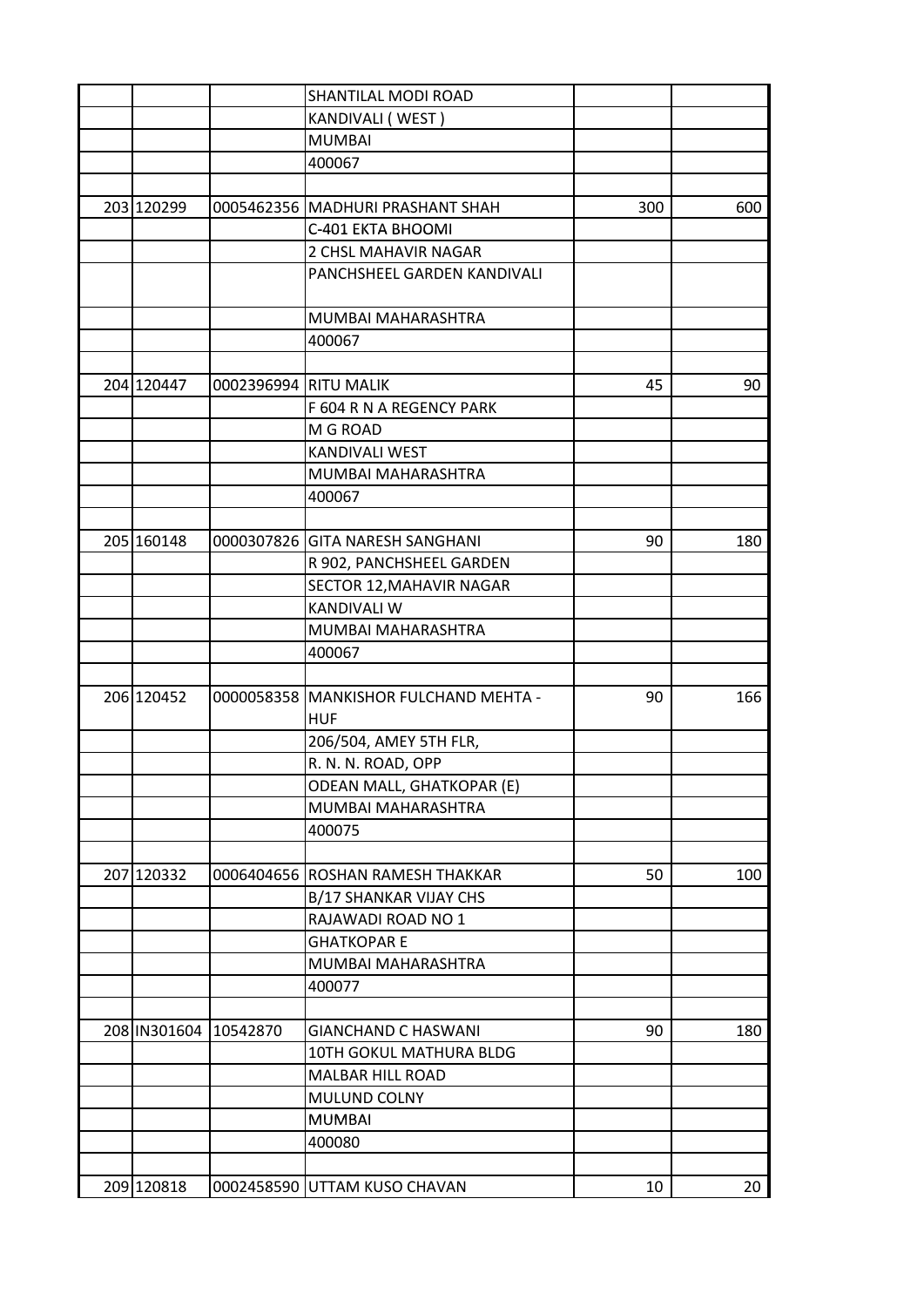|                       |                       | NAGSEN NAGAR CRICK ROAD OPP    |     |     |
|-----------------------|-----------------------|--------------------------------|-----|-----|
|                       |                       | DADOJI KONDDEV STEDIUM THANE   |     |     |
|                       |                       | THANE WEST                     |     |     |
|                       |                       | THANE MAHARASHTRA              |     |     |
|                       |                       | 400601                         |     |     |
|                       |                       |                                |     |     |
| 210 IN300513 23441542 |                       | SUCHISMITA BABU KADAM          | 77  | 154 |
|                       |                       | A/203 ANANDWAN CO OP HSG       |     |     |
|                       |                       | <b>SOCIETY</b>                 |     |     |
|                       |                       | <b>ANAND PARK</b>              |     |     |
|                       |                       | BEHIND SHRIRANG SOCIETY THANE  |     |     |
|                       |                       | MUMBAI MAHARASHTRA             |     |     |
|                       |                       | 400601                         |     |     |
|                       |                       |                                |     |     |
|                       | 211 IN306122 10103895 | NEHAL VISHAL JOSHI             | 100 | 200 |
|                       |                       | <b>OPP SURAJWATER PARK</b>     |     |     |
|                       |                       | <b>GHODBUNDER</b>              |     |     |
|                       |                       | ROAD C/6 502 PURNAY KANCHAN    |     |     |
|                       |                       | PUSHP COMPLEX KASARVADAVLI     |     |     |
|                       |                       | THANE                          |     |     |
|                       |                       | 400615                         |     |     |
|                       |                       |                                |     |     |
|                       | 212 IN300610 10828596 | CHETAN VASANT DEDHIA           | 90  | 180 |
|                       |                       | 48/002 FAM CHS                 |     |     |
|                       |                       | SECTOR 11                      |     |     |
|                       |                       |                                |     |     |
|                       |                       | <b>KOPER KHAIRANE</b>          |     |     |
|                       |                       | 400709                         |     |     |
|                       |                       |                                |     |     |
| 213 120132            |                       | 0000134404 HONNAYA DEVADIGA    | 73  | 146 |
|                       |                       | C-102 SHANTI PARK              |     |     |
|                       |                       | <b>GEETA NAGAR</b>             |     |     |
|                       |                       | <b>BHAYANDER W</b>             |     |     |
|                       |                       | BHAYANDER THANA MAHARASHTRA    |     |     |
|                       |                       | 401101                         |     |     |
|                       |                       |                                |     |     |
| 214 120284            |                       | 0000037548 SANGITA ALPESH SHAH | 50  | 100 |
|                       |                       | FLAT NO. 104 VITRAG TOWER      |     |     |
|                       |                       | DEVCHAND NAGAR, NEAR JAIN      |     |     |
|                       |                       | TEMPLE, BHAYANDAR (WEST)       |     |     |
|                       |                       | THANE MAHARASHTRA              |     |     |
|                       |                       | 401101                         |     |     |
|                       |                       |                                |     |     |
| 215 IN300513 80320721 |                       | CHHAYA VERSHIBHAI BHANUSHALI   | 7   | 14  |
|                       |                       | A 301 OM MAHAVIR BAUG          |     |     |
|                       |                       | UTTAN ROAD CHANDMAL NAGAR      |     |     |
|                       |                       |                                |     |     |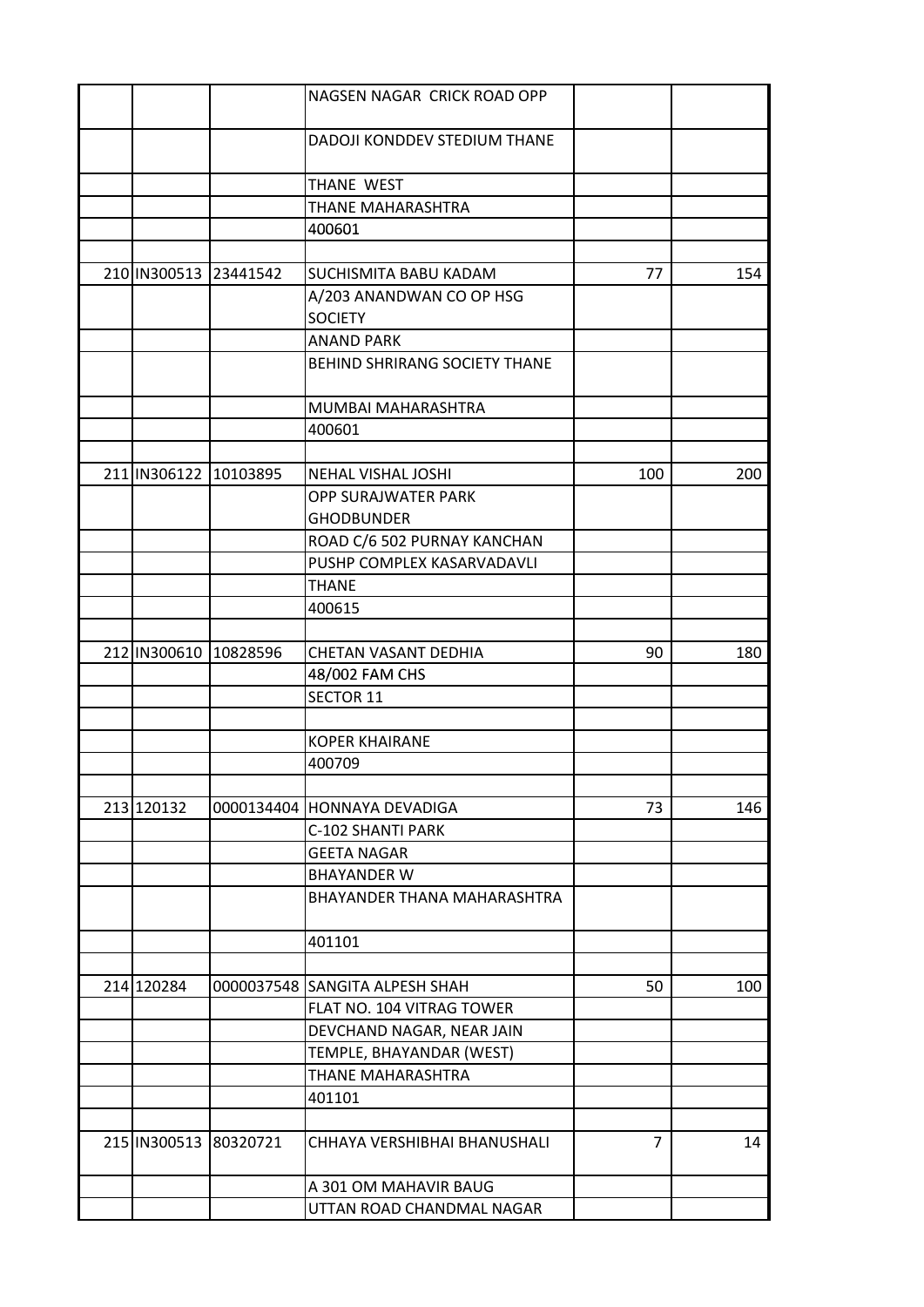|                       | NEAR POLICE STATION BHAYANDAR       |     |     |
|-----------------------|-------------------------------------|-----|-----|
|                       | W                                   |     |     |
|                       | <b>THANE MAHARASHTRA</b>            |     |     |
|                       | 401101                              |     |     |
|                       |                                     |     |     |
| 216 IN301604 10316513 | <b>GRACY STEPHEN FIGER</b>          | 100 | 200 |
|                       | <b>GASS - WADI</b>                  |     |     |
|                       | PO - SOPARA                         |     |     |
|                       | NALLASOPARA (W)                     |     |     |
|                       | <b>THANE</b>                        |     |     |
|                       | 401203                              |     |     |
|                       |                                     |     |     |
| 217 120106            | 0002485004 ABHIJEET RAJAN VARTAK    | 33  | 66  |
|                       | S/ORAJAN VARTAKSAGARSHETROAD        |     |     |
|                       |                                     |     |     |
|                       | PETROLPUMPMEDICAL                   |     |     |
|                       | <b>VASAI</b>                        |     |     |
|                       | THANE MAHARASHTRA                   |     |     |
|                       | 401207                              |     |     |
|                       |                                     |     |     |
| 218 120360            | 0000676422 PARIKSHIT SUBHASH PHATAK | 45  | 90  |
|                       | <b>137 SHUKRAWAR PETH</b>           |     |     |
|                       | <b>SHINDE ALI</b>                   |     |     |
|                       | NR KELKAR MUSIAM                    |     |     |
|                       | PUNE MAHARASHTRA                    |     |     |
|                       | 411002                              |     |     |
|                       |                                     |     |     |
| 219 IN300476 42506814 | <b>TRUPTI S BAHETI</b>              | 90  | 180 |
|                       | 5/1 CHANDRALOK APT                  |     |     |
|                       | 976/A GOKHALE NAGAR                 |     |     |
|                       |                                     |     |     |
|                       | <b>PUNE</b>                         |     |     |
|                       | 411016                              |     |     |
|                       |                                     |     |     |
| 220 120106            | 0002574675 BHARAT VILAS BHOR        | 93  | 186 |
|                       | <b>SR NO 49 B T</b>                 |     |     |
|                       | KAWADE ROAD PARVATI PARK            |     |     |
|                       | <b>MUNDHWA</b>                      |     |     |
|                       | PUNE MAHARASHTRA                    |     |     |
|                       | 411036                              |     |     |
|                       |                                     |     |     |
| 221 IN301098 10612611 | BOTRE PRAKASH CHANDRAKANT           | 274 | 548 |
|                       | B-001, BHARATSHREE CO OP            |     |     |
|                       | HOU.SOC.LTD,                        |     |     |
|                       | S. NO. 104/1/1 (PART),              |     |     |
|                       | GANESHNAGAR,                        |     |     |
|                       | <b>PUNE</b>                         |     |     |
|                       | 411038                              |     |     |
|                       |                                     |     |     |
| 222 130234            | 0000029314 RAMESH MANAKCHAND PITALE | 90  | 180 |
|                       | PLOT NO.10, MANIK-HAR,              |     |     |
|                       |                                     |     |     |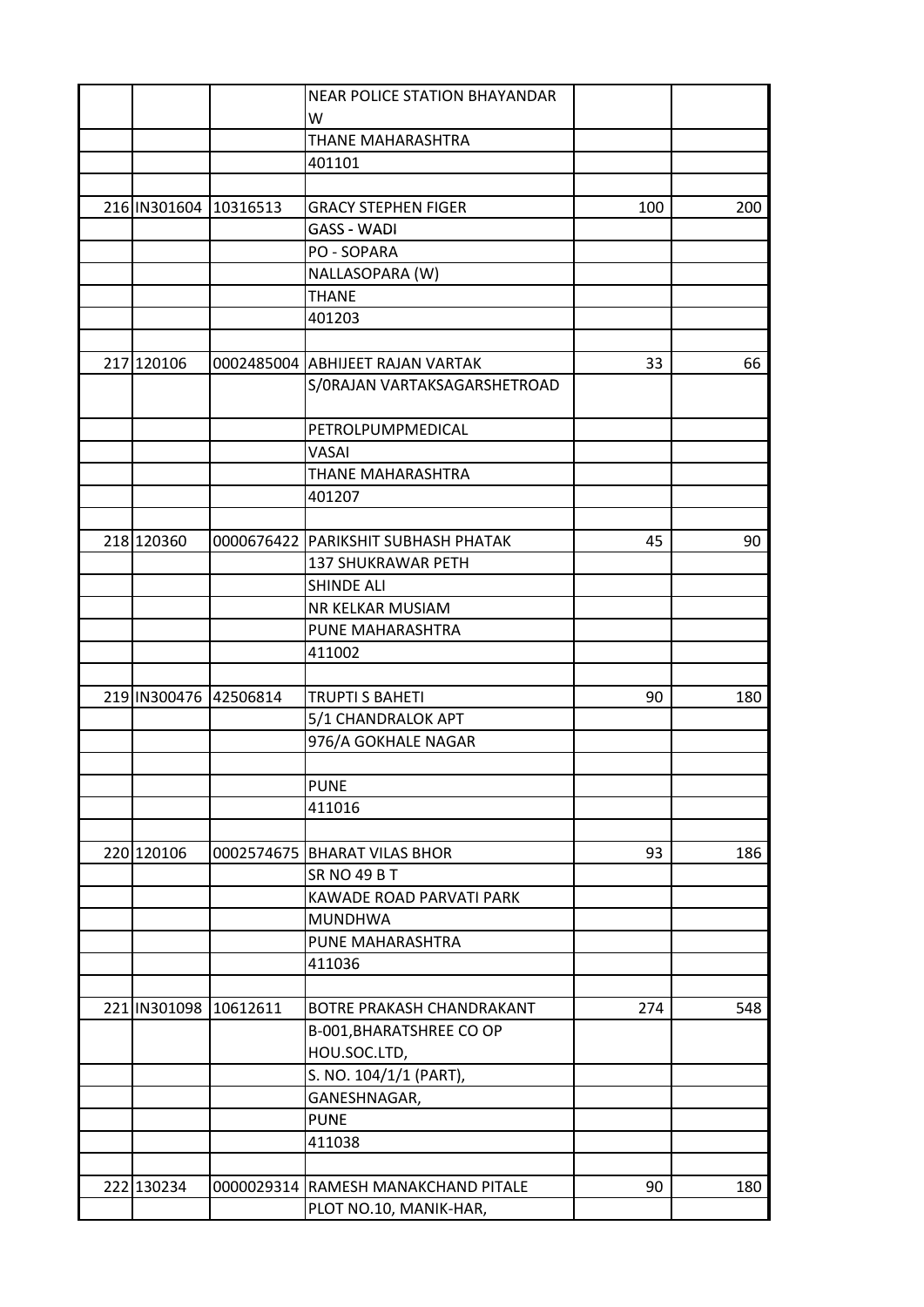|                       | WAKODI ROAD,                          |     |     |
|-----------------------|---------------------------------------|-----|-----|
|                       | OPP. WARE HOUSE GODOWN,               |     |     |
|                       | AHMEDNAGAR MAHARASHTRA                |     |     |
|                       | 414001                                |     |     |
|                       |                                       |     |     |
| 223 120235            | 0000263441 RAMRAO VISHWANATH SHERKAR. | 100 | 200 |
|                       | VIDYAVIHAR, RAMADEVI MANDIR           |     |     |
|                       | ROAD, ZOPADI CANTEEN SAMOR,           |     |     |
|                       | SAVEDI ROAD,                          |     |     |
|                       | AHMEDNAGAR MAHARASHTRA                |     |     |
|                       | 414003                                |     |     |
|                       |                                       |     |     |
| 224 120360            | 0001290348 SHINGADE SUSHANT POPAT.    | 44  | 88  |
|                       | A/P 82 YALAMARAVADIGAONTHAN           |     |     |
|                       |                                       |     |     |
|                       | YALAMARAVADI GAONTHAN                 |     |     |
|                       | SHINGADEVASTIGRAM                     |     |     |
|                       | YALAMARAVADI                          |     |     |
|                       | SATARA MAHARASHTRA                    |     |     |
|                       | 415507                                |     |     |
|                       |                                       |     |     |
| 225 120255            | 0000013072  MANISHA INDERLAL KUKREJA  | 50  | 100 |
|                       | TYCOONS RESIDENCY,                    |     |     |
|                       | ATHENA BULDING, C-203                 |     |     |
|                       | NEAR CINEMAX KHADAKPADA,              |     |     |
|                       | THANE MAHARASHTRA                     |     |     |
|                       | 421301                                |     |     |
|                       |                                       |     |     |
| 226 IN303719 10504326 | SHAILESH RAJESH AGRAWAL               | 20  | 40  |
|                       | F NO 201 BLDG 6 ZINNIA REGENCY        |     |     |
|                       | ESTATE DNYANESHWAR NG/DOM             |     |     |
|                       |                                       |     |     |
|                       | MUMBAI MAHARASHTRA                    |     |     |
|                       | 421306                                |     |     |
|                       |                                       |     |     |
| 227 120137            | 0000255771 MAMTA PAWAN SONI           | 90  | 180 |
|                       | FLAT NO-201, KANTIVILLA BLDG,         |     |     |
|                       | ADRASH PARK ROAD,                     |     |     |
|                       | AJAY NAGAR, BHIWANDI,                 |     |     |
|                       | THANE MAHARASHTRA                     |     |     |
|                       | 421308                                |     |     |
|                       |                                       |     |     |
| 228 120186            | 0000080124 SEEMA ATUL BOHORA          | 60  | 120 |
|                       | 3 YOGESH CO OP HOUSING SOC            |     |     |
|                       | <b>BEHIND KULKARNI GARDEN</b>         |     |     |
|                       | <b>SHARUNPUR ROAD</b>                 |     |     |
|                       | NASHIK MAHARASHTRA                    |     |     |
|                       | 422002                                |     |     |
|                       |                                       |     |     |
|                       |                                       |     |     |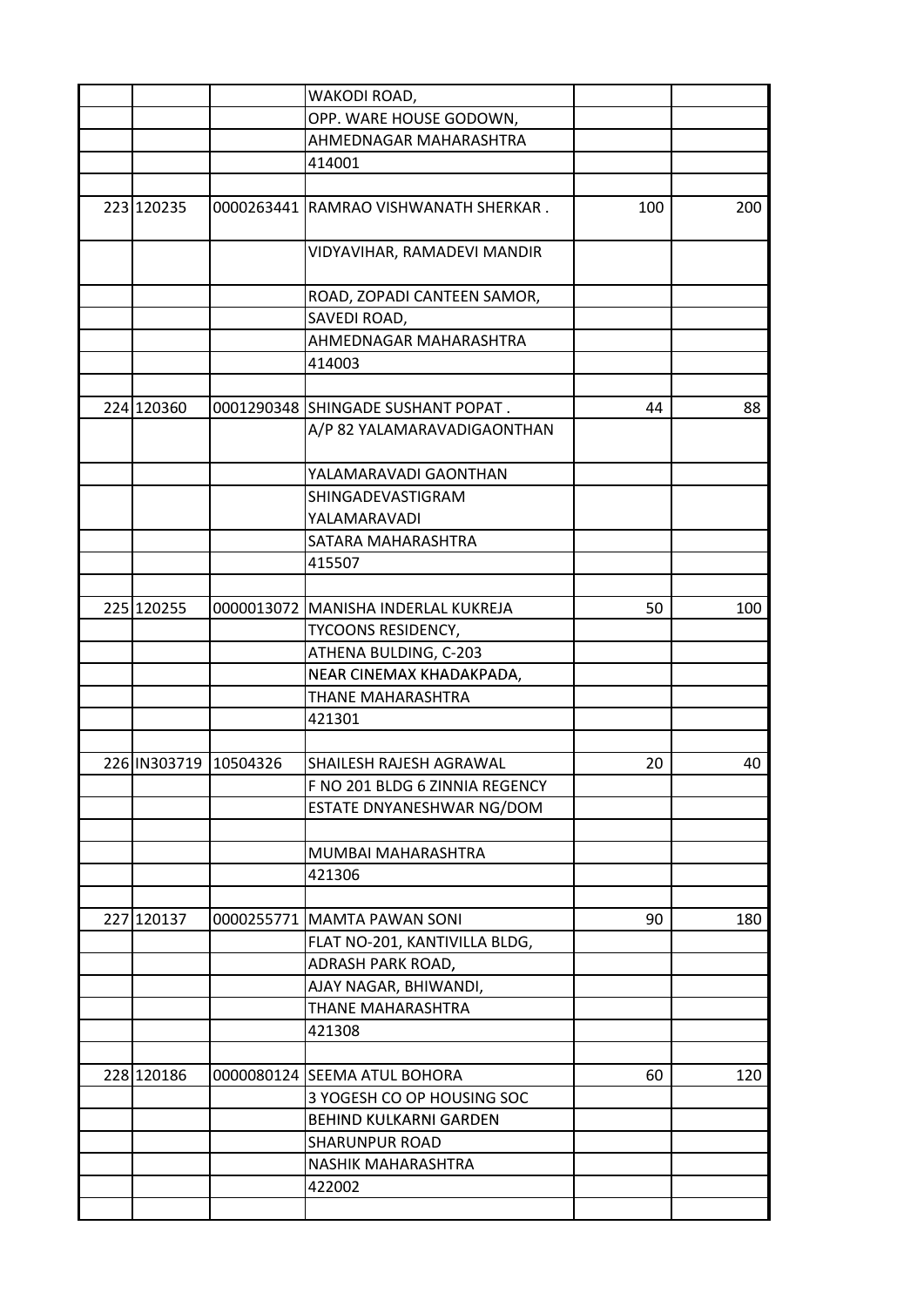| 229 120132            | 0001512227 VINOD PANDIT SALVE           | 1   | $\mathbf{2}$ |
|-----------------------|-----------------------------------------|-----|--------------|
|                       | FLAT NO 301 HARI NIWAS                  |     |              |
|                       | 50/B WING THIRD FLOOR                   |     |              |
|                       | B/H MUKITDHAM NASIK ROAD                |     |              |
|                       | NASHIK MAHARASHTRA                      |     |              |
|                       | 422101                                  |     |              |
|                       |                                         |     |              |
| 230 IN301127 16036122 | JAYSHREE DEEPAKSINGH PARDESHI           | 5   | 10           |
|                       | 17,18 TRIMURTI COMPLEX                  |     |              |
|                       | <b>TRIMURTI CHOWK</b>                   |     |              |
|                       | <b>JAWAHAR COLONY</b>                   |     |              |
|                       | AURANGABAD                              |     |              |
|                       | 431005                                  |     |              |
|                       |                                         |     |              |
| 231 120109            | 0000241668 VINOD HARILAL PATEL          | 90  | 180          |
|                       | PATELWADI BUILDING                      |     |              |
|                       | LAKADGANJ                               |     |              |
|                       | <b>BHANDARA ROAD</b>                    |     |              |
|                       | NAGPUR MAHARASHTRA                      |     |              |
|                       | 440008                                  |     |              |
|                       |                                         |     |              |
| 232 120447            | 0007363051 KRITIKA JAIRAM               | 75  | 150          |
|                       | NEAR SILVER PALACE BUILDING             |     |              |
|                       | OPP SUNITA PAN MANDIR WEST              |     |              |
|                       |                                         |     |              |
|                       | CENTRAL ROAD DHANTOLI NAGPUR            |     |              |
|                       | NAGPUR MAHARASHTRA                      |     |              |
|                       | 440012                                  |     |              |
|                       |                                         |     |              |
| 233 120437            | 0000221321 NEHARULAL KHATAKCHAND RAJPAL | 25  | 50           |
|                       | At Post Paoni                           |     |              |
|                       | <b>Tah Ramtek</b>                       |     |              |
|                       | Dist Nagpur                             |     |              |
|                       | Nagpur MAHARASHTRA                      |     |              |
|                       | 441106                                  |     |              |
|                       |                                         |     |              |
| 234 120360            | 0001315361 SHRIKANT RATHI               | 100 | 200          |
|                       | <b>36 MOHATA MARKET</b>                 |     |              |
|                       | WARDHA MAIN ROAD                        |     |              |
|                       | TEH WARDHA DIST WARDHA                  |     |              |
|                       | WARDHA MAHARASHTRA                      |     |              |
|                       |                                         |     |              |
|                       | 442001                                  |     |              |
| 235 130358            | 0000061446   MEERA MANOJ TIWARI         | 3   | 6            |
|                       | <b>GORAKSHAN ROAD</b>                   |     |              |
|                       |                                         |     |              |
|                       | NEAR LAXMI KIRANA SHOP                  |     |              |
|                       | <b>KIRTI NAGAR</b>                      |     |              |
|                       | <b>AKOLA Maharashtra</b>                |     |              |
|                       | 444001                                  |     |              |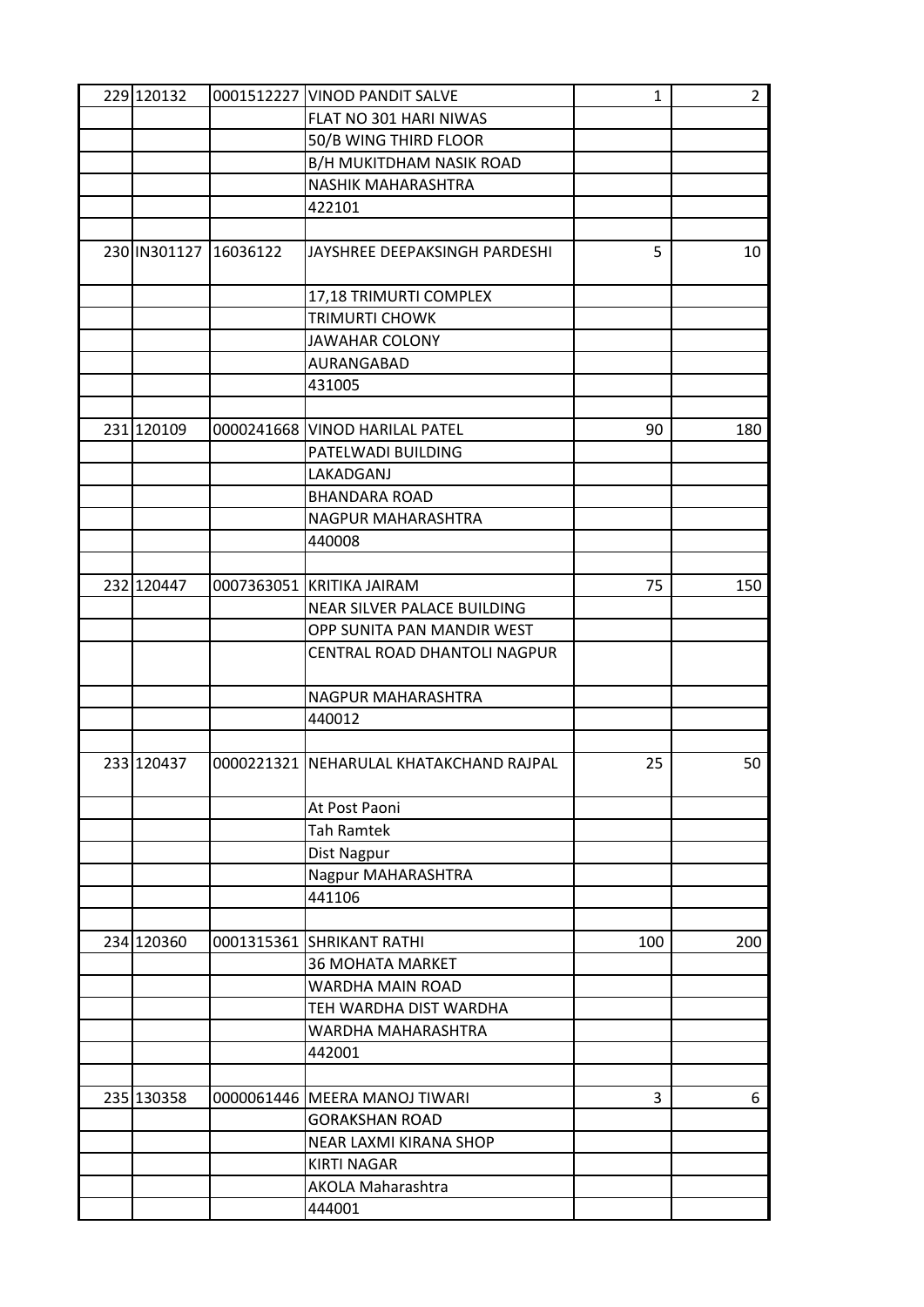| 236 120289            | 0000512151 BHARATKUMAR KESHAOLAL    | 100 | 200 |
|-----------------------|-------------------------------------|-----|-----|
|                       | <b>JOBANPUTRA</b>                   |     |     |
|                       | <b>CHIKHALI ROAD</b>                |     |     |
|                       | SHRI MOHANLAL SUNDARJI OILMILL      |     |     |
|                       |                                     |     |     |
|                       |                                     |     |     |
|                       | KHAMGAON MAHARASHTRA                |     |     |
|                       | 444303                              |     |     |
|                       |                                     |     |     |
| 237 120109            | 0002724721 NIZAR ALI NOORUDDIN BHAI | 15  | 30  |
|                       | CHARANIYA                           |     |     |
|                       | <b>BEHIND GOVIND FURNITURE</b>      |     |     |
|                       | <b>KARLA ROAD</b>                   |     |     |
|                       |                                     |     |     |
|                       | PUSAD MAHARASHTRA                   |     |     |
|                       | 445204                              |     |     |
| 238 120332            | 0000857034 SHYAMLY NEMA             | 200 | 400 |
|                       | <b>BUNGLOW NO 11</b>                |     |     |
|                       | 61/1 LAL BAGH ROAD                  |     |     |
|                       | <b>NEAR NAIDUNIA PRESS</b>          |     |     |
|                       | <b>INDORE MADHYA PRADESH</b>        |     |     |
|                       | 452009                              |     |     |
|                       |                                     |     |     |
| 239 120816            | 0056828752 ANANT CHHAJED            | 4   | 8   |
|                       | E-2/111, Arera Colony Arera Colony  |     |     |
|                       | Arera Colony                        |     |     |
|                       | Near Narmada Hospital               |     |     |
|                       |                                     |     |     |
|                       | <b>BHOPAL MADHYA PRADESH</b>        |     |     |
|                       | 462016                              |     |     |
|                       |                                     |     |     |
| 240 IN300513 18942732 | JAGDISH PRASAD GUPTA                | 11  | 22  |
|                       | <b>BESIDE BIMAL NURSING HOME</b>    |     |     |
|                       | MAIN ROAD ADHARTAL                  |     |     |
|                       | BESIDE BIMAL NURSING HOME           |     |     |
|                       | JABALPUR MADHYA PRADESH             |     |     |
|                       | 482004                              |     |     |
|                       |                                     |     |     |
| 241 120133            | 0000414265 VINEET KUMAR SHARMA      | 5   | 10  |
|                       | <b>TALAB MARG NR</b>                |     |     |
|                       | <b>VIVERANAND SCHOOL</b>            |     |     |
|                       | <b>CHOUBEY COLONY</b>               |     |     |
|                       | RAIPUR CHHATTISGARH                 |     |     |
|                       | 492001                              |     |     |
|                       |                                     |     |     |
| 242 120191            | 0101453785 MANASH KUMAR MITRA       | 15  | 30  |
|                       | D - 2 / 78 NTPC TOWN SHIP           |     |     |
|                       | UJWAL NAGAR SIPAT                   |     |     |
|                       | <b>BILASPUR</b>                     |     |     |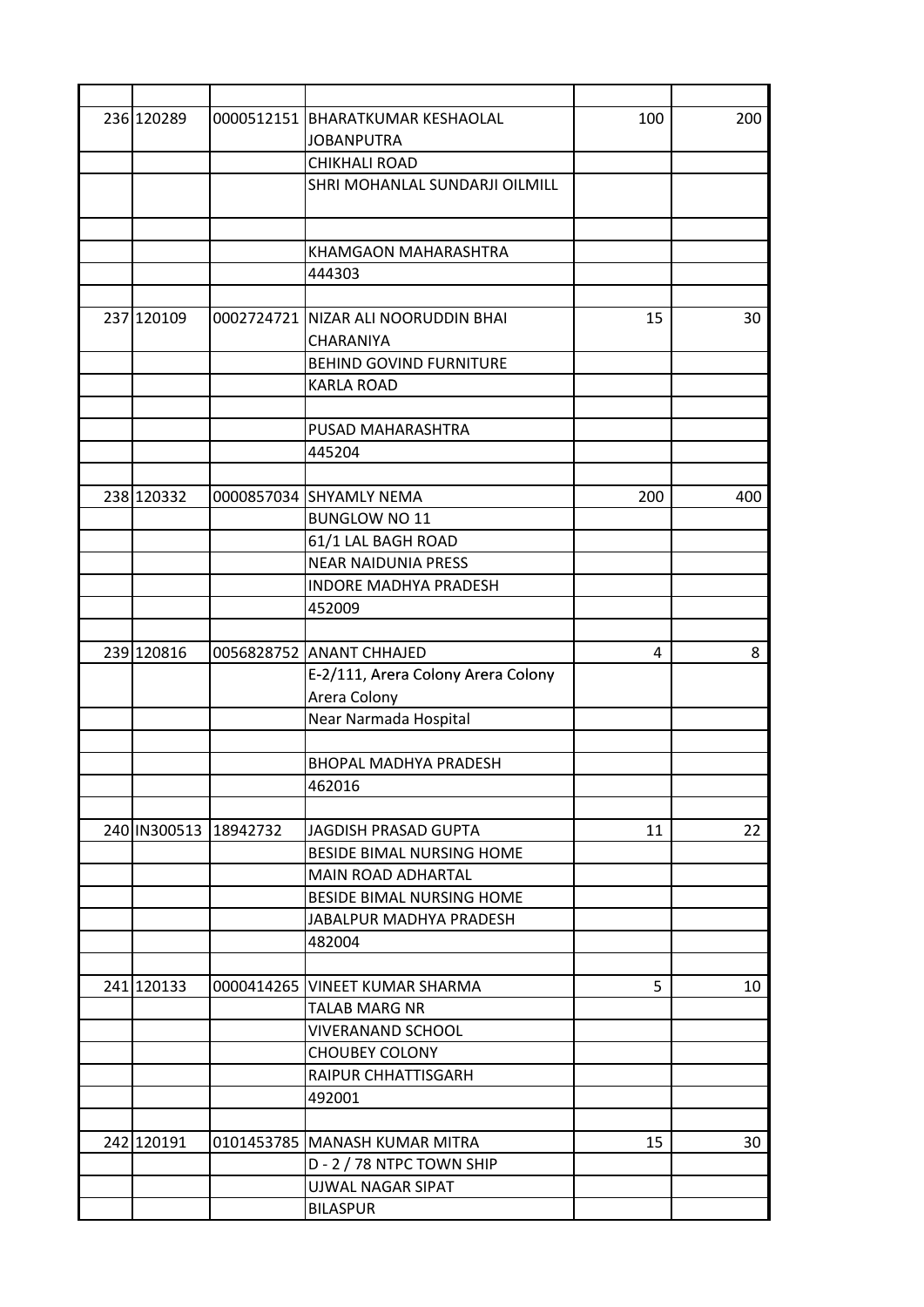|                       |                      | <b>Bilaspur Chattisgarh</b>      |              |                |
|-----------------------|----------------------|----------------------------------|--------------|----------------|
|                       |                      | 495555                           |              |                |
|                       |                      |                                  |              |                |
| 243 120109            | 0003477435 S JYOTHI. |                                  | 3            | 6              |
|                       |                      | H NO 17-59/8                     |              |                |
|                       |                      | RAM NAGAR COLONY, ALWAL          |              |                |
|                       |                      |                                  |              |                |
|                       |                      | SECUNDERABAD ANDHRA PRADESH      |              |                |
|                       |                      | 500010                           |              |                |
|                       |                      |                                  |              |                |
| 244 120307            |                      | 0000435202 MAHESH KUMAR BAJAJ.   | 10           | 18             |
|                       |                      | S/O:GOPIKISHAN BAJAJ             |              |                |
|                       |                      | NO:15-6-463/D                    |              |                |
|                       |                      | <b>BEGUM BAZAR</b>               |              |                |
|                       |                      | HYDERABAD TELANGANA              |              |                |
|                       |                      | 500012                           |              |                |
|                       |                      |                                  |              |                |
|                       |                      |                                  |              |                |
| 245 120109            |                      | 0000861764 JJAYASRI PALADUGU     | 50           | 100            |
|                       |                      | 14-1-90/301, FLAT NO 202,        |              |                |
|                       |                      | GATATHRI NAGAR, BESIDE SBH       |              |                |
|                       |                      | BUILDING, BORABANDA, BALANAGAR   |              |                |
|                       |                      | HYDERABAD TELANGANA              |              |                |
|                       |                      | 500018                           |              |                |
|                       |                      |                                  |              |                |
| 246 120109            |                      | 0005840439 ARUNA BHAGAVATHI      | 30           | 60             |
|                       |                      | MAHABASHYAM.                     |              |                |
|                       |                      | 403, CREATIVE PALACE             |              |                |
|                       |                      | STREET NO 3 ROAD NO 7,           |              |                |
|                       |                      | WEST MARREDPALLY NR MASJID       |              |                |
|                       |                      | HYDERABAD TELANGANA              |              |                |
|                       |                      | 500026                           |              |                |
|                       |                      |                                  |              |                |
| 247 IN302734 10025663 |                      | <b>MADHU BALA</b>                | 90           | 180            |
|                       |                      | H.NO 3-4-376/3 2ND FLOOR         |              |                |
|                       |                      | <b>BASANT COLONY LINGAMPALLY</b> |              |                |
|                       |                      | KACHIGUDA HYDERABAD              |              |                |
|                       |                      | <b>TELANGANA INDIA</b>           |              |                |
|                       |                      | 500027                           |              |                |
|                       |                      |                                  |              |                |
| 248 120514            |                      |                                  |              |                |
|                       |                      | 0000079785 GOVIND RAM RATHI      | $\mathbf{1}$ | $\overline{2}$ |
|                       |                      | H.NO.3-4-247/2,                  |              |                |
|                       |                      | STATION ROAD,                    |              |                |
|                       |                      | KACHIGUDA,                       |              |                |
|                       |                      | HYDERABAD ANDHRA PRADESH         |              |                |
|                       |                      | 500027                           |              |                |
|                       |                      |                                  |              |                |
| 249 120106            |                      | 0002574865 SRINIVAS NERLAKANTI   | $\mathbf{1}$ | $\overline{2}$ |
|                       |                      | PLOT 51B                         |              |                |
|                       |                      | <b>JAWAHAR NAGAR</b>             |              |                |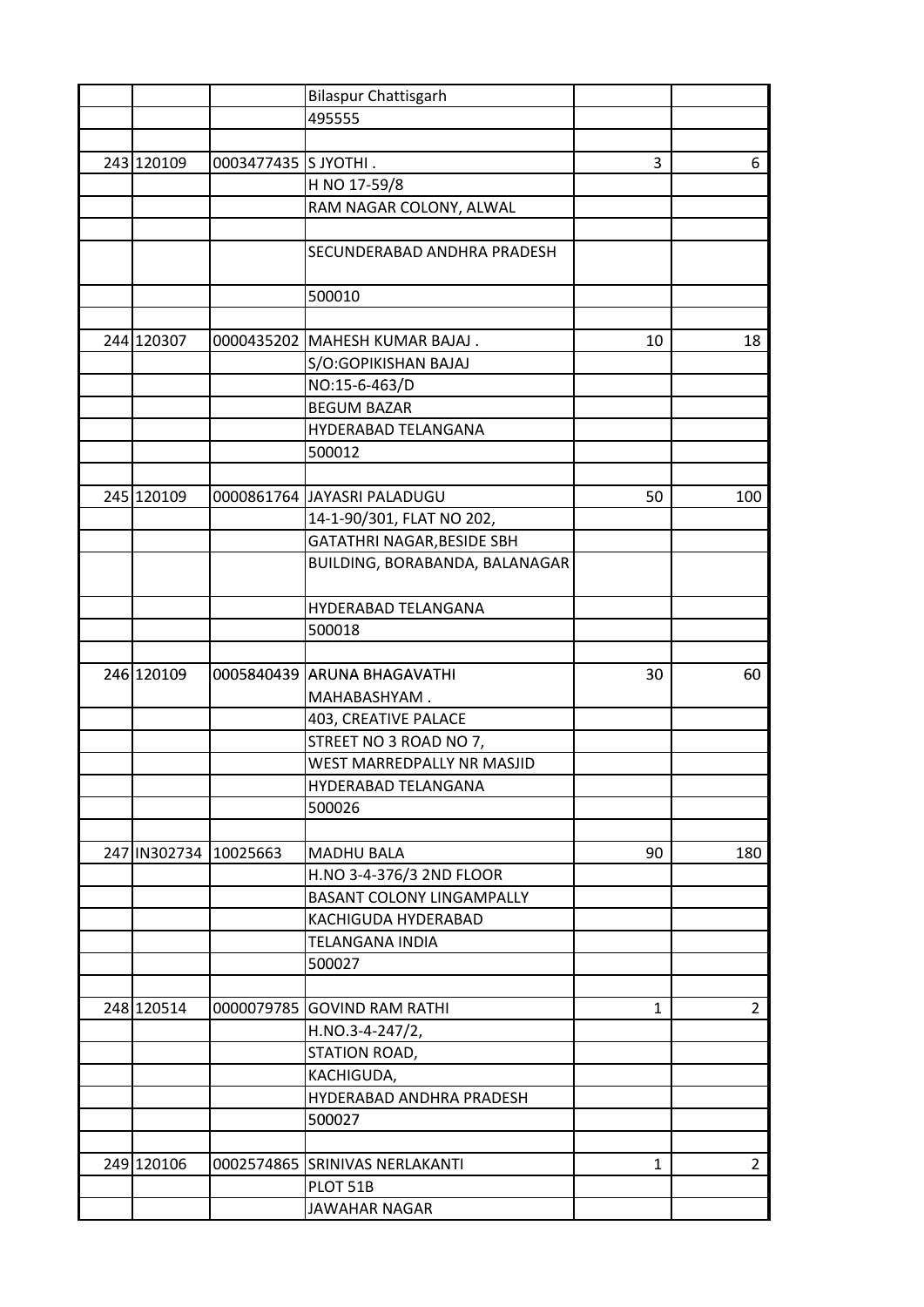|                       | MOULALI MALKAJGIRI                         |     |       |
|-----------------------|--------------------------------------------|-----|-------|
|                       | HYDERABAD ANDHRA PRADESH                   |     |       |
|                       | 500040                                     |     |       |
|                       |                                            |     |       |
| 250 IN302734 10062418 | SRAVANI PULUMATI                           | 200 | 400   |
|                       | H.NO 1-8-1 HIG II                          |     |       |
|                       | <b>BLOCK II FLAT NO 1</b>                  |     |       |
|                       | BHAGLINGAMPALLY                            |     |       |
|                       | <b>HYDERABAD</b>                           |     |       |
|                       | 500044                                     |     |       |
|                       |                                            |     |       |
| 251 IN302734 10078213 | PULUMATI VARUN                             | 800 | 1,600 |
|                       | HIG-2 BLOCK-11 FLAT NO 1                   |     |       |
|                       | APHB COLONY BAGH LINGAMPALLY               |     |       |
|                       |                                            |     |       |
|                       | <b>HYDERABAD</b>                           |     |       |
|                       | <b>TELANGANA INDIA</b>                     |     |       |
|                       | 500044                                     |     |       |
|                       |                                            |     |       |
| 252 IN300394 18985652 | C JAYASREE                                 | 7   | 14    |
|                       | H NO 1-9-709                               |     |       |
|                       | ROAD NO 3 BEHIND HOTEL                     |     |       |
|                       | NEBRASKA                                   |     |       |
|                       | <b>ADIKMET</b>                             |     |       |
|                       | <b>HYDERABAD</b>                           |     |       |
|                       | 500044                                     |     |       |
|                       |                                            |     |       |
| 253 IN302734 10074323 | <b>DAMODAR LAL RATHI</b>                   | 90  | 166   |
|                       | 20-2-106                                   |     |       |
|                       | <b>HUSSAINI ALAM</b>                       |     |       |
|                       | OLD KABUTAR KHANA                          |     |       |
|                       | <b>BAHADURPURA</b>                         |     |       |
|                       | <b>HYDERABAD</b>                           |     |       |
|                       | 500064                                     |     |       |
|                       |                                            |     |       |
| 254 130144            | 0001314991   MAHANKALI SHIVAVAMSHI KRISHNA | 14  | 28    |
|                       |                                            |     |       |
|                       | H NO 2-2-105 SUBHAS                        |     |       |
|                       | <b>SUBHAS STREET</b>                       |     |       |
|                       | <b>DORNAKAL</b>                            |     |       |
|                       | WARANGAL TELANGANA                         |     |       |
|                       | 506381                                     |     |       |
|                       |                                            |     |       |
| 255 120381            | 0000089183 GOLLAPUDI SESHAGIRIRAO          | 100 | 200   |
|                       | 13-25A FLAT NO 502                         |     |       |
|                       | NKRRESIDENCY INDUSTRIAL ESTATE             |     |       |
|                       |                                            |     |       |
|                       | VARALAKSHMIPURAM                           |     |       |
|                       | VIJAYAWADA ANDHRA PRADESH                  |     |       |
|                       | 520007                                     |     |       |
|                       |                                            |     |       |
|                       |                                            |     |       |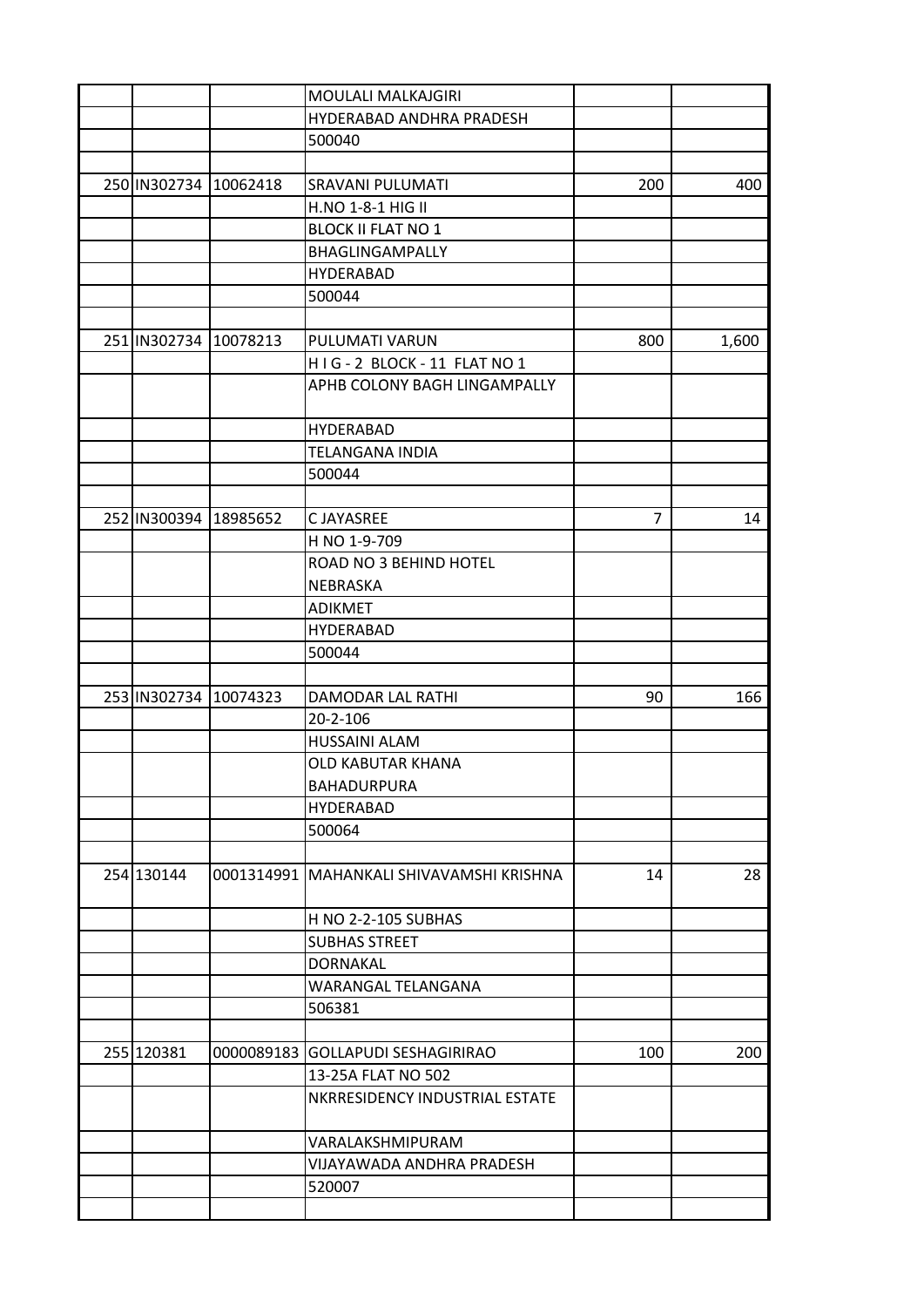| 256 120567            |                    | 0000433226 AFSARUNNISA SHEK     | $\mathbf{1}$ | $\overline{2}$ |
|-----------------------|--------------------|---------------------------------|--------------|----------------|
|                       |                    | DOOR NO 5/81 D4-1               |              |                |
|                       |                    | NEAR NAVABHARAT SCHOOL          |              |                |
|                       |                    | VALIVARTHIPADU ROAD             |              |                |
|                       |                    | GODIVADA ANDHRAPRADESH          |              |                |
|                       |                    | 521301                          |              |                |
|                       |                    |                                 |              |                |
| 257 120350            | 0000061266 M. SITA |                                 | 305          | 610            |
|                       |                    | $2 - 2 - 32$                    |              |                |
|                       |                    | NANDULA PET,                    |              |                |
|                       |                    |                                 |              |                |
|                       |                    | <b>TENALI ANDHRAPRADESH</b>     |              |                |
|                       |                    | 522201                          |              |                |
|                       |                    |                                 |              |                |
| 258 120816            |                    | 0001674657 P NAGARAJU           | 6            | 12             |
|                       |                    |                                 |              |                |
|                       |                    | C/O PANCHALA VENKATA SUBBAIAH   |              |                |
|                       |                    | D-93 D BLOCK                    |              |                |
|                       |                    | PINAKINI COLONY SDSTPS TOWNSHIP |              |                |
|                       |                    |                                 |              |                |
|                       |                    | NELATUR AP GENCO NELATUR        |              |                |
|                       |                    | NELLORE ANDHRA PRADESH          |              |                |
|                       |                    | 524347                          |              |                |
|                       |                    |                                 |              |                |
| 259 120332            |                    | 0005656610 DANDU ANJI REDDY     | 75           | 150            |
|                       |                    | H NO 8-4623                     |              |                |
|                       |                    | NIRMAL NAGAR                    |              |                |
|                       |                    | <b>3RD LION</b>                 |              |                |
|                       |                    | ONGOLE ANDHRA PRADESH           |              |                |
|                       |                    | 523002                          |              |                |
|                       |                    |                                 |              |                |
| 260 120816            |                    | 0000047588 NAGESH KOLLURU       | 350          | 700            |
|                       |                    | 10-19-58/3 NEYYALA VEEDHI       |              |                |
|                       |                    | ANAKAPALLI VISAKHAPATNAM        |              |                |
|                       |                    |                                 |              |                |
|                       |                    | VISAKHAPATNAM ANDHRA PRADESH    |              |                |
|                       |                    |                                 |              |                |
|                       |                    | 531001                          |              |                |
|                       |                    |                                 |              |                |
| 261 IN301926 10474682 |                    | AKHIL S HIRANYA                 | 90           | 180            |
|                       |                    | NO 8-2                          |              |                |
|                       |                    | <b>JANAKI NIVAS</b>             |              |                |
|                       |                    | <b>BULL TEMPLE ROAD</b>         |              |                |
|                       |                    | <b>BANGALORE</b>                |              |                |
|                       |                    | 560004                          |              |                |
|                       |                    |                                 |              |                |
| 262 IN300394 18905908 |                    | NAGAVASANTHA                    | 90           | 180            |
|                       |                    | D NO 8/2 JANAKI NIVAS           |              |                |
|                       |                    | <b>BULL TEMPLE ROAD</b>         |              |                |
|                       |                    | OPP UDHAYA BHANU PLAY GROUND    |              |                |
|                       |                    |                                 |              |                |
|                       |                    | BASAVANGUDI                     |              |                |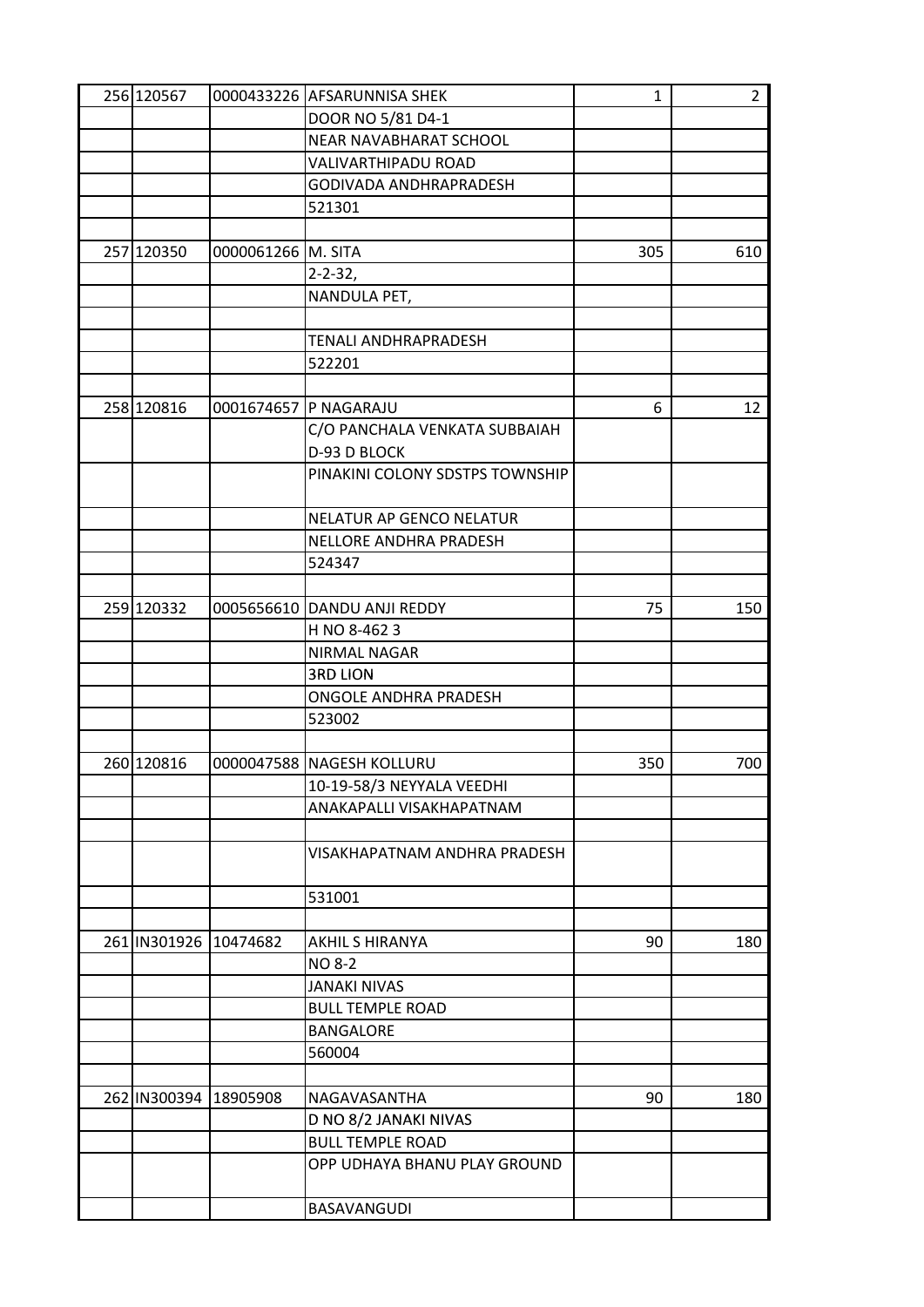|                       |                       | 560004                           |                |                |
|-----------------------|-----------------------|----------------------------------|----------------|----------------|
|                       |                       |                                  |                |                |
| 263 IN300394 18914166 |                       | <b>BHAVYAKJ</b>                  | 10             | 20             |
|                       |                       | H NO 8/2                         |                |                |
|                       |                       | <b>JANAKI NIVAS</b>              |                |                |
|                       |                       | <b>BULL TEMPLE ROAD</b>          |                |                |
|                       |                       | <b>BENGALORE</b>                 |                |                |
|                       |                       | 560004                           |                |                |
|                       |                       |                                  |                |                |
| 264 IN302148 10267302 |                       | M S GANAPATHI                    | 90             | 180            |
|                       |                       | 21, 2ND MAIN ROAD                |                |                |
|                       |                       | SESHADRIPURAM                    |                |                |
|                       |                       |                                  |                |                |
|                       |                       | <b>BANGALORE</b>                 |                |                |
|                       |                       | 560020                           |                |                |
|                       |                       |                                  |                |                |
| 265 IN300896 10266603 |                       | RAMESH ROSHAN BORANA             | 1              | $\overline{2}$ |
|                       |                       | NO 5 2ND CROSS                   |                |                |
|                       |                       | MODEL COLONY                     |                |                |
|                       |                       | <b>BANGALORE</b>                 |                |                |
|                       |                       | <b>BANGALORE</b>                 |                |                |
|                       |                       | 560022                           |                |                |
|                       |                       |                                  |                |                |
| 266 IN300214 33116770 |                       | <b>SRIVATHSA NAIDU S</b>         | 1,000          | 2,000          |
|                       |                       | C/O G SHIVAKUMAR NAIDU NO 10     |                |                |
|                       |                       | 3RD MAI                          |                |                |
|                       |                       | N MALLIGETHOTA CHOLURPALYA       |                |                |
|                       |                       | <b>NEAR GT</b>                   |                |                |
|                       |                       | <b>WORLD MALL</b>                |                |                |
|                       |                       | <b>BANGALORE NORTH KARNATAKA</b> |                |                |
|                       |                       | 560023                           |                |                |
|                       |                       |                                  |                |                |
|                       | 267 IN302269 13302489 | <b>PRASANTH S RAO</b>            | $\overline{7}$ | 14             |
|                       |                       | NO 199 HEBBAL KEMPAPURA COFFEE   |                |                |
|                       |                       | <b>BOARD</b>                     |                |                |
|                       |                       | LAYOUT 4TH MAIN ROAD 2ND CROSS   |                |                |
|                       |                       |                                  |                |                |
|                       |                       | <b>BANGALORE KARNATAKA</b>       |                |                |
|                       |                       | <b>INDIA</b>                     |                |                |
|                       |                       | 560024                           |                |                |
|                       |                       |                                  |                |                |
| 268 IN301549 39476912 |                       | <b>ARJUNT</b>                    | 1              | $\overline{2}$ |
|                       |                       | NO 2A 15 MAIN 1ST CROSS          |                |                |
|                       |                       | BCC LAYOUT VIJAYANAGAR           |                |                |
|                       |                       |                                  |                |                |
|                       |                       | <b>BANGALORE</b>                 |                |                |
|                       |                       | 560040                           |                |                |
|                       |                       |                                  |                |                |
| 269 IN300239 30023978 |                       | RAJU RAO K                       | 152            | 304            |
|                       |                       | NO.81/7                          |                |                |
|                       |                       | <b>1ST MAIN ROAD</b>             |                |                |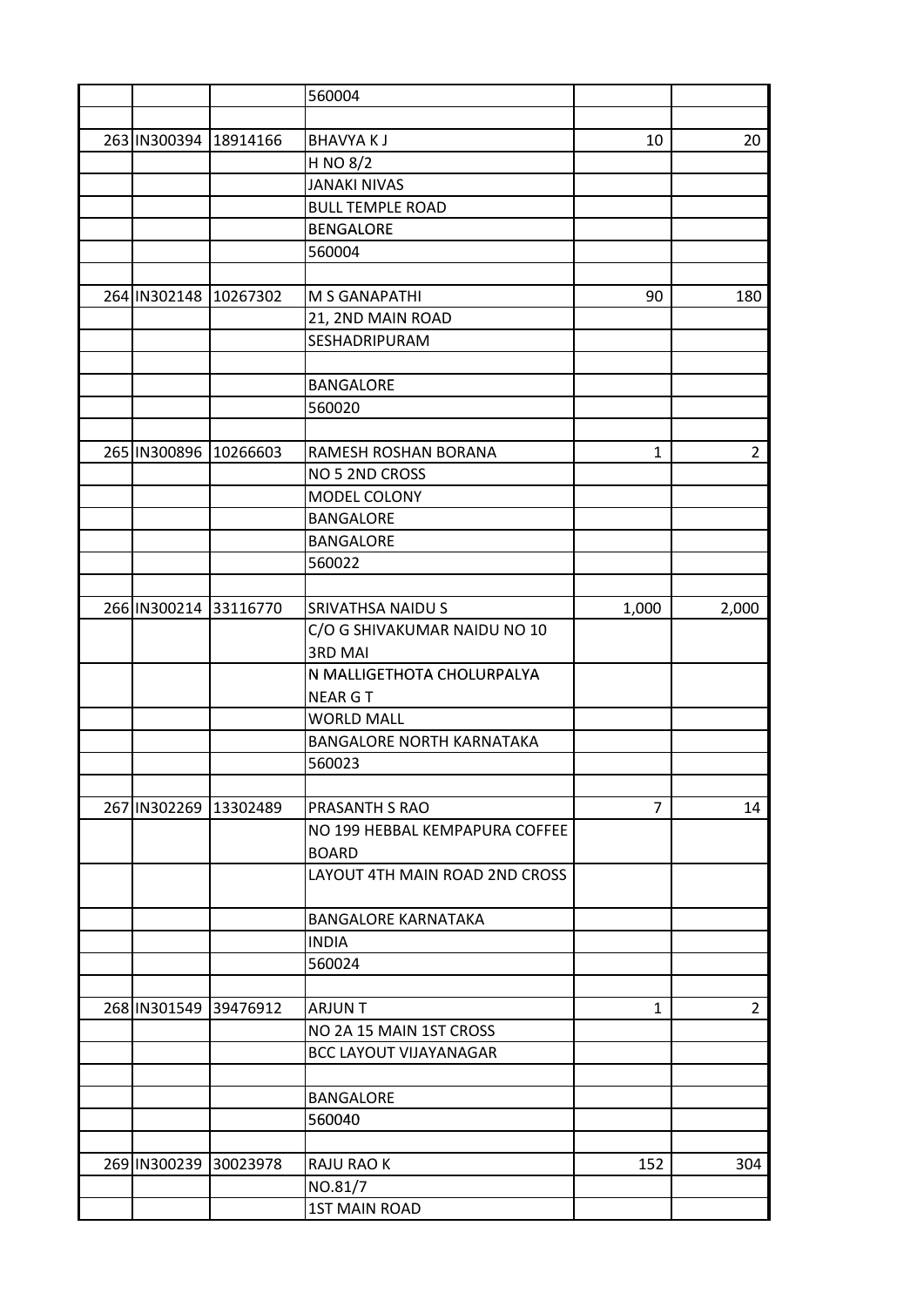|                       |          | KAVERINAGAR, KATHRIGUPPE            |     |     |
|-----------------------|----------|-------------------------------------|-----|-----|
|                       |          | <b>BANGALORE</b>                    |     |     |
|                       |          | 560085                              |     |     |
|                       |          |                                     |     |     |
| 270 120289            |          | 0001414873 CYRIL PAUL RODRIGUES     | 190 | 301 |
|                       |          | <b>BON GRACE FLAT NO-4,</b>         |     |     |
|                       |          | <b>BIKARNAKATTE KULSHEKAR</b>       |     |     |
|                       |          |                                     |     |     |
|                       |          | MANGALORE KARNATAKA                 |     |     |
|                       |          | 575005                              |     |     |
|                       |          |                                     |     |     |
| 271 120109            |          | 0004641074 BALWANT GURURAJ NEELGUND | 25  | 50  |
|                       |          | JEER STREET NEAR SOMESHWAR          |     |     |
|                       |          | TEMPLE ROAD GADAG                   |     |     |
|                       |          | <b>BG NEELAGUNT</b>                 |     |     |
|                       |          | <b>GADAG KARNATAKA</b>              |     |     |
|                       |          | 582101                              |     |     |
|                       |          |                                     |     |     |
| 272 130144            |          | 0004310201   MANGALA BASAWARAJ      | 3   | 6   |
|                       |          | HANAMASHETTY                        |     |     |
|                       |          |                                     |     |     |
|                       |          | 2737/4                              |     |     |
|                       |          | SHRIGIRI COLONY, KALYAN NAGAR       |     |     |
|                       |          | BIJAPUR, SINDGI                     |     |     |
|                       |          | VIJAYAPURA KARNATAKA                |     |     |
|                       |          | 586128                              |     |     |
|                       |          |                                     |     |     |
| 273 120133            |          | 0000152389 NISHA AJAY BANG          | 333 | 666 |
|                       |          | <b>NO 559</b>                       |     |     |
|                       |          | <b>VITHAL DEV GALLI</b>             |     |     |
|                       |          | <b>SHAHAPUR</b>                     |     |     |
|                       |          | BELGAUM KARNATAKA                   |     |     |
|                       |          | 590003                              |     |     |
|                       |          |                                     |     |     |
| 274 IN300610 10777289 |          | <b>LEELA DEVI</b>                   | 90  | 180 |
|                       |          | NEW NO 29/1 OLD NO 15               |     |     |
|                       |          | <b>GOVINDAPPA NAICKEN STREET</b>    |     |     |
|                       |          | <b>SEVEN WELLS</b>                  |     |     |
|                       |          | <b>CHENNAI</b>                      |     |     |
|                       |          |                                     |     |     |
|                       |          | 600001                              |     |     |
| 275 IN301313          | 21289374 | RAJESWARI B                         | 90  | 180 |
|                       |          | OLD NO 44 NEW NO 91                 |     |     |
|                       |          |                                     |     |     |
|                       |          | <b>GOVINDAPPA STREET</b>            |     |     |
|                       |          | <b>GOVINDAPPA STREET</b>            |     |     |
|                       |          | <b>CHENNAI</b>                      |     |     |
|                       |          | 600001                              |     |     |
|                       |          |                                     |     |     |
| 276 IN300183          | 11958105 | <b>S VENKAT</b>                     | 400 | 800 |
|                       |          | NO.3, MAY FLOWER                    |     |     |
|                       |          | 23, SATHYANARAYANA AVENUE           |     |     |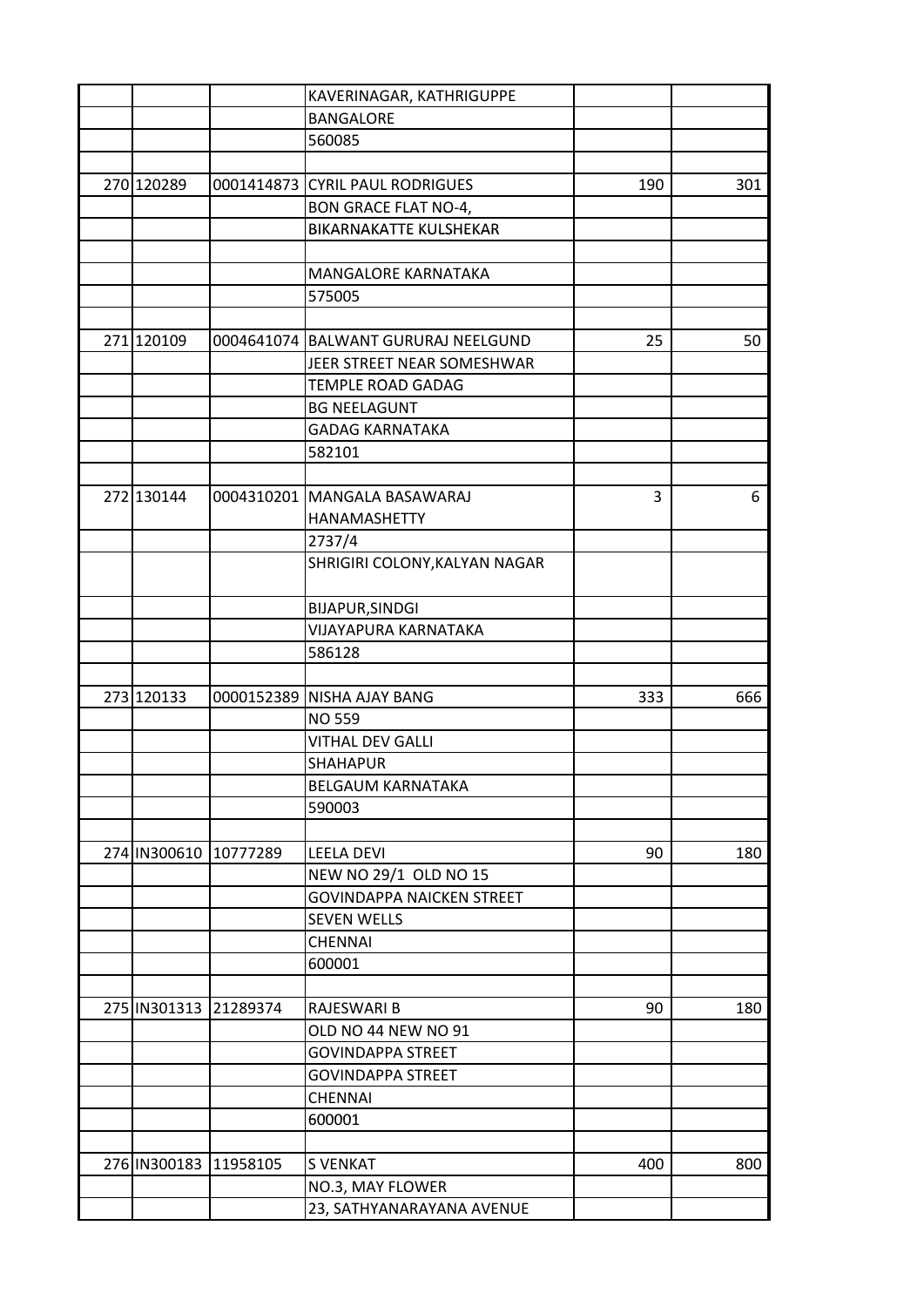|                       |          | <b>BOAT CLUB</b>              |     |                |
|-----------------------|----------|-------------------------------|-----|----------------|
|                       |          | <b>CHENNAI</b>                |     |                |
|                       |          | 600028                        |     |                |
|                       |          |                               |     |                |
| 277 IN303237          | 10020958 | S SRINIVASAN                  | 90  | 180            |
|                       |          | 81/1 MANNAPPA STREET          |     |                |
|                       |          | <b>KOTTUR</b>                 |     |                |
|                       |          |                               |     |                |
|                       |          | <b>CHENNAI</b>                |     |                |
|                       |          | 600085                        |     |                |
|                       |          |                               |     |                |
| 278 120109            |          | 0006029679 ANANDAMMAL S.      | 220 | 440            |
|                       |          |                               |     |                |
|                       |          | 5/60 MEDAVAKKAM               |     |                |
|                       |          | PATEL STREET, PASUMPON NAGAR  |     |                |
|                       |          |                               |     |                |
|                       |          | PERUMBAKKAM,                  |     |                |
|                       |          | KANCHEEPURAM TAMIL NADU       |     |                |
|                       |          | 600100                        |     |                |
|                       |          |                               |     |                |
| 279 120447            |          | 0001448814 V SENTHIL KUMAR    | 10  | 20             |
|                       |          | NO <sub>7</sub>               |     |                |
|                       |          | <b>ELLAIYA ST</b>             |     |                |
|                       |          |                               |     |                |
|                       |          | KUMBAKONAM TAMILN ADU         |     |                |
|                       |          | 612001                        |     |                |
|                       |          |                               |     |                |
| 280 120816            |          | 0011688808 PANDIAN TAMILSELVI | 23  | 46             |
|                       |          | PLOT NO 48A MUM NAGAR         |     |                |
|                       |          | <b>3RD MAIN STREET</b>        |     |                |
|                       |          |                               |     |                |
|                       |          | DINDIGUL TAMIL NADU           |     |                |
|                       |          | 624001                        |     |                |
|                       |          |                               |     |                |
| 281 IN300394 18603590 |          | K V SIREESHA                  | 10  | 20             |
|                       |          | PLOT NO 1 AND 2 GROUND FLOOR  |     |                |
|                       |          |                               |     |                |
|                       |          | <b>THOLKAPIAR STREET</b>      |     |                |
|                       |          | THIRUVALLUVAR                 |     |                |
|                       |          |                               |     |                |
|                       |          | NAGAR ROAD OLD KATPADI        |     |                |
|                       |          | <b>VELLURE</b>                |     |                |
|                       |          | 632007                        |     |                |
|                       |          |                               |     |                |
| 282 IN300175 10288913 |          | NATARAJAN. K                  | 50  | 100            |
|                       |          | 9/54 E, NARAYANA NAGAR        |     |                |
|                       |          |                               |     |                |
|                       |          |                               |     |                |
|                       |          | KOMARAPALAYAM                 |     |                |
|                       |          | 638183                        |     |                |
|                       |          |                               |     |                |
| 283 IN300239 15360285 |          | SREEJITH P K                  | 1   | $\overline{2}$ |
|                       |          | P K HOUSE                     |     |                |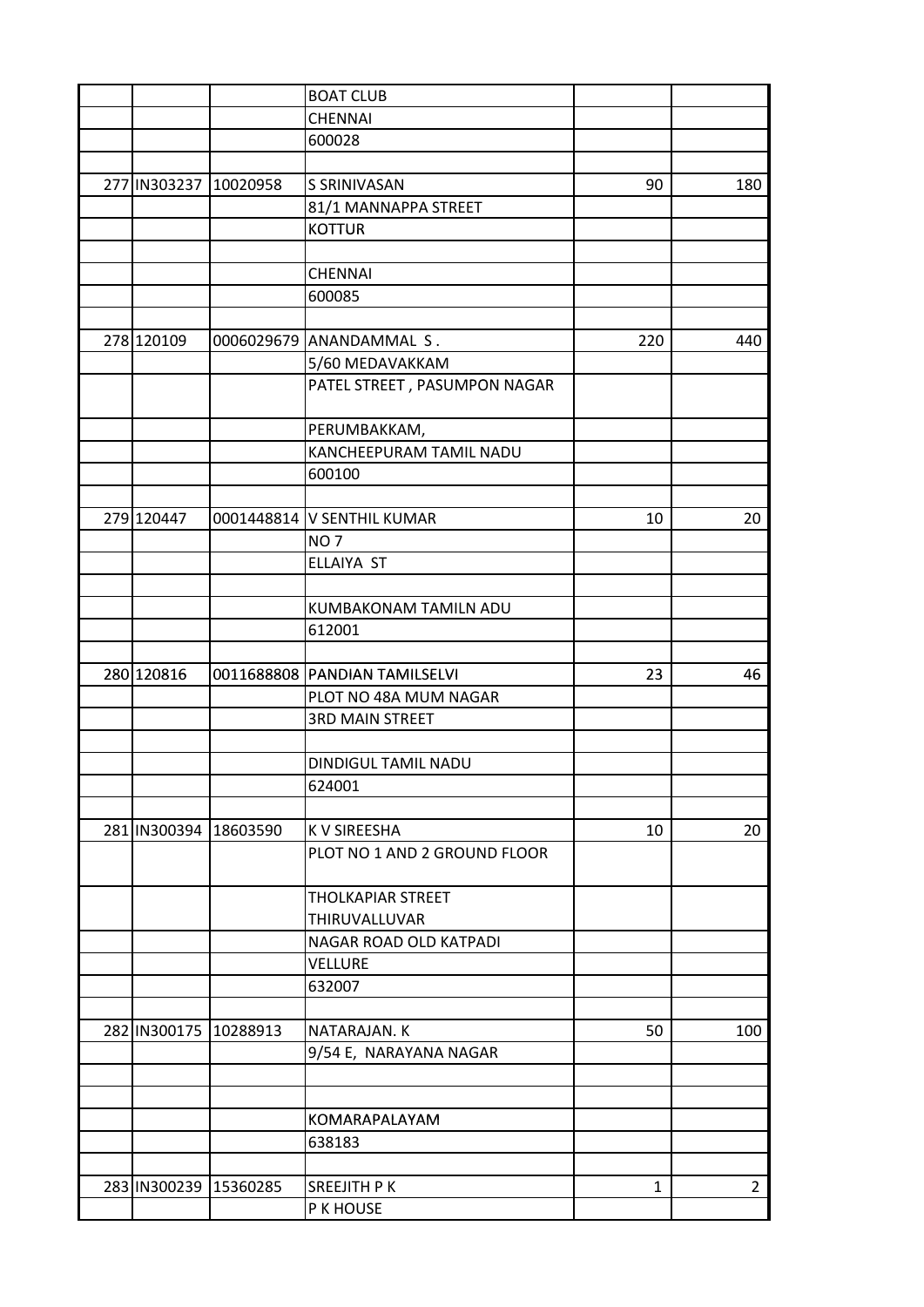|                       |                       | NEAR VENGARA RAILWAY GATE          |     |                |
|-----------------------|-----------------------|------------------------------------|-----|----------------|
|                       |                       | <b>VENGARA PO</b>                  |     |                |
|                       |                       | <b>KANNUR</b>                      |     |                |
|                       |                       | 670305                             |     |                |
|                       |                       |                                    |     |                |
| 284 120567            |                       | 0000068207 KARAKKARAN KARUNAKARAN. | 50  | 100            |
|                       |                       | <b>KARAKKARAN HOUSE</b>            |     |                |
|                       |                       | MUTHIYALAM P.O.                    |     |                |
|                       |                       | <b>KOROM</b>                       |     |                |
|                       |                       | <b>KOROM KERALA</b>                |     |                |
|                       |                       | 670307                             |     |                |
|                       |                       |                                    |     |                |
| 285 120472            | 0012357039 DEEPTHI R  |                                    | 15  | 30             |
|                       |                       | KARTHIKA HOUSE PO PURAMERI         |     |                |
|                       |                       | <b>KOZHIKODE VATAKARA</b>          |     |                |
|                       |                       |                                    |     |                |
|                       |                       | KOZHIKODE KERALA                   |     |                |
|                       |                       | 673503                             |     |                |
|                       |                       |                                    |     |                |
| 286 120109            |                       | 0012777528 SREEJITHLAL KONDADAN.   | 7   | 14             |
|                       |                       | <b>EDATHODI HOUSE</b>              |     |                |
|                       |                       | <b>EAST NALLUR</b>                 |     |                |
|                       |                       | <b>KOZHIKODE</b>                   |     |                |
|                       |                       | KOZHIKODE KERALA                   |     |                |
|                       |                       | 673631                             |     |                |
|                       |                       |                                    |     |                |
| 287 120109            |                       | 0012577361 DEEPU JACOB MATHEW.     | 61  | 122            |
|                       |                       | MULLASSERIL                        |     |                |
|                       |                       | KOZHIKODE ROAD, VALANCHERI         |     |                |
|                       |                       | BEHIND V S C BANK KATTIPARUTHI     |     |                |
|                       |                       |                                    |     |                |
|                       |                       | MALAPPURAM KERALA                  |     |                |
|                       |                       | 676552                             |     |                |
|                       |                       |                                    |     |                |
|                       | 288 IN301637 41554126 |                                    |     | $\overline{2}$ |
|                       |                       | <b>ANOOP MOHAN</b>                 | 1   |                |
|                       |                       | SINDOORAM<br>P O KOORKENCHERY      |     |                |
|                       |                       |                                    |     |                |
|                       |                       | <b>GANDHI NAGAR</b>                |     |                |
|                       |                       | THRISSUR                           |     |                |
|                       |                       | 680007                             |     |                |
|                       |                       |                                    |     |                |
|                       | 289 IN301637 41397549 | <b>GAYATHRI RAVEENDRAN</b>         | 50  | 100            |
|                       |                       | KANDARAMATH PUNCHAYIL              |     |                |
|                       |                       | <b>GANGOTHRI</b>                   |     |                |
|                       |                       | <b>CHOVVUR PO</b>                  |     |                |
|                       |                       | <b>THRISSUR</b>                    |     |                |
|                       |                       | 680027                             |     |                |
|                       |                       |                                    |     |                |
| 290 IN300896 10437519 |                       | SARITHA M V                        | 100 | 200            |
|                       |                       | KOOPLIKADAN HOUSE                  |     |                |
|                       |                       | DARSHANA ROAD THRIKKUR PO          |     |                |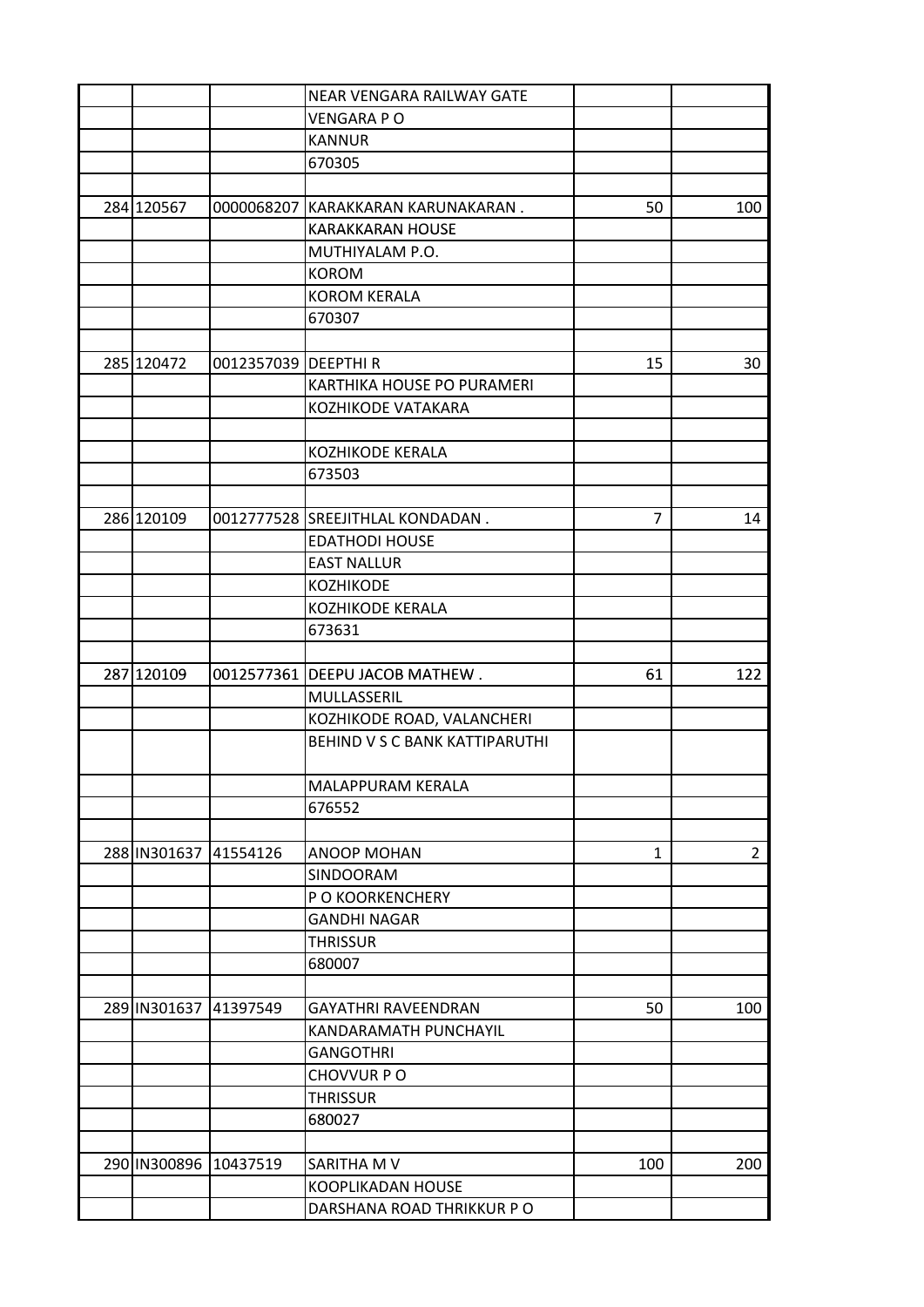|                       | <b>THRISSUR</b>                    |              |                |
|-----------------------|------------------------------------|--------------|----------------|
|                       | <b>THRISSUR</b>                    |              |                |
|                       | 680306                             |              |                |
|                       |                                    |              |                |
| 291 IN301774 13511173 | <b>MATHEW JOSEPH</b>               | $\mathbf{1}$ | $\overline{2}$ |
|                       | KOOTUMKAL 32/2432                  |              |                |
|                       | KUNNATH LANE S N JUNCTION          |              |                |
|                       | PALARIVATTOM                       |              |                |
|                       | ERNAKULAM                          |              |                |
|                       | 682025                             |              |                |
|                       |                                    |              |                |
| 292 IN300239 13705118 | <b>SHONI G GEORGE</b>              | 10           | 20             |
|                       | <b>VEREELATHU JYOTHIS</b>          |              |                |
|                       | THAMMANAM                          |              |                |
|                       | THAMMANAM PO                       |              |                |
|                       | ERNAKULAM                          |              |                |
|                       | 682032                             |              |                |
|                       |                                    |              |                |
| 293 120239            | 0000130381 SEETHA LEKSHMI P G .    | 10           | 20             |
|                       |                                    |              |                |
|                       | G 198, KAVITHA<br>PANAMPILLY NAGAR |              |                |
|                       |                                    |              |                |
|                       |                                    |              |                |
|                       | <b>COCHIN KERALA</b>               |              |                |
|                       | 682036                             |              |                |
|                       |                                    |              |                |
| 294 120109            | 0012864224 BINNY GEORGE.           | 50           | 100            |
|                       | <b>VALIAPARAMPIL HOUSE</b>         |              |                |
|                       | JISS NAGAR 119                     |              |                |
|                       | KURISUMMOODU P O                   |              |                |
|                       | CHANGANACHERY                      |              |                |
|                       | KOTTAYAM KERALA                    |              |                |
|                       | 686104                             |              |                |
|                       |                                    |              |                |
| 295 130414            | 0002042610 NIDHI ABRAHAM           | 35           | 70             |
|                       | ELANJICKAL BUNGLOW                 |              |                |
|                       | HARIPAD VEEYAPURAM PO              |              |                |
|                       |                                    |              |                |
|                       | ALAPPUZHA KERALA                   |              |                |
|                       | 690514                             |              |                |
|                       |                                    |              |                |
| 296 IN301604 11029668 | <b>VIMAL KUMAR P</b>               | 500          | 1,000          |
|                       | KRISHNA VIHAR PATTAZHI             |              |                |
|                       | VADAKKEKARA                        |              |                |
|                       | CHELIKUZHI PO                      |              |                |
|                       | <b>KOLLAM</b>                      |              |                |
|                       | 691556                             |              |                |
|                       |                                    |              |                |
| 297 120629            | 0000109305 DILIP KUMAR SHARMA      | 10           | 20             |
|                       | 15/4                               |              |                |
|                       | SHYAM BAZAR STREET                 |              |                |
|                       | <b>KOLKATA</b>                     |              |                |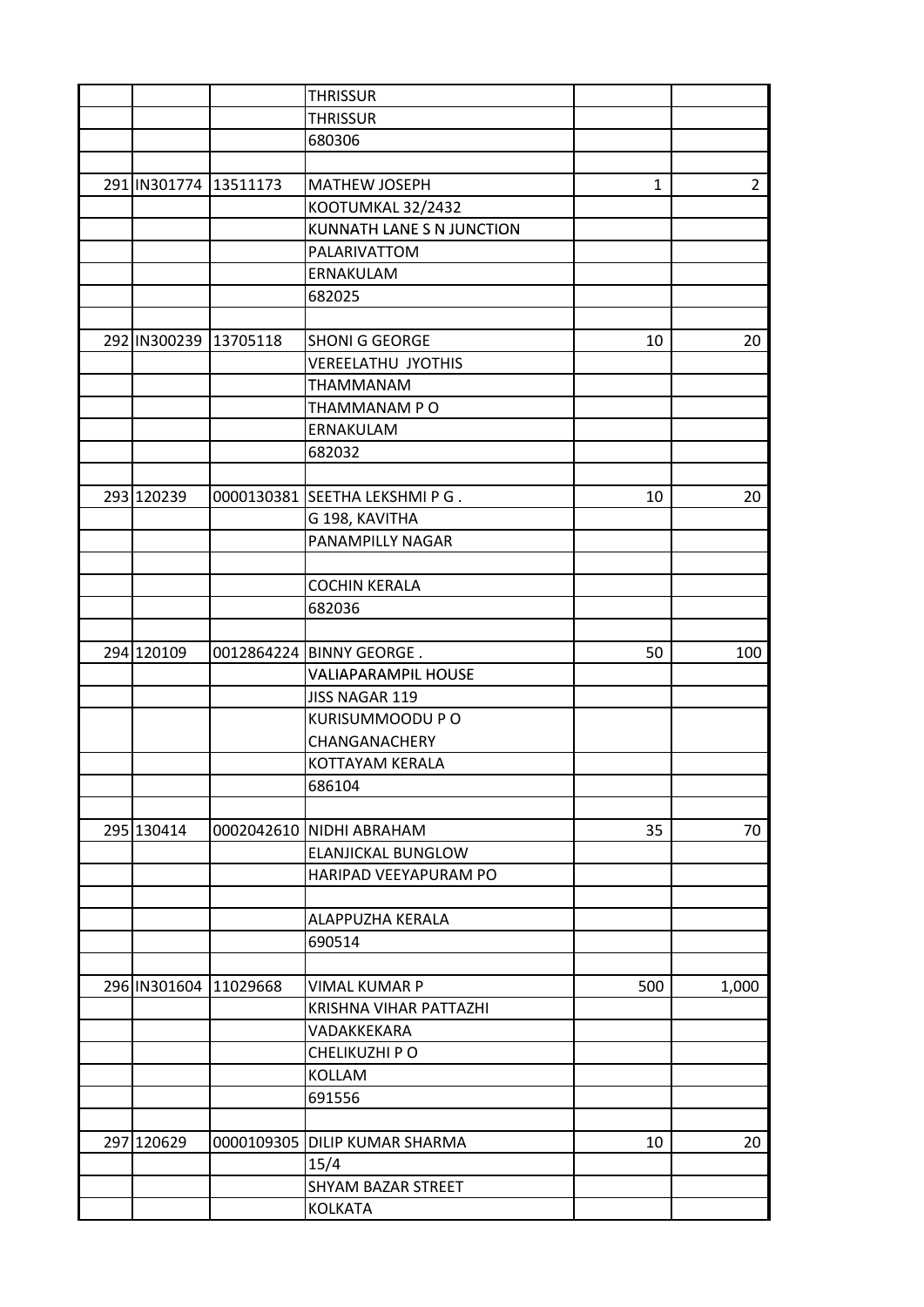|                       | KOLKATA WEST BENGAL                     |     |     |
|-----------------------|-----------------------------------------|-----|-----|
|                       | 700005                                  |     |     |
|                       |                                         |     |     |
| 298 IN300214 11407893 | KIRAN CHAND SINGHI                      | 25  | 50  |
|                       | 2 B NANDA MULLICK ROAD                  |     |     |
|                       |                                         |     |     |
|                       |                                         |     |     |
|                       | CALCUTTA WEST BENGAL                    |     |     |
|                       | 700006                                  |     |     |
|                       |                                         |     |     |
| 299 IN300773 10137392 | SEEMA SHARMA                            | 90  | 180 |
|                       | 138/1, M.G. ROAD                        |     |     |
|                       | ROOM NO.-1                              |     |     |
|                       | <b>GROUND FLOOR</b>                     |     |     |
|                       | <b>KOLKATA</b>                          |     |     |
|                       | 700007                                  |     |     |
|                       |                                         |     |     |
| 300 120818            | 0008901988 YOGESH KUMAR KOSHIK          | 20  | 40  |
|                       |                                         |     |     |
|                       | 64 SYED AMIR ALI AVENUE                 |     |     |
|                       | <b>BALLYGUNGE CIRCUS AVENUE</b>         |     |     |
|                       |                                         |     |     |
|                       | KOLKATA WEST BENGAL                     |     |     |
|                       | 700019                                  |     |     |
|                       |                                         |     |     |
| 301 120315            | 0000029003 VIJAY AGARWAL & OTHERS (HUF) | 200 | 370 |
|                       |                                         |     |     |
|                       | 7,                                      |     |     |
|                       | <b>HARISABHA STREET</b>                 |     |     |
|                       | <b>WATT GUNGE</b>                       |     |     |
|                       | CALCUTTA WEST BENGAL                    |     |     |
|                       | 700023                                  |     |     |
|                       |                                         |     |     |
| 302 120818            | 0014372595 SHREESH AGARWAL              | 15  | 30  |
|                       | 57 BL 7 B S T MAIN ROAD                 |     |     |
|                       | <b>BANGUR COMPLEX SAHAPURS O</b>        |     |     |
|                       | <b>SAHAPUR</b>                          |     |     |
|                       | KOLKATA WEST BENGAL                     |     |     |
|                       | 700038                                  |     |     |
|                       |                                         |     |     |
| 303 120191            | 0300045292 SADHNA BALASIA               | 90  | 180 |
|                       | 104 BIDHAN NAGAR ROAD                   |     |     |
|                       | BLOCK-1 FLAT-6B 6TH FLOOR               |     |     |
|                       | PS-MANICKTALLA                          |     |     |
|                       | KOLKATA WEST BENGAL                     |     |     |
|                       | 700067                                  |     |     |
|                       |                                         |     |     |
| 304 IN300327 10472878 | <b>GIRDHARI LAL KEDIA</b>               | 90  | 166 |
|                       | D/5, CLUSTER-X, SECTOR-III              |     |     |
|                       | PURBANCHAL HOUSING ESTATE               |     |     |
|                       | SALT LAKE CITY                          |     |     |
|                       | <b>KOLKATA</b>                          |     |     |
|                       |                                         |     |     |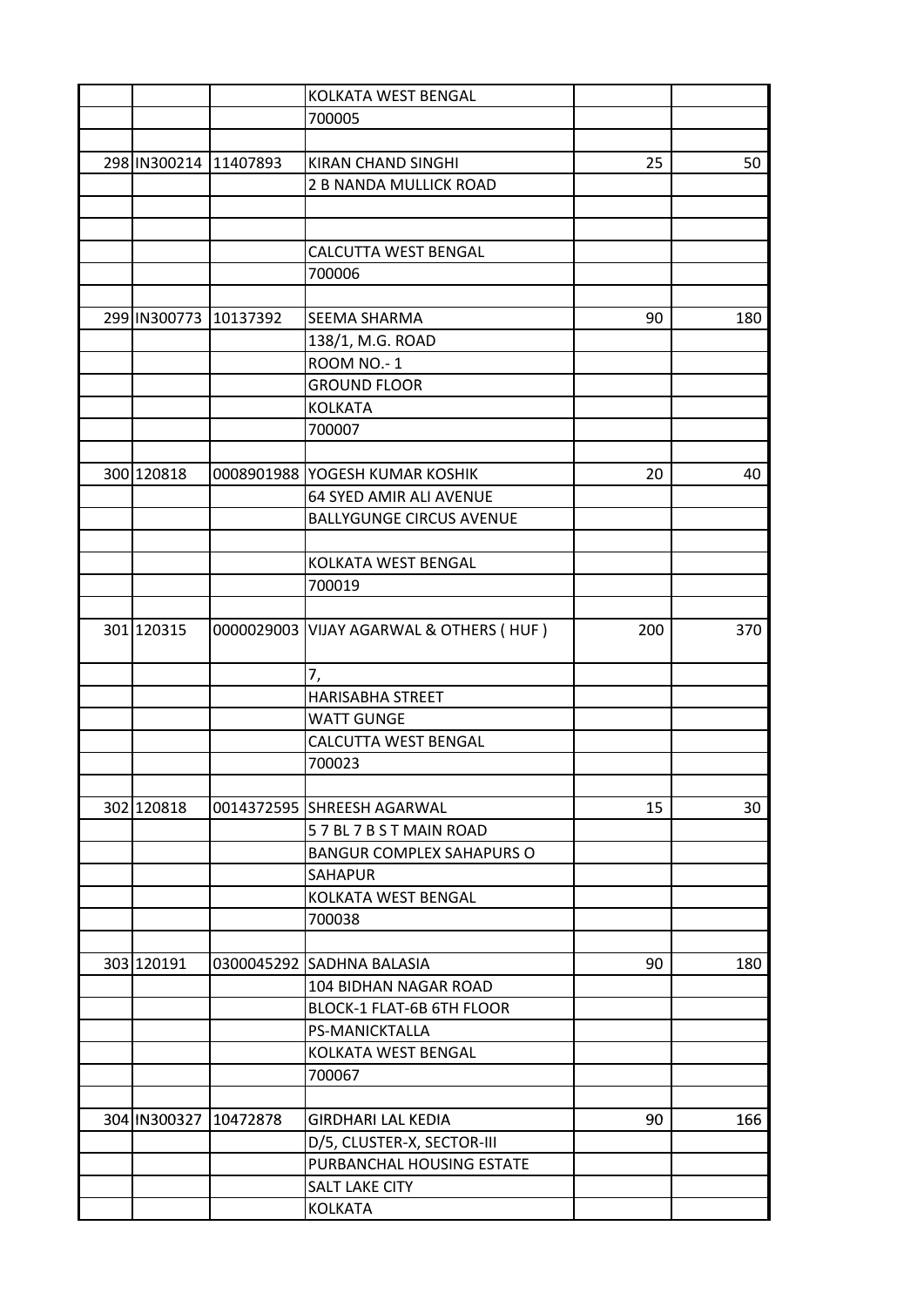|                       | 700097                                 |                |                |
|-----------------------|----------------------------------------|----------------|----------------|
|                       |                                        |                |                |
| 305 120685            | 0000127127 PRIYANKA SETHIA             | 90             | 180            |
|                       | BLOCK-G, FLAT NO. 301                  |                |                |
|                       | 493/B/18 G T ROAD                      |                |                |
|                       | SOUTH, VIKRAM VIHAR                    |                |                |
|                       | HOWRAH WEST BENGAL                     |                |                |
|                       | 711102                                 |                |                |
|                       |                                        |                |                |
| 306 120447            | 0005769514 TARA PADA BERA              | 10             | 20             |
|                       | <b>NACHIPUR NACHIPUR NO 6</b>          |                |                |
|                       | <b>KESHIARY KESHIARY</b>               |                |                |
|                       | <b>MIDNAPUR</b>                        |                |                |
|                       | MIDNAPUR WEST BENGAL                   |                |                |
|                       | 721133                                 |                |                |
|                       |                                        |                |                |
| 307 IN300773 10310416 | MAMATA BHATTACHARYA                    | $\overline{2}$ | 4              |
|                       | 402, DIAMOND TOWERS 2                  |                |                |
|                       | <b>BARBETIA VILLAGE</b>                |                |                |
|                       | <b>BLOCK .- C</b>                      |                |                |
|                       | DIST.- PASCHIM MEDINIPORE              |                |                |
|                       | 721301                                 |                |                |
|                       |                                        |                |                |
| 308 120191            | 0100409670 SUSHIL KUMAR AGARWAL (HUF)  |                | $\overline{2}$ |
|                       |                                        | 1              |                |
|                       | 928/2/N, BANKIM NAGAR                  |                |                |
|                       | <b>SARKAR PARA 2nd MILE</b>            |                |                |
|                       |                                        |                |                |
|                       | SILIGURI WEST BENGAL                   |                |                |
|                       | 734401                                 |                |                |
|                       |                                        |                |                |
| 309 120384            | 0000183589 TAPAS RANJAN CHATTOPADHYAY  | 100            | 200            |
|                       | <b>BELDANGA</b>                        |                |                |
|                       | <b>CHATTERJEE PARA</b>                 |                |                |
|                       | WARD-13, BELDANGA                      |                |                |
|                       | MURSHIDABAD WEST BENGAL                |                |                |
|                       | 742133                                 |                |                |
|                       |                                        |                |                |
| 310 IN302496 10025183 | <b>LILA PAUL</b>                       | 90             | 180            |
|                       | C/O KUNTAL CHATTERJEE                  |                |                |
|                       | 37, H.C. MUKHERJEE ROAD                |                |                |
|                       | DOLMACHA PARA                          |                |                |
|                       | KHARDAH, 24 PG(N)                      |                |                |
|                       | 743155                                 |                |                |
|                       |                                        |                |                |
| 311 120191            | 0300237116 KRISHNA CHARAN BHATTACHARYA | 20             | 40             |
|                       | POST & VILL-PURBA BISHNUPUR            |                |                |
|                       | PS-MANDIRBAZAR                         |                |                |
|                       | 24 PGS SOUTH                           |                |                |
|                       | 24 PARGANAS (PRGS) WEST BENGAL         |                |                |
|                       |                                        |                |                |